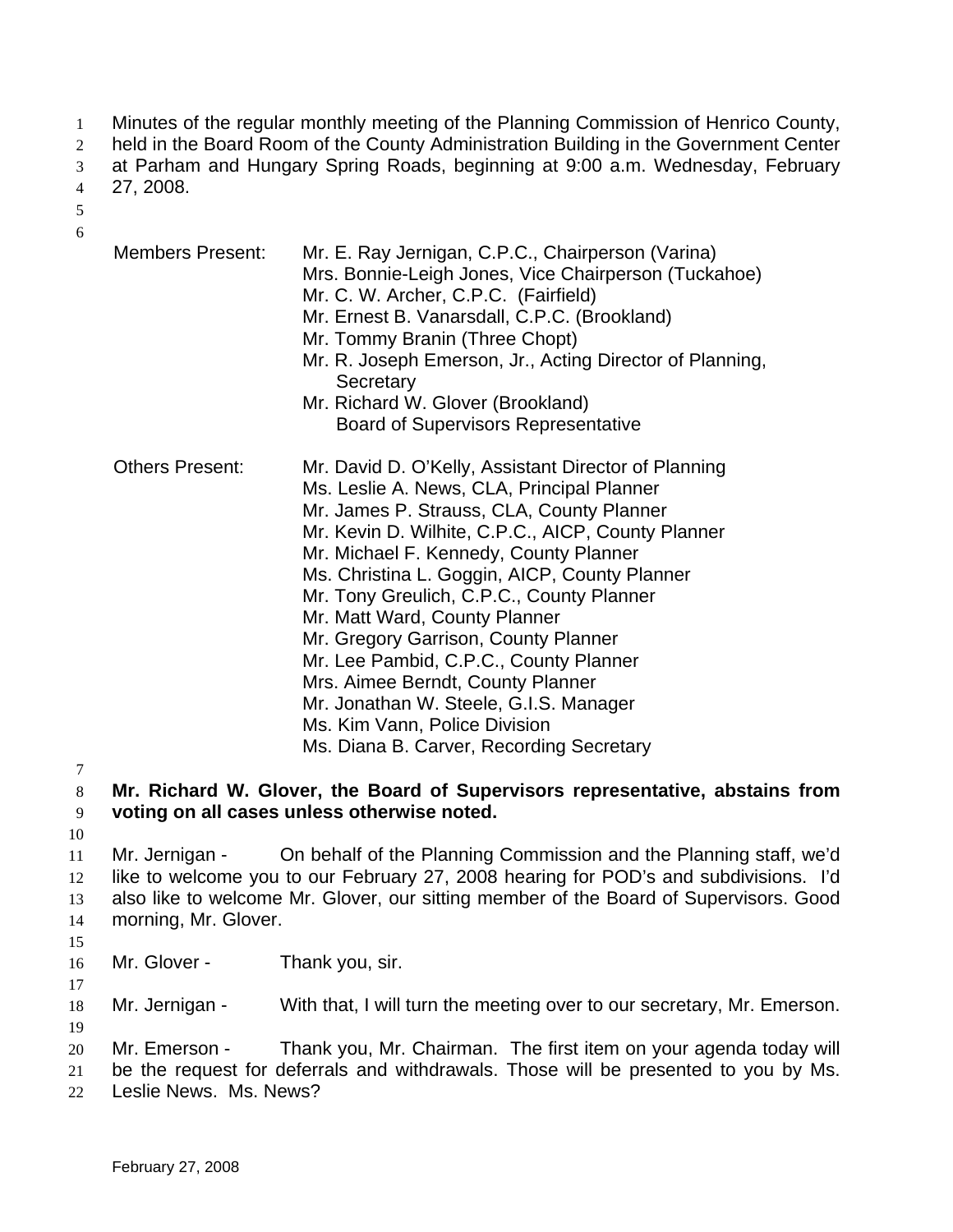24 Ms. News - Good morning, Mr. Secretary, members of the Commission.

25 26

23

Mr. Jernigan - Good morning.

27

28 29 30 31 Ms. News - We have seven items on our list of deferrals and withdrawals this morning. The first item is on page 11 of your agenda and is found in the Varina District. This is transfer of approval for POD-36-96, Highwoods Center. The applicant is requesting a deferral to the March 26, 2008 meeting.

32

### 33 **TRANSFER OF APPROVAL**

34

POD-36-96 Highwoods Center – Lewis Road **C. B. Richard Ellis of Virginia, Inc. for Fawn Industrial, LLC and 1881 Industrial, LLC:** Request for transfer of approval as required by Chapter 24, Section 24-106 of the Henrico County Code from Highwoods/Forsyth, L.P. to Fawn Industrial, LLC and 1881 Industrial, LLC. The 17.7 acre site is located on the east line of Lewis Road, approximately 400 feet north of Eubank Road on parcel 819-712-7580. The zoning is M-1, Light Industrial District. County water and sewer. **(Varina)** 

35

36 37 38 Mr. Jernigan - Is there any opposition to the deferral of transfer of approval POD-36-96, Highwoods Center? There is no opposition. With that, I will move for deferral of TOA POD-36-96, Highwoods Center in the Varina District to March 26, 2008.

39 40 Mr. Vanarsdall - Second.

41

42 43 Mr. Jernigan - **Motion made by Mr. Jernigan, seconded by Mr. Vanarsdall.** All in favor say aye. All those opposed say no. The ayes have it; the motion passes.

44

45 46 At the request of the applicant, the Planning Commission deferred transfer of approval POD-36-96, Highwoods Center, to its March 28, 2008 meeting.

47

48 49 50 51 Ms. News - The next item is found on page 22 of your agenda and is located in the Tuckahoe District. This is POD-3-8, Third Presbyterian Church Addition. The applicant is requesting a deferral to the April 10, 2008 meeting. This is the Zoning meeting.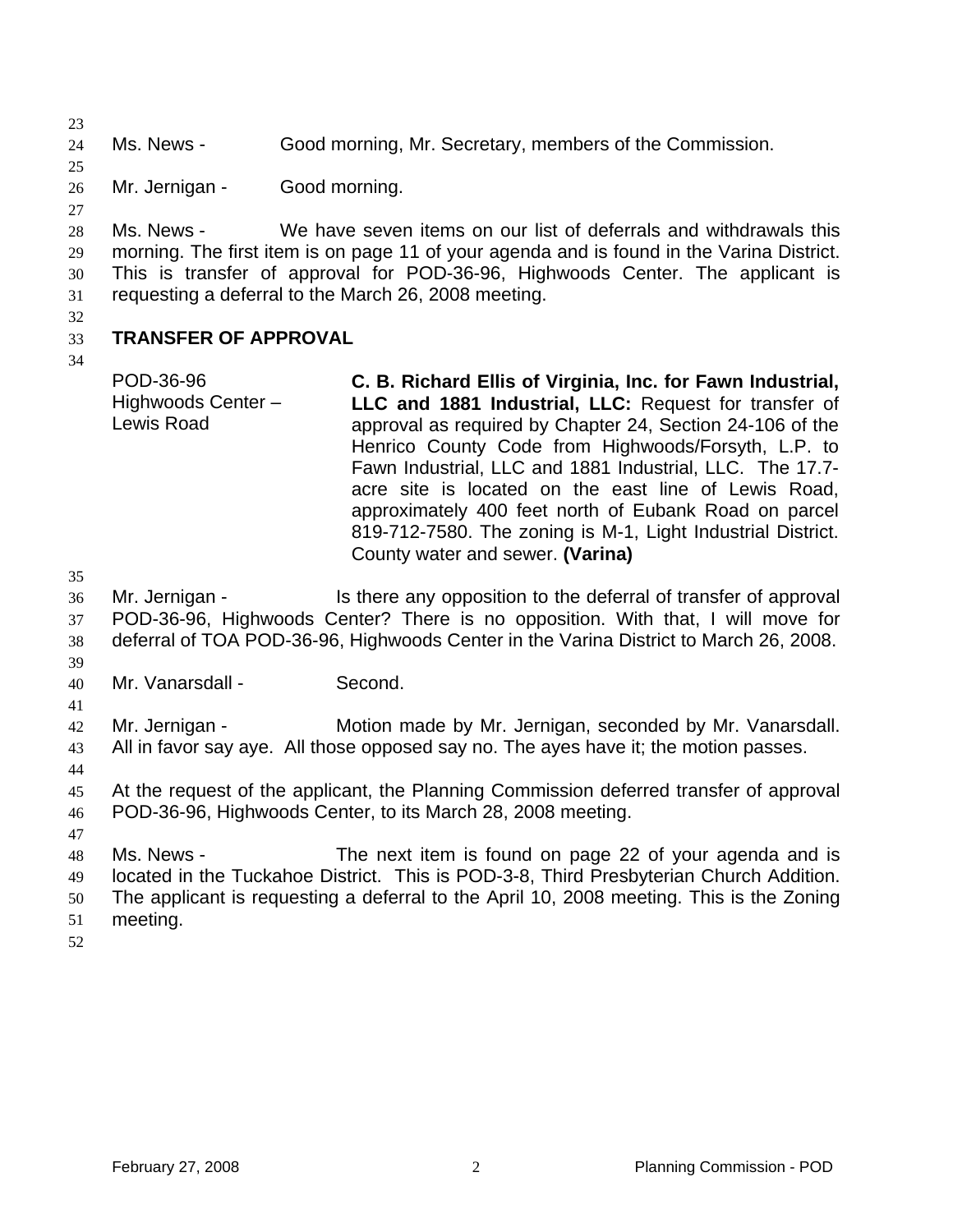## 53 **PLAN OF DEVELOPMENT** *(Deferred from the January 23, 2008 Meeting)*

- 54 55 56 57 58 59 60 61 62 63 64 65 66 67 68 69 70 71 72 73 74 75 76 POD-3-08 Third Presbyterian Church Addition **Rummel Klepper & Kahl, LLP for Trustees of Third Presbyterian Church:** Request for approval of a plan of development, as required by Chapter 24, Section 24-106 of the Henrico County Code, to construct a two and a half story, 46,268 square foot addition to an existing church, a tot lot and parking area improvements. The 3.34-acre site is located at on the west line of Forest Avenue at its intersection with Silverspring Drive on parcels 756-737- 8569, 7779, 7986 and 757-737-0393. The zoning is R-3, One-Family Residence District and R-2, One-Family Residence District. County water and sewer. **(Tuckahoe)**  Mr. Jernigan - Is there any opposition to the deferral of POD-3-08, Third Presbyterian Church Addition? There is no opposition. Mrs. Jones - I move for deferral of POD-3-08, Third Presbyterian Church Addition, to the April 10, 2008 meeting, by request of the applicant. Mr. Archer - Second. Mr. Jernigan - Motion by Mrs. Jones, seconded by Mr. Archer. All in favor say aye. All opposed say no. The ayes have it; the motion passes. At the request of the applicant, the Planning Commission deferred POD-3-08, Third Presbyterian Church Addition, to the April 10, 2008 Zoning meeting. Ms. News - The next item is found on page 23 of your agenda and is located in the Varina District. This is SUB-28-06, a reconsideration of Selph Ridge (May 2006 Plan) for eight lots. The applicant has requested a deferral to the May 26, 2008 meeting. **SUBDIVISION RECONSIDERATION** *(Deferred from the January 23, 2008 Meeting)* SUB-28-06 Selph Ridge (May 2006 Plan) White Oak and Elko Roads **Engineering Design Associates for FJCB, LLC:** The 9.997-acre site proposed for a subdivision of 8 singlefamily homes is located approximately 700 feet north of Chillie Lane and Scaffold Court on parcel 856-705-2677. The zoning is A-1, Agricultural District. Individual well and septic tank/drainfield. **(Varina) 8 Lots**
- 77
- 78 Mr. Jernigan - Is there any opposition to the deferral of SUB-28-06, the
- 79 reconsideration of Selph Ridge (May 2006 Plan)? There is no opposition. With that, I
- 80 will move for deferral of SUB-28-06, Selph Ridge (May 2006 Plan) to March 26 (sic)
- 81 May 28, 2008, by request of the applicant.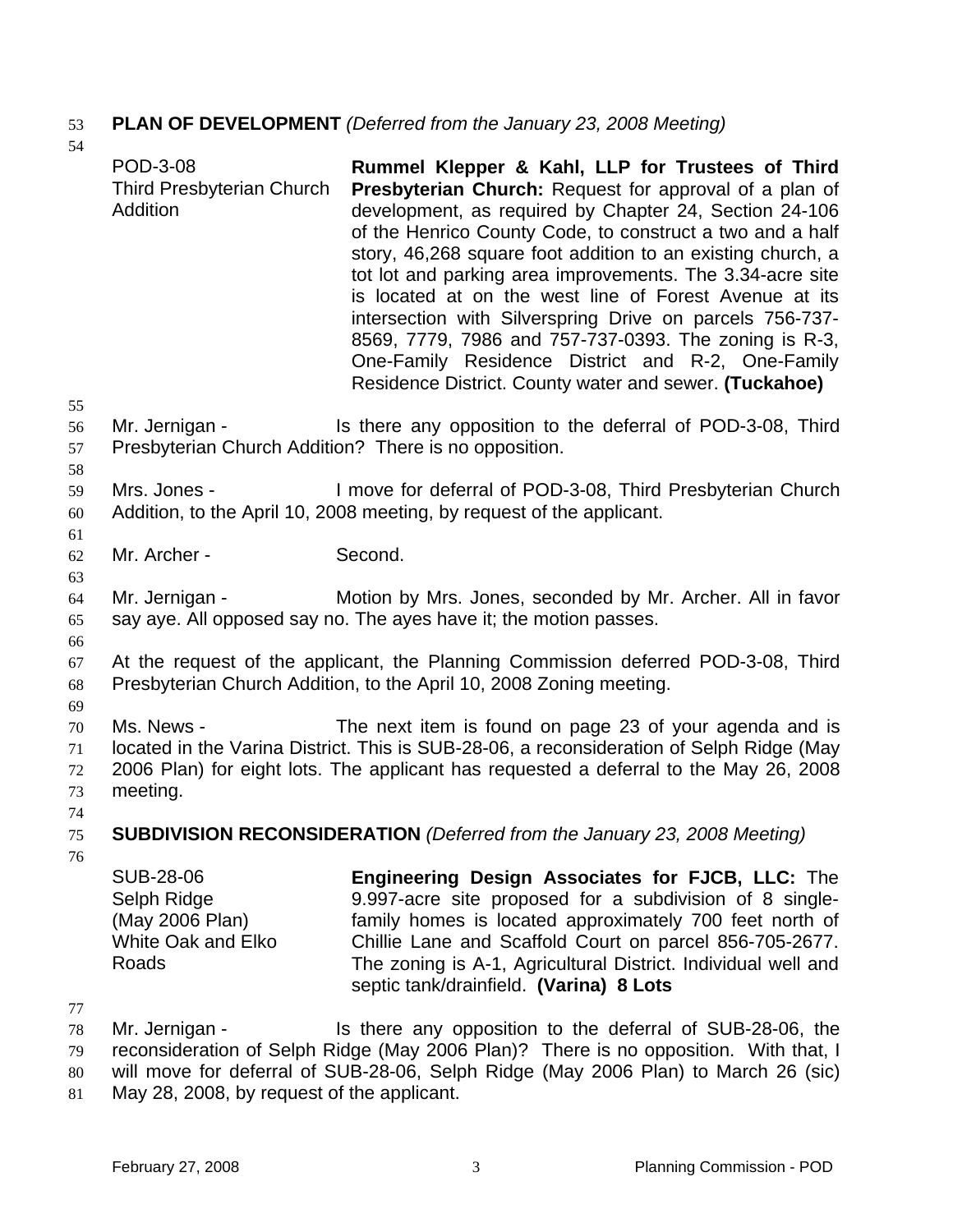82 Mr. Branin - Second. 83 84 85 86 87 88 89 90 91 92 93 94 95 96 97 98 99 100 101 102 103 104 105 106 107 108 109 110 111 Ms. News -  $\blacksquare$  Mr. Jernigan, the applicant revised their request to May 28<sup>th</sup>. Mr. Jernigan -  $\mu$  May 28<sup>th</sup>. I'm sorry. Mr. Branin - Still second. Mr. Jernigan - Motion by Mr. Jernigan, seconded by Mr. Branin. All in favor say aye. All opposed say no. The ayes have it; the motion passes. At the request of the applicant, the Planning Commission deferred the reconsideration of SUB-28-06, Selph Ridge (May 2006 Plan) to is May 28, 2008 meeting. Ms. News - Next on page 28 of your agenda, and located in the Tuckahoe District, is POD-68-07, The Shire @ Pump and Church. The applicant is requesting a deferral to the March 26, 2008 meeting. **PLAN OF DEVELOPMENT & MASTER PLAN**  *(Deferred from the January 23, 2008 Meeting)*  POD-68-07 The Shire @ Pump and Church – Church Road and Pump Road **Kimley Horn for Kevin McFadden and The Rebkee Company:** Request for approval of a plan of development and master plan as required by Chapter 24, Section 24- 106 of the Henrico County Code, to construct five, onestory retail buildings (Buildings 1-5) totaling 50,480 square feet and a master plan for a future one-story retail building (Building 6) totaling 12,900 square feet. The 21-acre site is located at the southwest corner of the intersection of Pump and Church Roads on parcels 739-754-7156 and 739-753- 1396. The zoning is B-2C, Business District (Conditional), C-1C, Conservation District, RTHC, Residential Townhouse District (Conditional) and R-3AC, One-Family Residence District (Conditional), B-3, Business District and R-5A, General Residence District. County water and sewer. **(Tuckahoe)**  Mr. Jernigan - Is there any opposition to POD-68-07, The Shire @ Pump and Church? No opposition. Mrs. Jones - I move deferral of POD-68-07, The Shire @ Pump and Church, to the March 26, 2008 meeting, by request of the applicant. Mr. Archer - Second.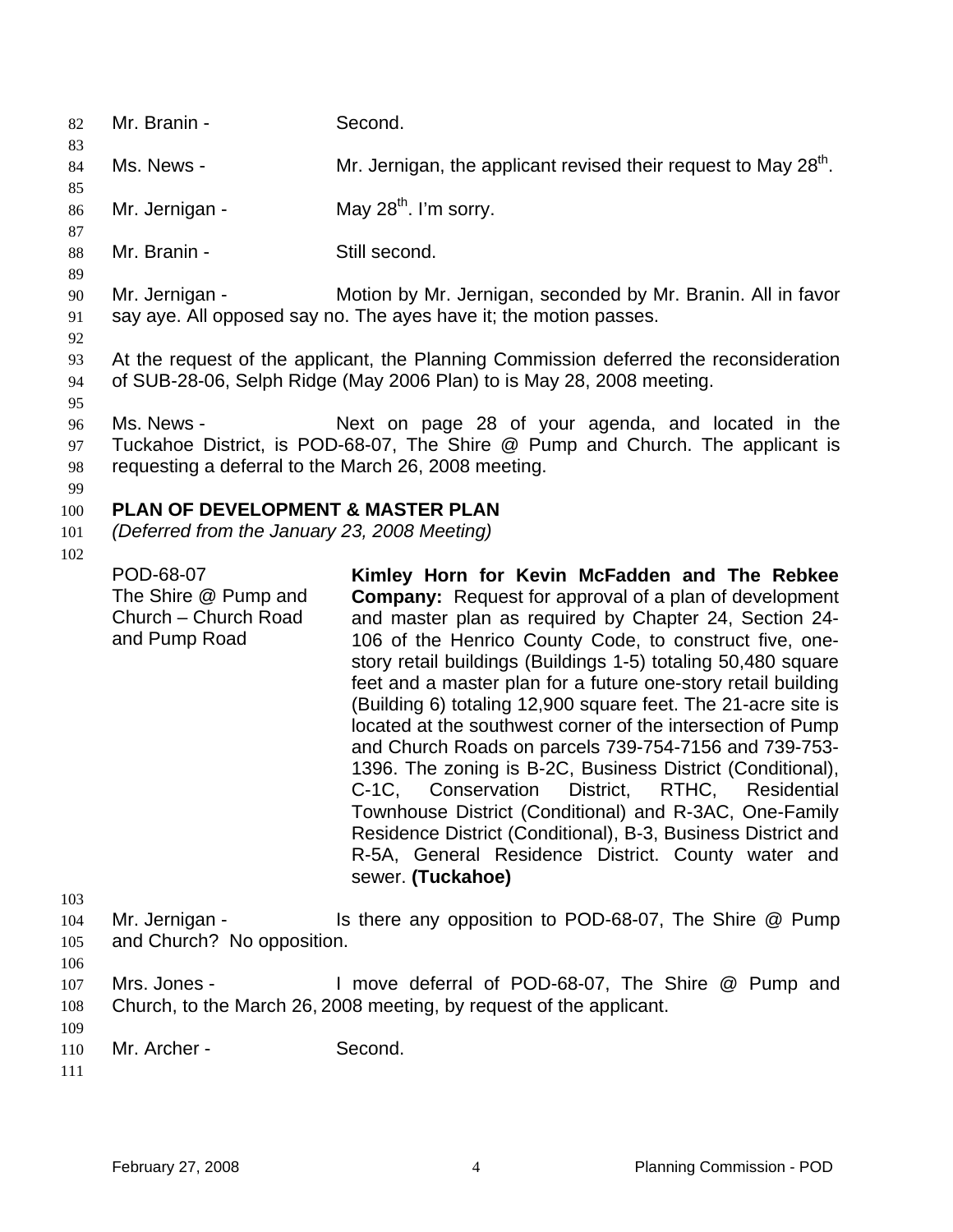Mr. Jernigan - Motion by Mrs. Jones, seconded by Mr. Archer. All in favor say aye. All opposed say no. The ayes have it; the motion passes. 112 113

114

115 116 At the request of the applicant, the Planning Commission deferred POD-68-07, The Shire @ Pump and Church, to its March 26, 2008 meeting.

117

118 119 120 Ms. News - The next item is found on page 31 of your agenda and is located in the Three Chopt District. This is POD-41-07 or POD-57-86 revised, Pouncey Place, Phase 1. The applicant is requesting a deferral to the April 23, 2008 meeting.

121

### 122 **PLAN OF DEVELOPMENT** *(Deferred from the December 12, 2007 Meeting)*

123

POD-41-07 Pouncey Place, Phase 1 – Twin Hickory Lake Drive and Pouncey Tract Road (POD-57-86 Revised) **Bay Design Group, P.C. for Pouncey Place, LLC:**  Request for approval of a plan of development as required by Chapter 24, Section 24-107 of the Henrico County Code, to construct a shopping center with two one-story buildings for a total of 27,630 square feet. The 5.25-acre site is part of a 10.10-acre parcel and is located on the southeast corner of Pouncey Tract Road (State Route 271) and Twin Hickory Lake Drive on part of parcel 740- 765-2150. The zoning is B-2C, Business District (Conditional) and WBSO, West Broad Street Overlay District. County water and sewer. **(Three Chopt)** 

124

125 126 Mr. Jernigan - Is there opposition to the deferral of POD-41-07, Pouncey Place, Phase 1 (POD-57-86 Revised)? There is no opposition.

127

128 129 130 Mr. Branin - **Mr. Chairman, I'd like to move that POD-41-07, Pouncey** Place, Phase 1 (POD-57-86 Revised), be deferred to the April 23, 2008 meeting, per the applicant's request.

132 Mr. Vanarsdall - Second.

133

131

134 135 Mr. Jernigan - **Motion by Mr. Branin, seconded by Mr. Vanarsdall. All in** favor say aye. All opposed say no. The ayes have it; the motion passes.

136

137 138 At the request of the applicant, the Planning Commission deferred POD-41-07, Pouncey Place, Phase 1 (POD-57-86 Revised), to its April 23, 2008 meeting.

139

140 Ms. News - Next on page 33 of your agenda and located in the Three

141 Chopt District is POD-15-89, Food Lion/Bloom Lauderdale Square Shopping Center.

142 The applicant is requesting a deferral to the March 26, 2008 meeting.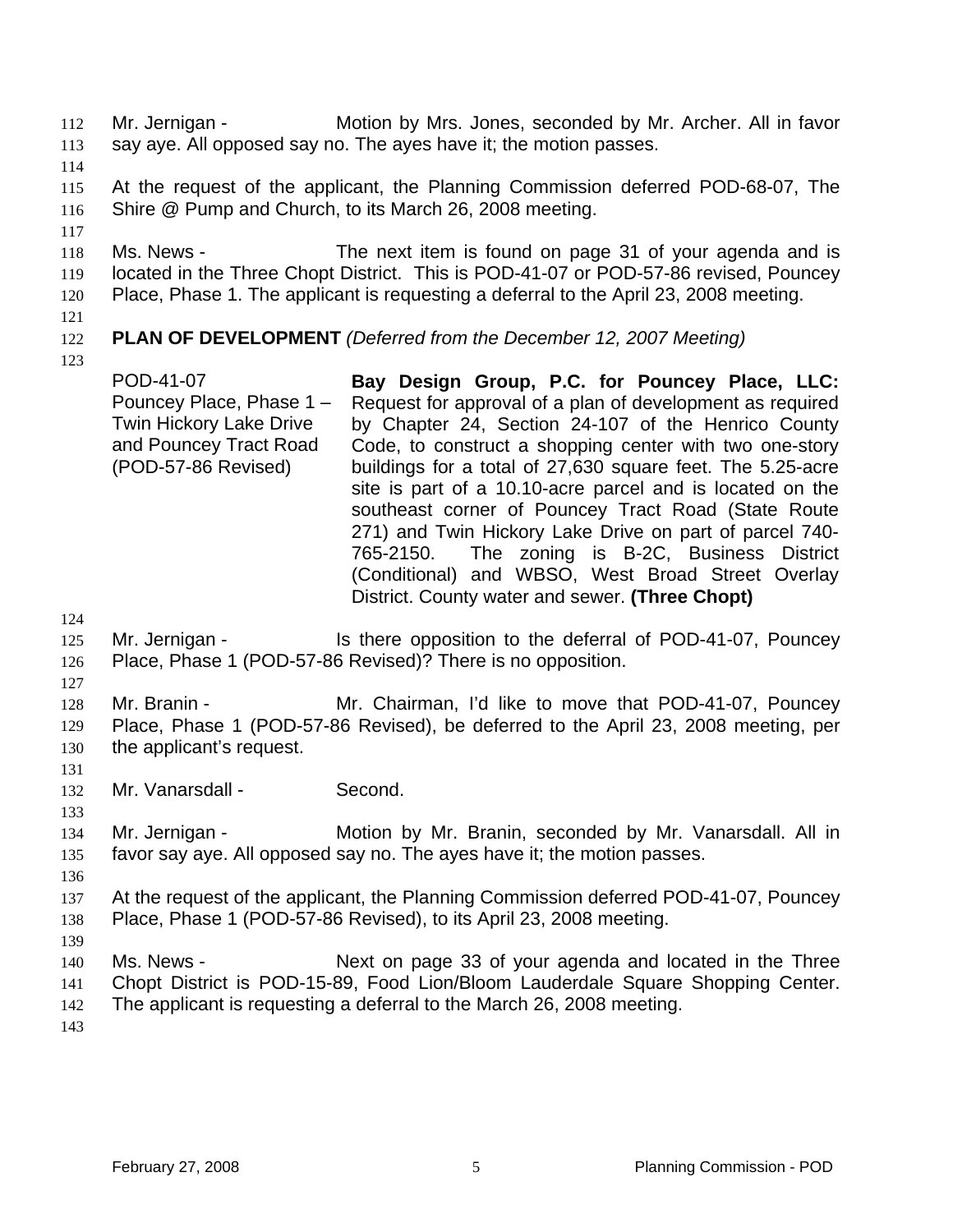## 144 **PLAN OF DEVELOPMENT**

| 145                             |                                                                                                                                                                                                                                        |                                                                                                                                                                                                                                                                                                                                                                                                                                                                                                                                                      |  |  |  |
|---------------------------------|----------------------------------------------------------------------------------------------------------------------------------------------------------------------------------------------------------------------------------------|------------------------------------------------------------------------------------------------------------------------------------------------------------------------------------------------------------------------------------------------------------------------------------------------------------------------------------------------------------------------------------------------------------------------------------------------------------------------------------------------------------------------------------------------------|--|--|--|
|                                 | POD-15-89<br>Food Lion/Bloom<br>Lauderdale Square<br><b>Shopping Center</b>                                                                                                                                                            | Interplan, LLC and Omar Joyner for Food Lion Inc.:<br>Request for approval of a reconsideration of a plan of<br>development, as required by Chapter 24, Section 24-106<br>of the Henrico County Code, to revise elevations for an<br>existing grocery store in a shopping center. The 2.9-acre<br>site is located at the northeast corner of Lauderdale Drive<br>and Church Road on parcel 734-757-2001. The zoning is<br>B-2C, Business District (Conditional). County water and<br>sewer. (Three Chopt)                                            |  |  |  |
| 146<br>147<br>148<br>149        | Mr. Jernigan -                                                                                                                                                                                                                         | Is there any opposition to the deferral of POD-15-89, Food<br>Lion/Bloom Lauderdale Square Shopping Center? There is no opposition.                                                                                                                                                                                                                                                                                                                                                                                                                  |  |  |  |
| 150<br>151<br>152<br>153        | Mr. Branin -<br>per the applicant's request.                                                                                                                                                                                           | Mr. Chairman, I'd like to move that POD-15-89, Food<br>Lion/Bloom Lauderdale Square Shopping Center, be deferred to the March 26 meeting                                                                                                                                                                                                                                                                                                                                                                                                             |  |  |  |
| 154                             | Mrs. Jones -                                                                                                                                                                                                                           | Second.                                                                                                                                                                                                                                                                                                                                                                                                                                                                                                                                              |  |  |  |
| 155<br>156<br>157<br>158<br>159 | Mr. Jernigan -<br>Motion by Mr. Branin, seconded by Mrs. Jones. All in favor<br>say aye. All opposed say no. The ayes have it; the motion passes.<br>At the request of the applicant, the Planning Commission deferred POD-15-89, Food |                                                                                                                                                                                                                                                                                                                                                                                                                                                                                                                                                      |  |  |  |
| 160<br>161                      |                                                                                                                                                                                                                                        | Lion/Bloom Lauderdale Square Shopping Center, to its March 26, 2008 meeting.                                                                                                                                                                                                                                                                                                                                                                                                                                                                         |  |  |  |
| 162<br>163<br>164<br>165        | Ms. News -                                                                                                                                                                                                                             | The final item is on page 34 of your agenda and is located in<br>the Three Chopt District. This is POD-81-99, Food Lion/Bloom, in the Twin Hickory<br>Town Center. The applicant is requesting a deferral to the March 26, 2008 meeting.                                                                                                                                                                                                                                                                                                             |  |  |  |
| 166<br>167                      | PLAN OF DEVELOPMENT                                                                                                                                                                                                                    |                                                                                                                                                                                                                                                                                                                                                                                                                                                                                                                                                      |  |  |  |
| 1 <sub>CD</sub>                 | POD-81-99<br>Food Lion/Bloom<br><b>Twin Hickory Town Center</b>                                                                                                                                                                        | Interplan, LLC, Twin Hickory, LLC and Edens & Avant<br>and Omar Joyner for Food Lion Inc.: Request for<br>approval of a reconsideration of a plan of development, as<br>required by Chapter 24, Section 24-106 of the Henrico<br>County Code, to revise elevations for an existing grocery<br>store in a shopping center. The 7.04-acre site is located at<br>the northwest corner of Nuckols Road and Twin Hickory<br>Road on parcel 746-772-0397. The zoning is B-2C,<br>Business District (Conditional). County water and sewer.<br>(Three Chopt) |  |  |  |

168

169 170 Mr. Jernigan - Is there any opposition to the deferral of POD-81-99, Food Lion/Bloom Twin Hickory Town Center? No opposition.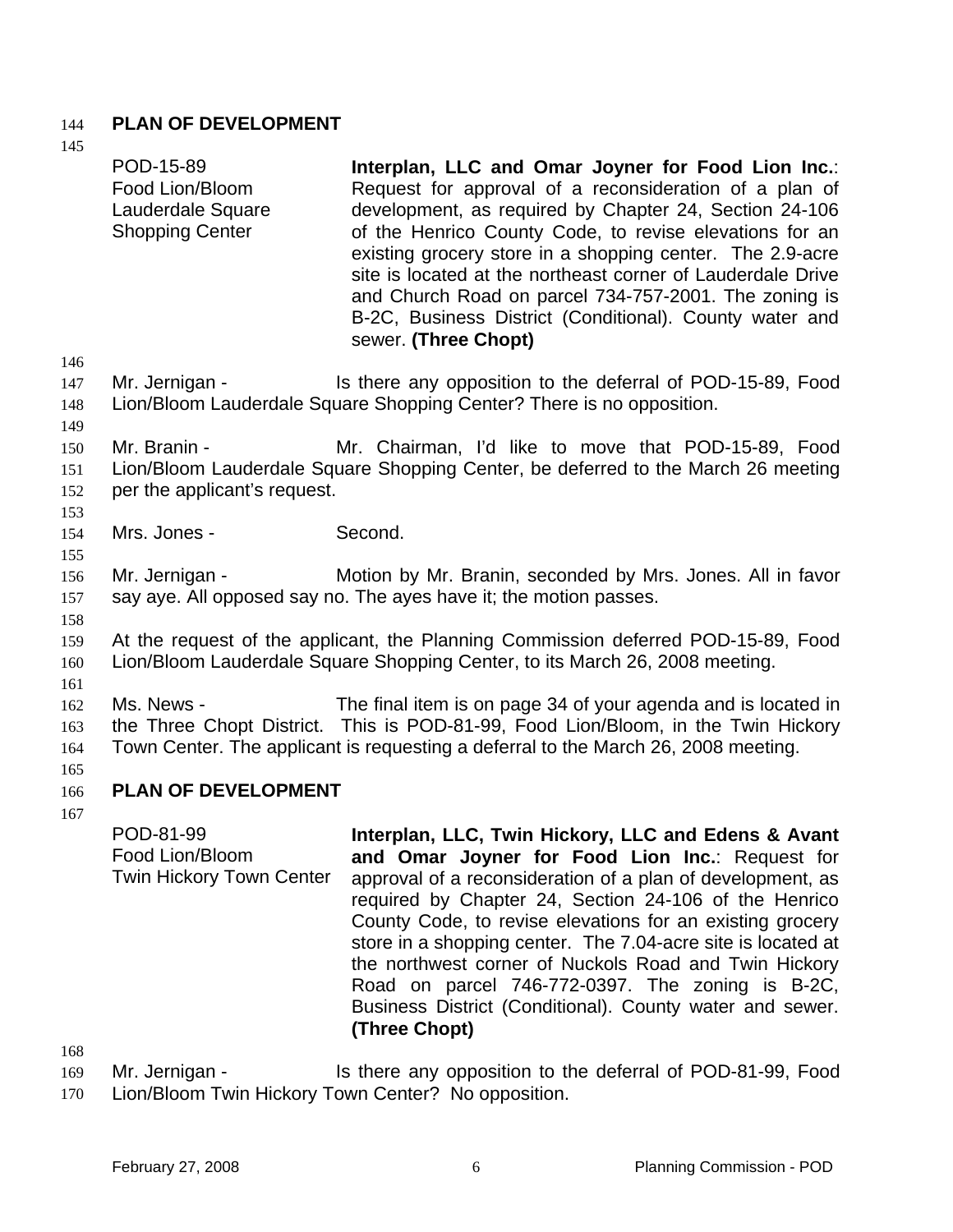Mr. Branin - Mr. Chairman, I would like to move that POD-81-99, Food Lion/Bloom Twin Hickory Town Center, be deferred to the March 26, 2008 meeting, per the applicant's request. 171 172 173 174 175 176 177 178 179 180 181 182 183 184 185 186 187 188 189 190 191 192 193 194 195 196 197 198 199 200 201 202 203 204 Mrs. Jones - Second. Mr. Jernigan - Motion by Mr. Branin, seconded by Mrs. Jones. All in favor say aye. All opposed say no. The ayes have it; the motion passes. At the request of the applicant, the Planning Commission deferred POD-81-99, Food Lion/Bloom Twin Hickory Town Center, to its March 26, 2008 meeting. Mr. Emerson - Mr. Chairman, that completes the withdrawals and deferrals that have been requested through staff, unless the Commission has additional deferrals that they would like to do. Mr. Branin - Mr. Secretary, I believe I have one that was missed. Aimee, was Rainer deferred? Mrs. Berndt - No, sir, that will be heard. Mr. Branin - Ckay, thank you. That's all, Mr. Secretary. Mr. Emerson - If there are no other deferrals that the Commission would wish to make at this time, we'll move on to the expedited agenda. The expedited agenda is for cases where the staff— Mr. Branin - Excuse me. I do have one that I would like to defer. I would like to defer POD-42-06, Prospect Homes architecturals. Mr. Emerson - Page 25? Mr. Branin - Page 25.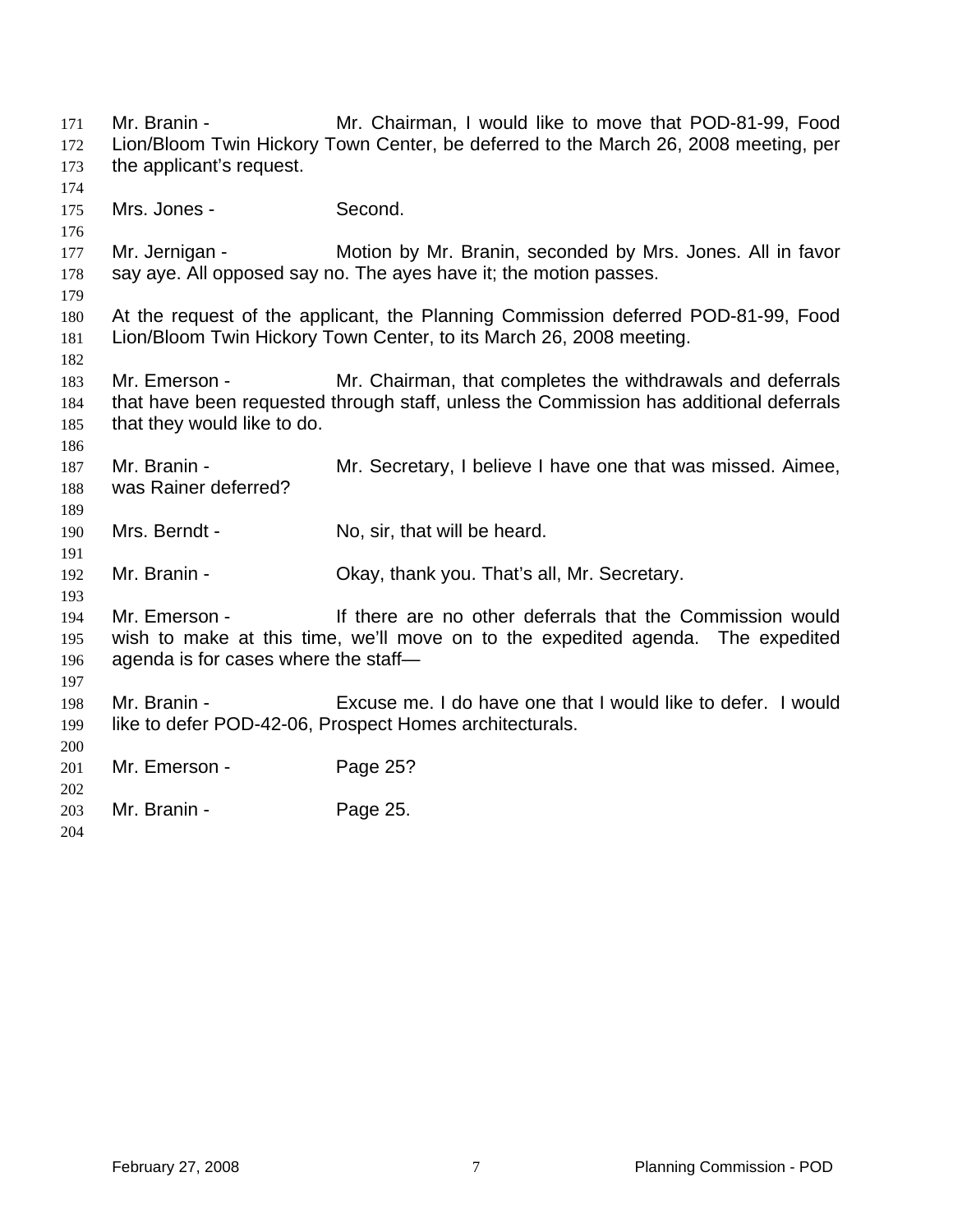# 205 **PLAN OF DEVELOPMENT – PROSPECT HOMES ARCHITECTURALS**

206 *(Deferred from the January 23, 2008 Meeting)* 

207

| POD-42-06<br>West Broad Village -<br>W. Broad St./Three Chopt<br>Road | Timmons Group and Lessard Group, Inc. for Prospect<br><b>Homes</b><br>of<br>Virginia<br>and<br>Unicorp<br><b>National</b><br>Developments, Inc.: Request for approval of Prospect<br>Homes architectural plans, as required by Chapter 24,<br>Section 24-106 of the Henrico County Code, to construct<br>96 townhouses for sale (brownstones). The 12-acre<br>portion of the 115.04-acre site is located along the south<br>line of W. Broad Street (U. S. Route 250), the north line of<br>Three Chopt Road, and the east line of the future John<br>Rolfe Parkway on part of parcel 742-760-7866. The zoning<br>is UMUC, Urban Mixed Use District (Conditional) and<br>WBSO, West Broad Street Overlay District. County water<br>and sewer. (Three Chopt) |
|-----------------------------------------------------------------------|-------------------------------------------------------------------------------------------------------------------------------------------------------------------------------------------------------------------------------------------------------------------------------------------------------------------------------------------------------------------------------------------------------------------------------------------------------------------------------------------------------------------------------------------------------------------------------------------------------------------------------------------------------------------------------------------------------------------------------------------------------------|
| Mrs. Jones -<br>its consideration due to a representational conflict. | Mr. Chairman, I will not be voting on this throughout any of                                                                                                                                                                                                                                                                                                                                                                                                                                                                                                                                                                                                                                                                                                |
| Mr. Jernigan -<br>Branin.                                             | Okay. Thank you, Mrs. Jones. All right. Is there any<br>opposition to deferral of POD-42-06, West Broad Village? There is no opposition, Mr.                                                                                                                                                                                                                                                                                                                                                                                                                                                                                                                                                                                                                |
| Mr. Branin -                                                          | Okay, Mr. Chairman. I just want to explain why I'm going to<br>defer this out. The architecturals on this have not been quite what I had hoped. They<br>did bring some in at 9:00 this morning. I really haven't had enough time to look at them<br>and review them, so I'd like to take this out to next month, which the date would be<br>March 26. Okay. So, Mr. Chairman, I'd like to move that POD-42-06, West Broad<br>Village, plan of development for Prospect Homes architecturals, be deferred to the<br>March 26, 2008 meeting, per the Commissioner's request.                                                                                                                                                                                  |
| Mr. Vanarsdall -                                                      | Second.                                                                                                                                                                                                                                                                                                                                                                                                                                                                                                                                                                                                                                                                                                                                                     |
| Mr. Jernigan -                                                        | Motion by Mr. Branin, seconded by Mr. Vanarsdall. All in<br>favor say aye. All opposed say no. The ayes have it; the motion passes.                                                                                                                                                                                                                                                                                                                                                                                                                                                                                                                                                                                                                         |
| The vote was as follows:                                              |                                                                                                                                                                                                                                                                                                                                                                                                                                                                                                                                                                                                                                                                                                                                                             |
| Mr. Jernigan -<br>Mrs. Jones -                                        | Yes<br>Abstain                                                                                                                                                                                                                                                                                                                                                                                                                                                                                                                                                                                                                                                                                                                                              |

- 233 234 Mr. Archer - Yes Mr. Vanarsdall - Yes
- 235 Mr. Branin – Yes
- 236 Mr. Glover - Abstain
- 237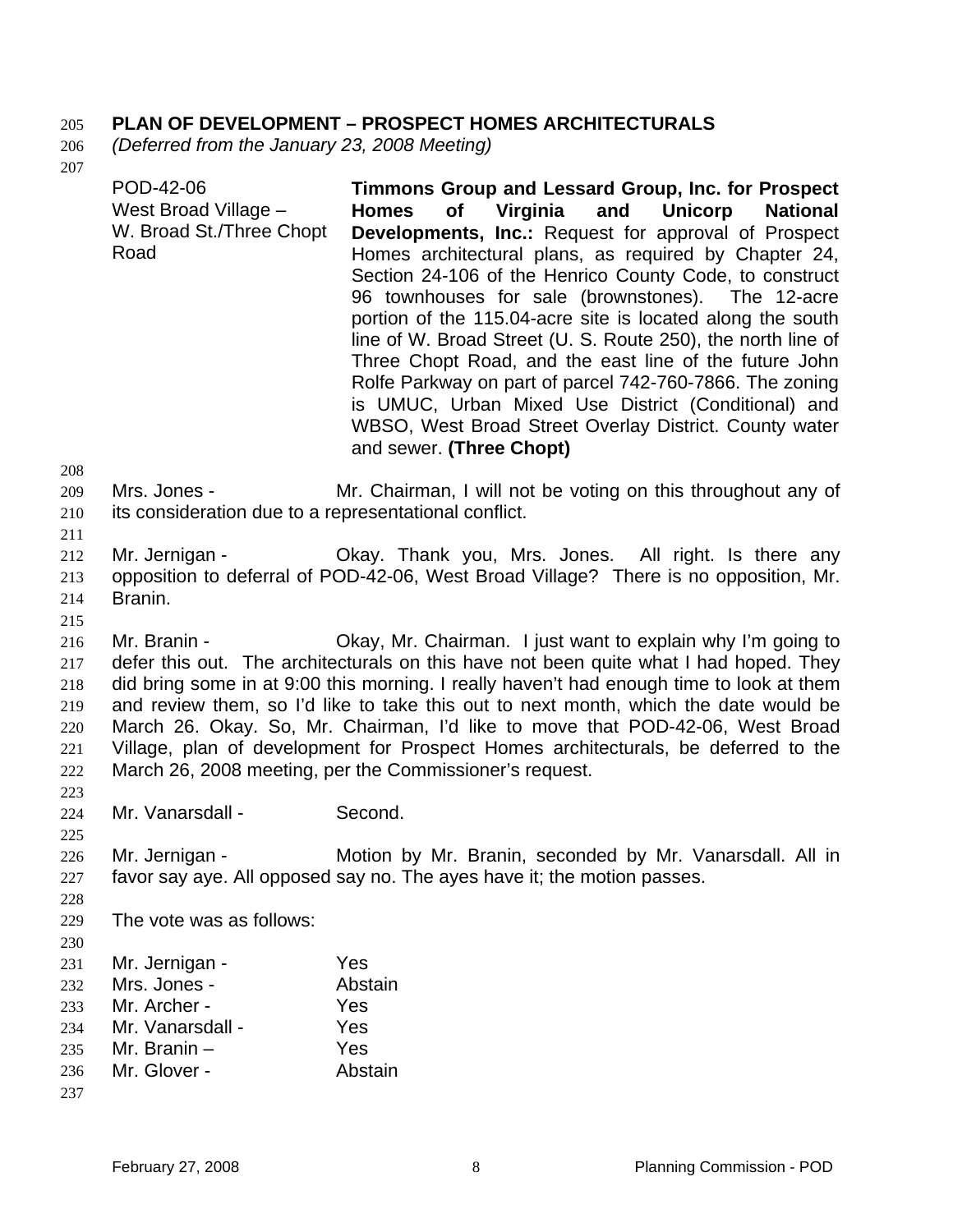At the request of the Commissioner, the Planning Commission deferred POD-42-06, West Broad Village, to its March 26, 2008 meeting. 238 239

240

241 242 243 244 245 246 247 248 249 Mr. Emerson - Mr. Chairman, unless there are other deferrals to be made by the Commission, that takes us to the next item on your agenda, which is the expedited agenda. In order for items to be considered on the expedited agenda, staff must be recommending approval, the applicant must submit a letter stating agreement with staff recommendations and conditions, and there must be no known opposition existing. If there is opposition, the item will be removed from the expedited agenda and heard in the order it appears on the regular agenda. Any member of the Commission can also request the item be removed from the expedited agenda. Ms. News will be presenting the expedited requests for today. Ms. News?

250 251

252 253 254 Ms. News - Yes sir. We have 12 items on our expedited agenda. The first item is found on page 3 of your agenda and is located in the Three Chopt District. This is a transfer of approval for POD-66-83, the Utica Building, which was formerly Utica Mutual Insurance. Staff recommends approval.

255

### 256 **TRANSFER OF APPROVAL**

257 258 POD-66-83 Utica Building (formerly Utica Mutual Insurance) 2701 Emerywood Parkway **Williams Mullen for FC Richmond II, LLC:** Request for transfer of approval as required by Chapter 24, Section 24- 106 of the Henrico County Code from North Gayton Company and Pruitt Associates LLC to FC Richmond II, LLC. The 3.17-acre site is located on the southwest line of Emerywood Parkway, approximately 400 feet south of Capehart Road on parcel 764-747-6909. The zoning is M-1, Light Industrial District. County water and sewer. **(Three Chopt)** 

- 259 260 Mr. Jernigan - Is there any opposition to transfer of approval POD-66-83, Utica Building (formerly Utica Mutual Insurance)? There is no opposition.
- 262 263 Mr. Branin - Mr. Chairman, I'd like to move that POD-66-83, Utica Building (formerly Utica Mutual Insurance), be approved on the expedited agenda.
- 264 265 Mrs. Jones - Second.
- 267 268 Mr. Jernigan - Motion by Mr. Branin, seconded by Mrs. Jones. All in favor say aye. All opposed say no. The ayes have it; the motion passes.
- 269

266

261

270 271 272 273 The Planning Commission approved the transfer of approval request for POD-66-83, Utica Building (formerly Utica Mutual Insurance), from North Gayton Company and Pruitt Associates, LLC to FC Richmond II, LLC, subject to the standard and added conditions previously approved and the following additional condition: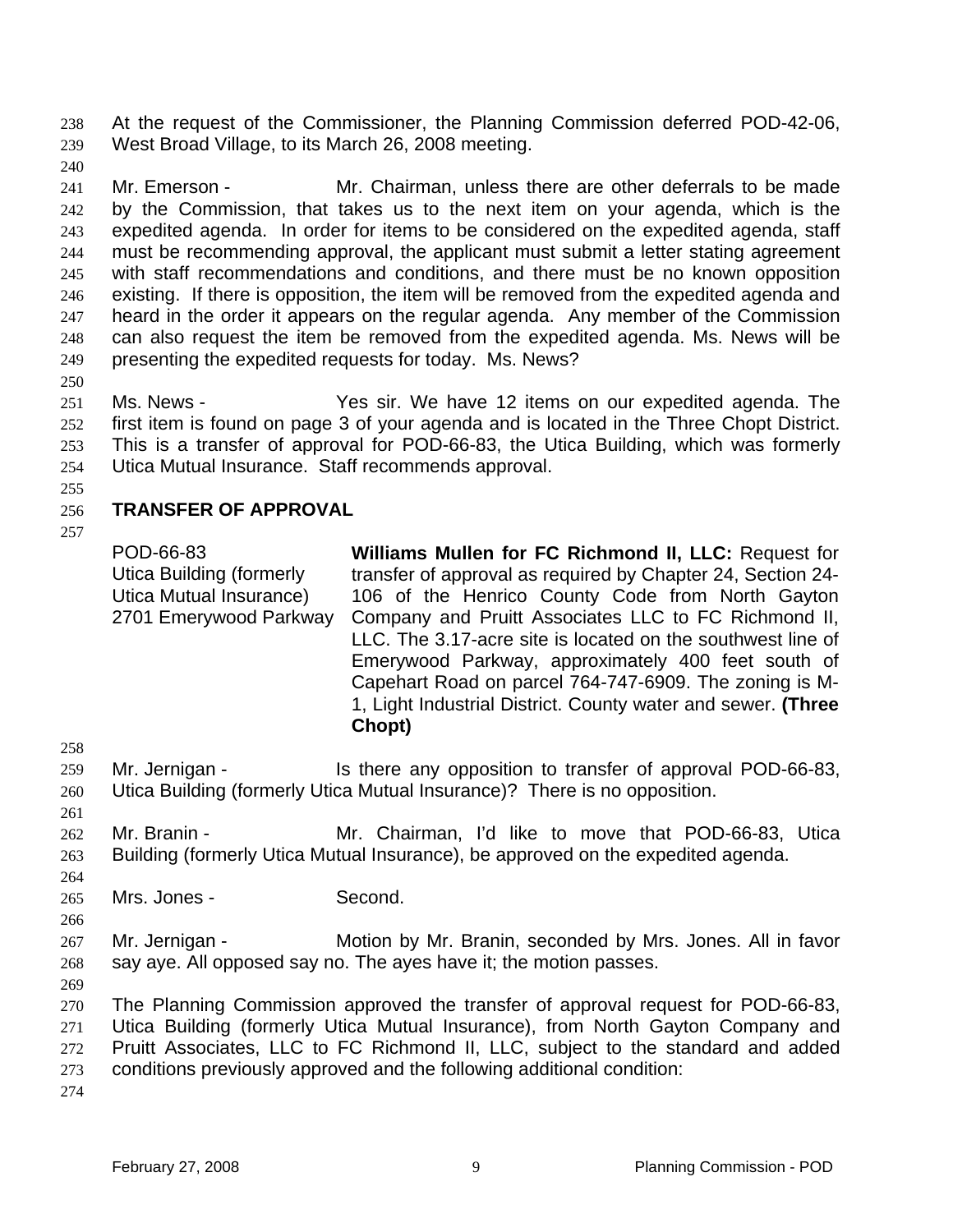1. The site deficiencies, as identified in the inspection report, dated **December 28, 2007** shall be corrected by **May 1, 2008** or a bond shall be posted to cover the remaining deficiencies. 275 276 277

279 280 281 Ms. News - The next item is on page 4 of your agenda and is located in the Three Chopt District. This is a transfer of approval for POD-134-85, Forest Plaza II. Staff recommends approval.

282

278

### 283 **TRANSFER OF APPROVAL**

284

285

288

291

293

POD-134-85 Forest Plaza II – 7275 Glen Forest Avenue **Williams Mullen for FC Richmond II, LLC:** Request for transfer of approval as required by Chapter 24, Section 24- 106 of the Henrico County Code from Virginia Investment Corporation and Pruitt Associates LLC to FC Richmond II, LLC. The 2.488-acre site is located on the northeast corner of the intersection of Forest Avenue and Bayberry Court, and the south line of Glen Forest Drive on parcel 763-745-8463. The zoning is O-3C, Office District (Conditional). County water and sewer. **(Three Chopt)** 

- 286 287 Mr. Jernigan - Is there any opposition to transfer of approval POD-134-85, Forest Plaza II? No opposition.
- 289 290 Mr. Branin - **Mr. Chairman, I'd like to move that POD-134-85, Forest** Plaza II, be approved on the expedited agenda.
- 292 Mr. Vanarsdall - Second.
- 294 295 Mr. Jernigan - **Motion by Mr. Branin, seconded by Mr. Vanarsdall. All in** favor say aye. All opposed say no. The ayes have it; the motion passes.
- 296

297 298 299 300 The Planning Commission approved the transfer of approval request for POD-134-85, Forest Plaza II, from Virginia Investment Corporation and Pruitt Associates, LLC to FC Richmond II, LLC, subject to the standard and added conditions previously approved and the following additional condition:

- 301
- 302 303 304 1. The site deficiencies, as identified in the inspection report, dated **December 28, 2007** shall be corrected by **May 1, 2008** or a bond shall be posted to cover the remaining deficiencies.
- 305

306 307 308 309 Ms. News - Next on page 5 of your agenda and located in the Three Chopt District is transfer of approval POD-79-87, the Bayberry Building (Xerox), formerly Pruitt Associates Office Building. Staff recommends approval.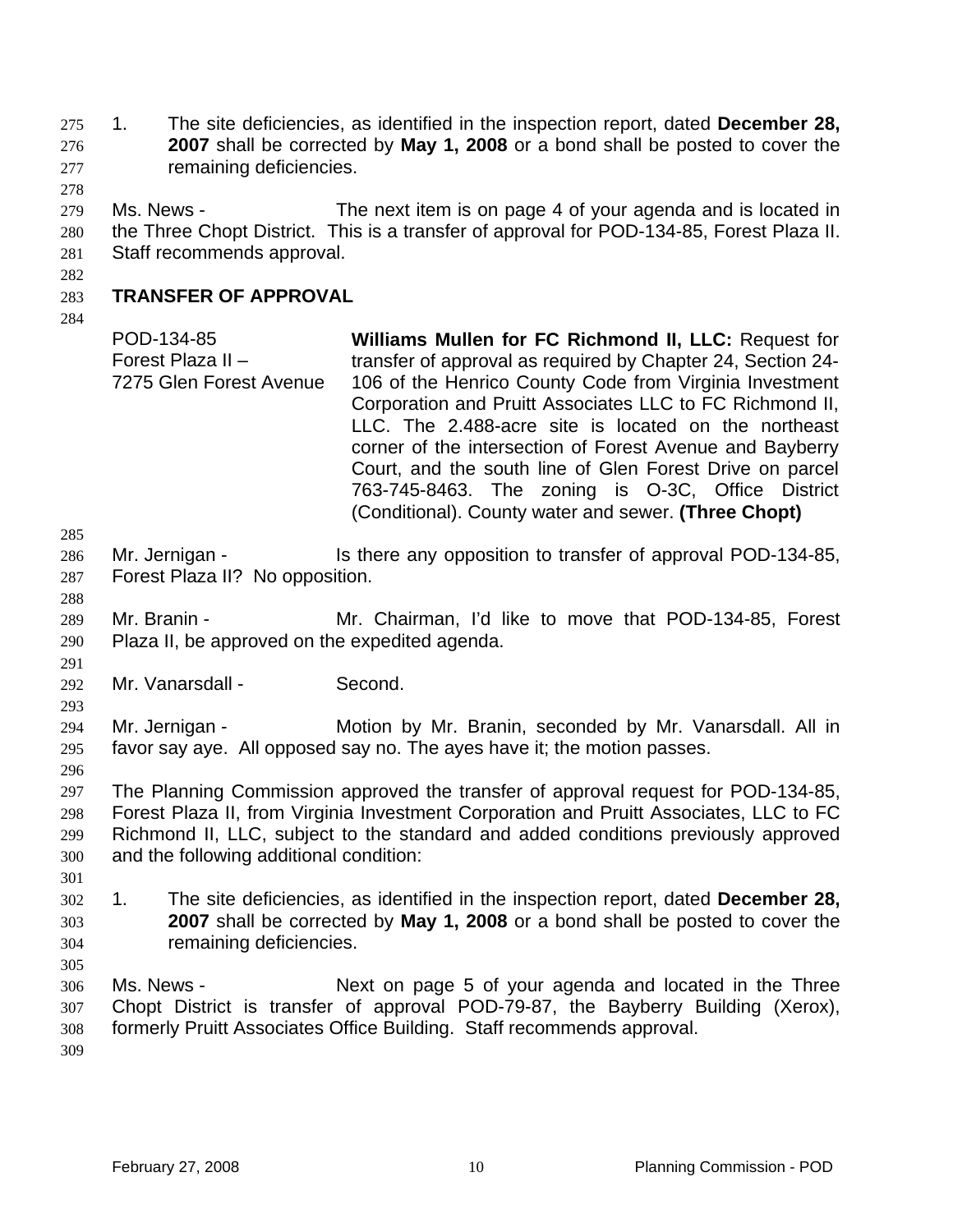311 312 313 314 315 316 317 318 319 320 321 322 323 324 325 326 327 328 329 330 331 332 333 334 335 336 337 338 339 POD-79-87 Bayberry Building (Xerox) (formerly Pruitt Associates Office Building) 1700 Bayberry Drive **Williams Mullen for FC Richmond II, LLC:** Request for transfer of approval as required by Chapter 24, Section 24- 106 of the Henrico County Code from Pruitt Associates, LLC to FC Richmond II, LLC. The 3.167-acre site is located on the northwest corner of Forest Avenue and Bayberry Court on parcel 763-745-4368. The zoning is R-6C, General Residence District (Conditional) and O-3C, Office District (Conditional). County water and sewer. **(Three Chopt)**  Mr. Jernigan - Do we have any opposition to transfer of approval POD-79- 87, Bayberry Building (Xerox), formerly Pruitt Associates Office Building? There is no opposition. Mr. Branin - Mr. Chairman, I'd like to move for approval of POD-79-87, Bayberry Building (Xerox), formerly Pruitt Associates Office Building, on the expedited agenda. Mr. Vanarsdall - Second. Mr. Jernigan - Motion by Mr. Branin, seconded by Mr. Vanarsdall. All in favor say aye. All opposed say no. The ayes have it; the motion passes. The Planning Commission approved the transfer of approval request for POD-79-87, Bayberry Building (Xerox), formerly Pruitt Associates Office Building, from Pruitt Associates, LLC to FC Richmond II, LLC, subject to the standard and added conditions previously approved and the following additional condition: 1. The site deficiencies, as identified in the inspection report, dated **December 28, 2007** shall be corrected by **May 1, 2008** or a bond shall be posted to cover the remaining deficiencies. Ms. News - Next on page 6 of your agenda and located in the Three Chopt District is transfer of approval for POD-04-89, The Highlands I Office Building, which was formerly Glen Forest South, Pruitt Office Building. Staff recommends approval.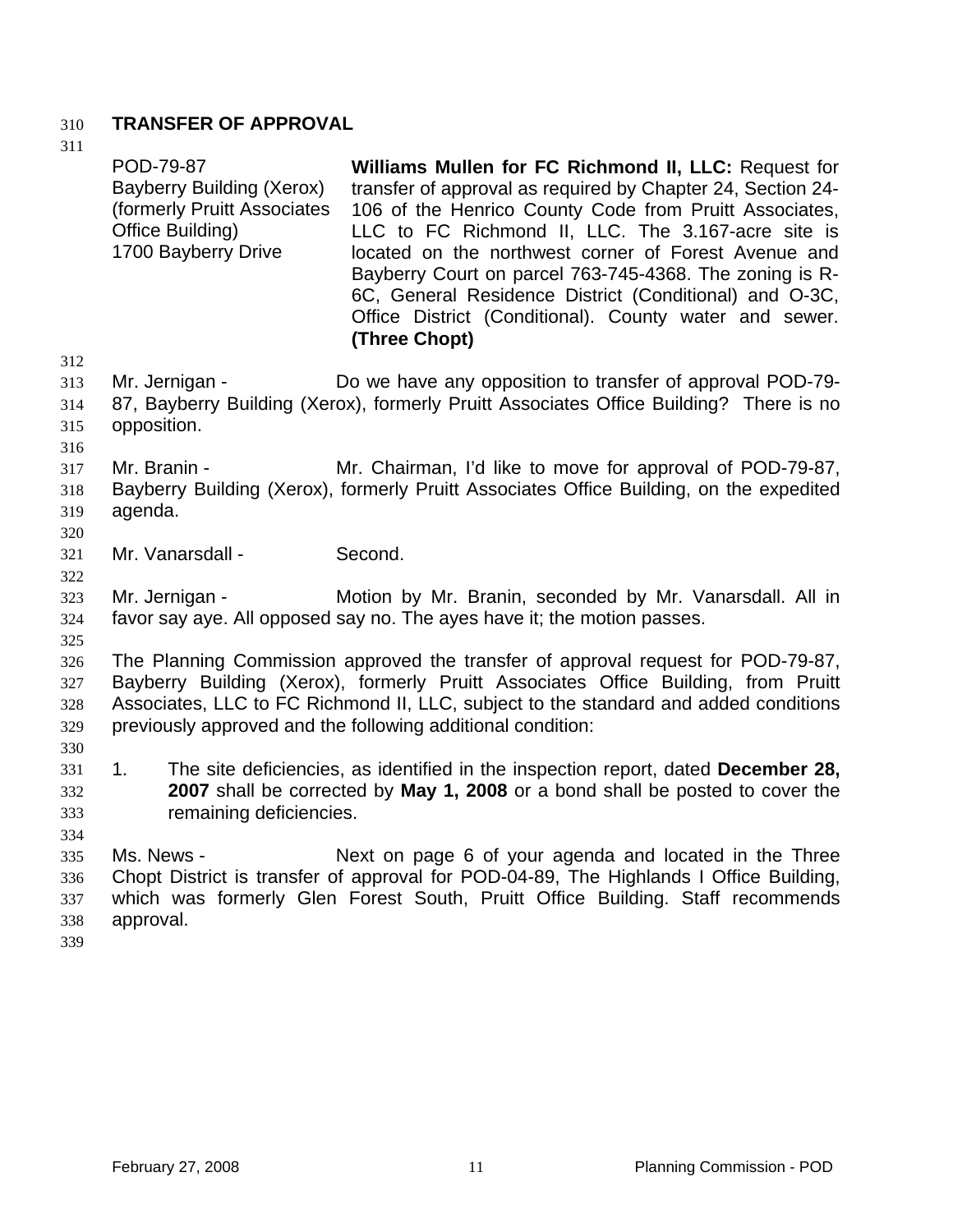| 341<br>342                      | POD-04-89<br><b>Highlands I Building</b><br>(formerly Glen Forest<br>South - Pruitt Office<br>Building)<br>7231 Forest Avenue | Williams Mullen for FC Richmond II, LLC: Request for<br>transfer of approval as required by Chapter 24, Section 24-<br>106 of the Henrico County Code from Pruitt Associates,<br>LLC to FC Richmond II, LLC. The 3.203-acre site is<br>located on the south line of Forest Avenue at the<br>intersection of Bayberry Court on parcel 763-745-5117.<br>The zoning is O-2C, Office District (Conditional) and R-6C,<br>General Residence District (Conditional). County water<br>and sewer. (Three Chopt) |
|---------------------------------|-------------------------------------------------------------------------------------------------------------------------------|---------------------------------------------------------------------------------------------------------------------------------------------------------------------------------------------------------------------------------------------------------------------------------------------------------------------------------------------------------------------------------------------------------------------------------------------------------------------------------------------------------|
| 343<br>344<br>345               | Mr. Jernigan -                                                                                                                | Is there any opposition to transfer of approval POD-04-89,<br>Highland I Building (formerly Glen Forest South – Pruitt Office Building)? No opposition.                                                                                                                                                                                                                                                                                                                                                 |
| 346<br>347<br>348<br>349        | Mr. Branin -<br>expedited agenda.                                                                                             | Mr. Chairman, I'd like to move that POD-04-89, Highland I<br>Building (formerly Glen Forest South – Pruitt Office Building), be approved on the                                                                                                                                                                                                                                                                                                                                                         |
| 350<br>351                      | Mr. Vanarsdall -                                                                                                              | Second.                                                                                                                                                                                                                                                                                                                                                                                                                                                                                                 |
| 352<br>353<br>354               | Mr. Jernigan -                                                                                                                | Motion by Mr. Branin, seconded by Mr. Vanarsdall. All in<br>favor say aye. All opposed say no. The ayes have it; the motion passes.                                                                                                                                                                                                                                                                                                                                                                     |
| 355<br>356<br>357<br>358<br>359 |                                                                                                                               | The Planning Commission approved the transfer of approval request for POD-04-89,<br>Highland I Building (formerly Glen Forest South – Pruitt Office Building), from Pruitt<br>Associates, LLC to FC Richmond II, LLC, subject to the standard and added conditions<br>previously approved and the following additional condition:                                                                                                                                                                       |
| 360<br>361<br>362<br>363        | 1.<br>remaining deficiencies.                                                                                                 | The site deficiencies, as identified in the inspection report, dated December 28,<br>2007 shall be corrected by May 1, 2008 or a bond shall be posted to cover the                                                                                                                                                                                                                                                                                                                                      |
| 364<br>365<br>366<br>367        | Ms. News -<br>Staff recommends approval.                                                                                      | The next item is on page 7 of your agenda and is located in<br>the Varina District. This is a transfer of approval for POD-15-72, Fair Oaks Apartments.                                                                                                                                                                                                                                                                                                                                                 |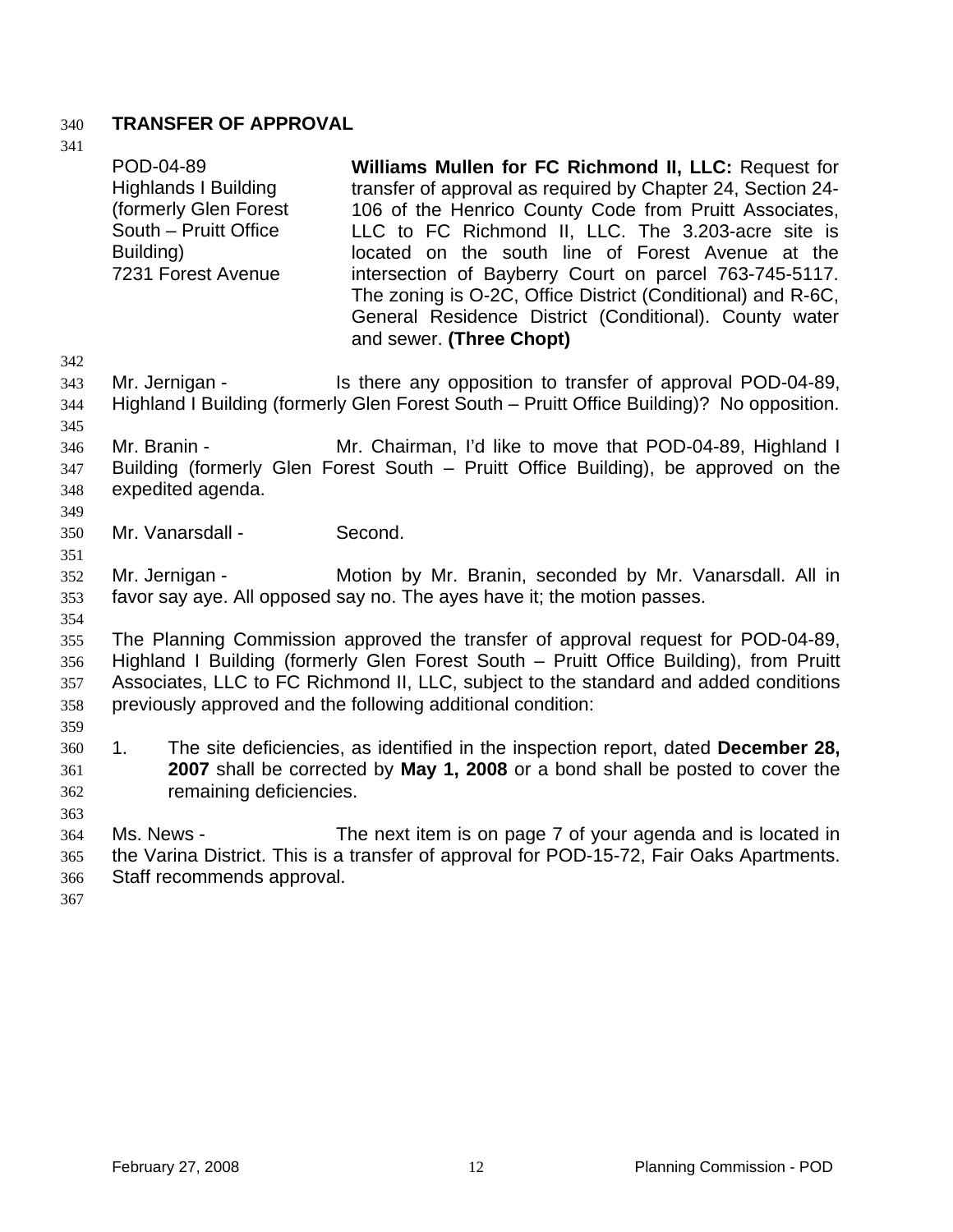| 369                             |                    |                                                            |                                                                                                                                                                                                                                                                                                                                                                                                                                                                                                                               |
|---------------------------------|--------------------|------------------------------------------------------------|-------------------------------------------------------------------------------------------------------------------------------------------------------------------------------------------------------------------------------------------------------------------------------------------------------------------------------------------------------------------------------------------------------------------------------------------------------------------------------------------------------------------------------|
| 370                             | POD-15-72<br>Court | Fair Oaks Apartments -<br><b>Airport Drive and Airport</b> | Jeffrey B. Hammaker for The Village of Fair Oaks, LLC:<br>Request for transfer of approval as required by Chapter<br>24, Section 24-106 of the Henrico County Code from<br>Airport Drive Associates, LP to The Village of Fair Oaks,<br>LLC. The 8.00-acre site is located on the south line of N.<br>Airport Drive east of Nine Mile Road at 400 N. Airport<br>Court on parcel 826-722-4717. The zoning is R-5, General<br>Residence District and ASO (Airport Safety Overlay)<br>District. County water and sewer. (Varina) |
| 371<br>372<br>373<br>374        | Mr. Jernigan -     |                                                            | Is there any opposition to transfer of approval POD-15-72,<br>Fair Oaks Apartments? There is no opposition. With that, I will move for approval of<br>transfer of approval POD-15-72, Fair Oaks Apartments.                                                                                                                                                                                                                                                                                                                   |
| 375<br>376                      | Mrs. Jones -       |                                                            | Second.                                                                                                                                                                                                                                                                                                                                                                                                                                                                                                                       |
| 377<br>378<br>379               | Mr. Jernigan -     |                                                            | Motion by Mr. Jernigan, seconded by Mrs. Jones. All in favor<br>say aye. All opposed say no. The ayes have it; the motion passes.                                                                                                                                                                                                                                                                                                                                                                                             |
| 380<br>381<br>382<br>383<br>384 |                    | following additional conditions:                           | The Planning Commission approved the transfer of approval request for POD-15-72,<br>Fair Oaks Apartments, from Airport Drive Associates, LP to The Village of Fair Oaks,<br>LLC, subject to the standard and added conditions previously approved and the                                                                                                                                                                                                                                                                     |
| 385<br>386<br>387               | 1.                 | occupancy.                                                 | The applicant shall submit a revised and updated lighting, landscaping and fence<br>plan for staff review and approval prior to the issuance of any new certificates of                                                                                                                                                                                                                                                                                                                                                       |
| 388<br>389<br>390               | 2.                 | building.                                                  | The applicant shall install or bond the related landscape, lighting and fence<br>improvements prior to the issuance of a certificate of occupancy for each                                                                                                                                                                                                                                                                                                                                                                    |
| 391<br>392<br>393               | 3.                 | September 25, 2008.                                        | All landscape, lighting and fence improvements shall be installed prior to                                                                                                                                                                                                                                                                                                                                                                                                                                                    |
| 394<br>395<br>396<br>397        | Ms. News -         | recommends approval.                                       | The next item is on page 9 of your agenda and located in the<br>Brookland District. This is a transfer of approval for POD-66-00, Jiffy Lube.<br>Staff                                                                                                                                                                                                                                                                                                                                                                        |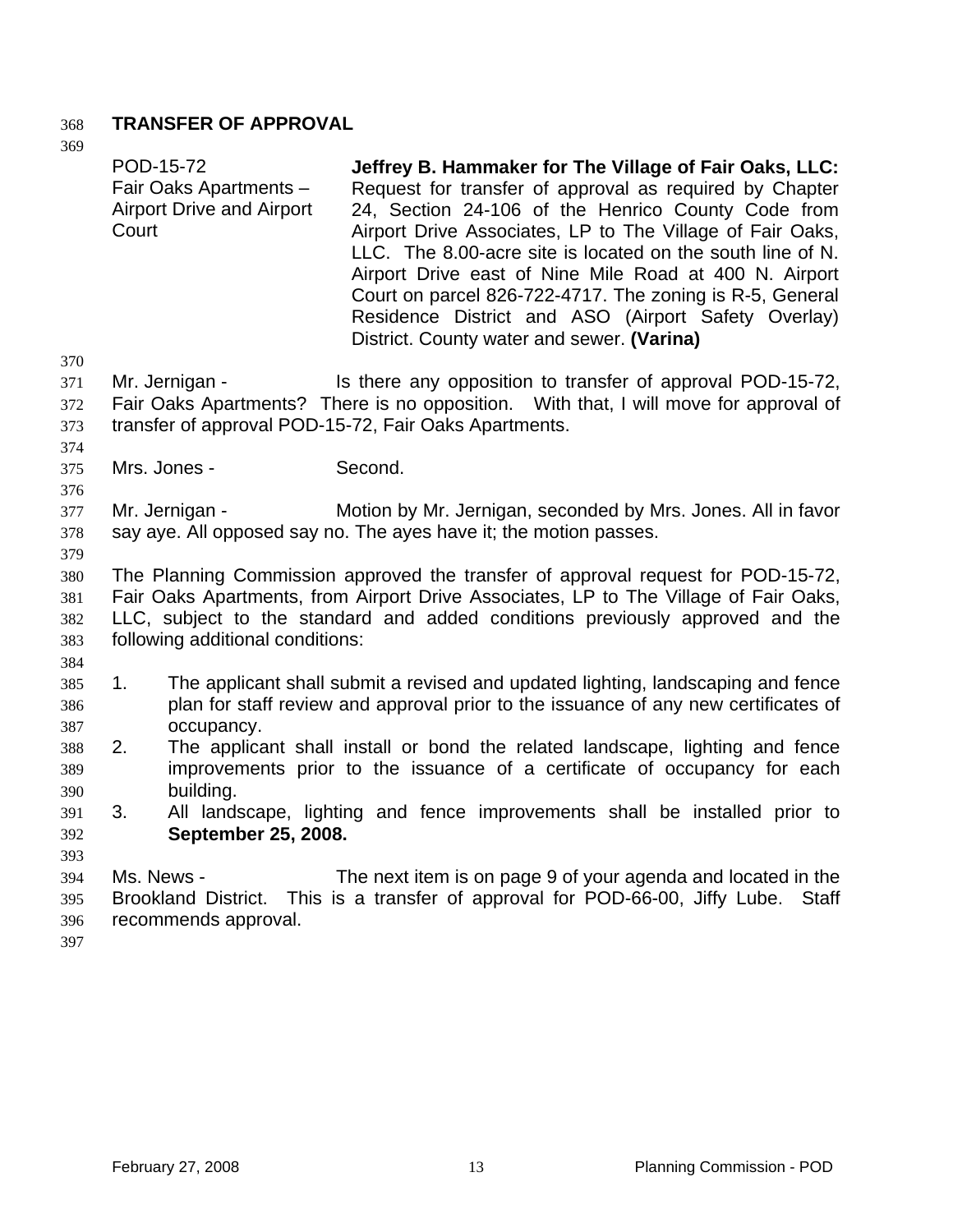| 400                             | POD-66-00<br>Jiffy Lube $-$<br>5710 W. Broad Street | David Pryzwansky for ITAC 244, LLC: Request for<br>transfer of approval as required by Chapter 24, Section 24-<br>106 of the Henrico County Code from Third Generation,<br>L.P., Lucor, Inc. and Navigator Real Estate Holdings to<br>ITAC 244, LLC. The .585-acre site is located on the<br>northeast corner at the intersection of W. Broad Street<br>(U.S. Route 250) and Libbie Avenue on parcel 771-739-<br>7295. The zoning is B-3, Business District. County water<br>and sewer. (Brookland) |
|---------------------------------|-----------------------------------------------------|-----------------------------------------------------------------------------------------------------------------------------------------------------------------------------------------------------------------------------------------------------------------------------------------------------------------------------------------------------------------------------------------------------------------------------------------------------------------------------------------------------|
| 401<br>402<br>403               | Mr. Jernigan -<br>Jiffy Lube? No opposition.        | Is there any opposition to transfer of approval POD-66-00,                                                                                                                                                                                                                                                                                                                                                                                                                                          |
| 404<br>405<br>406<br>407<br>408 | Mr. Vanarsdall -<br>bond posted to cover it.        | I move transfer of approval POD-66-00, Jiffy Lube, be<br>approved with staff-recommended approval and there is one condition which is the site<br>deficiencies identified. They have until April 15, 2008, to take care of it or we have a                                                                                                                                                                                                                                                          |
| 409<br>410                      | Mr. Archer -                                        | Second.                                                                                                                                                                                                                                                                                                                                                                                                                                                                                             |
| 411<br>412<br>413               | Mr. Jernigan -                                      | Motion by Mr. Vanarsdall, seconded by Mr. Archer. All in<br>favor say aye. All opposed say no. The ayes have it; the motion passes.                                                                                                                                                                                                                                                                                                                                                                 |
| 414<br>415<br>416<br>417<br>418 | and the following additional condition:             | The Planning Commission approved the transfer of approval request for POD-66-00,<br>Jiffy Lube, from Third Generation, L.P., Lucor, Inc. and Navigator Real Estate Holdings<br>to ITAC 244, LLC, subject to the standard and added conditions previously approved                                                                                                                                                                                                                                   |
| 419<br>420<br>421<br>422        | 1.<br>remaining deficiencies.                       | The site deficiencies, as identified in the inspection report, dated November 1,<br>2007 shall be corrected by April 15, 2008 or a bond shall be posted to cover the                                                                                                                                                                                                                                                                                                                                |
| 423<br>424<br>425<br>426<br>427 | Ms. News -<br>recommends approval.                  | Next on page 10 of your agenda and located in the<br>Tuckahoe District is a transfer of approval for POD-64-07, BJ's Wholesale Club. Staff                                                                                                                                                                                                                                                                                                                                                          |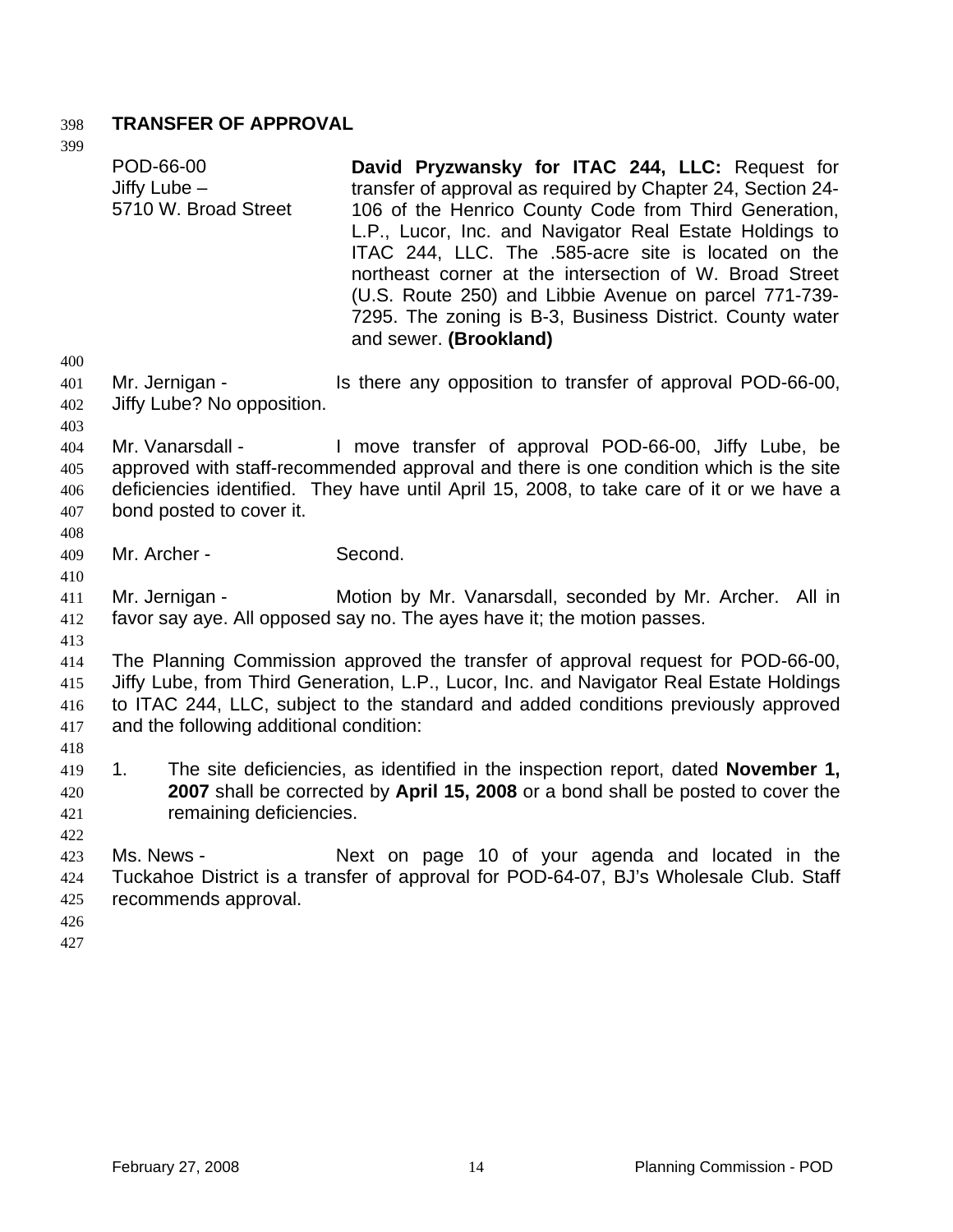429 430 431 432 433 434 435 436 437 438 439 440 441 442 443 444 445 446 447 448 449 450 451 452 453 454 POD-64-07 BJ's Wholesale Club – Starling Drive **Hirschler Fleischer for Natick VA Richmond Realty Corporation:** Request for transfer of approval as required by Chapter 24, Section 24-106 of the Henrico County Code from The Taubman Company to Natick VA Richmond Realty Corporation. The 12.5-acre site is located on the west line of Starling Drive approximately 600 feet south of Quioccasin Road on parcels 751-744- 9528 and 752-744-2137. The zoning is B-2C, Business District (Conditional). County water and sewer. **(Tuckahoe)**  Mr. Jernigan - Is there any opposition to transfer of approval POD-64-07, BJ's Wholesale Club? There is no opposition. Mrs. Jones - I move transfer of approval POD-64-07, BJ's Wholesale Club, be approved. Mr. Archer - Second. Mr. Jernigan - Motion by Mrs. Jones, seconded by Mr. Archer. All in favor say aye. All opposed say no. The ayes have it; the motion passes. The Planning Commission approved the transfer of approval request for POD-64-07, BJ's Wholesale Club, from The Taubman Company to Natick VA Richmond Realty Corporation, subject to the standard and added conditions previously approved. Ms. News - The next item, which is on page 13 of your agenda and located in the Brookland District, has been removed from the expedited agenda. Mr. Jernigan - Ckay. Ms. News - Next on page 14 of your agenda in the Brookland District is SUB-06-08, Staples Mill Centre (February 2008 Plan), for 12 lots. Staff recommends approval.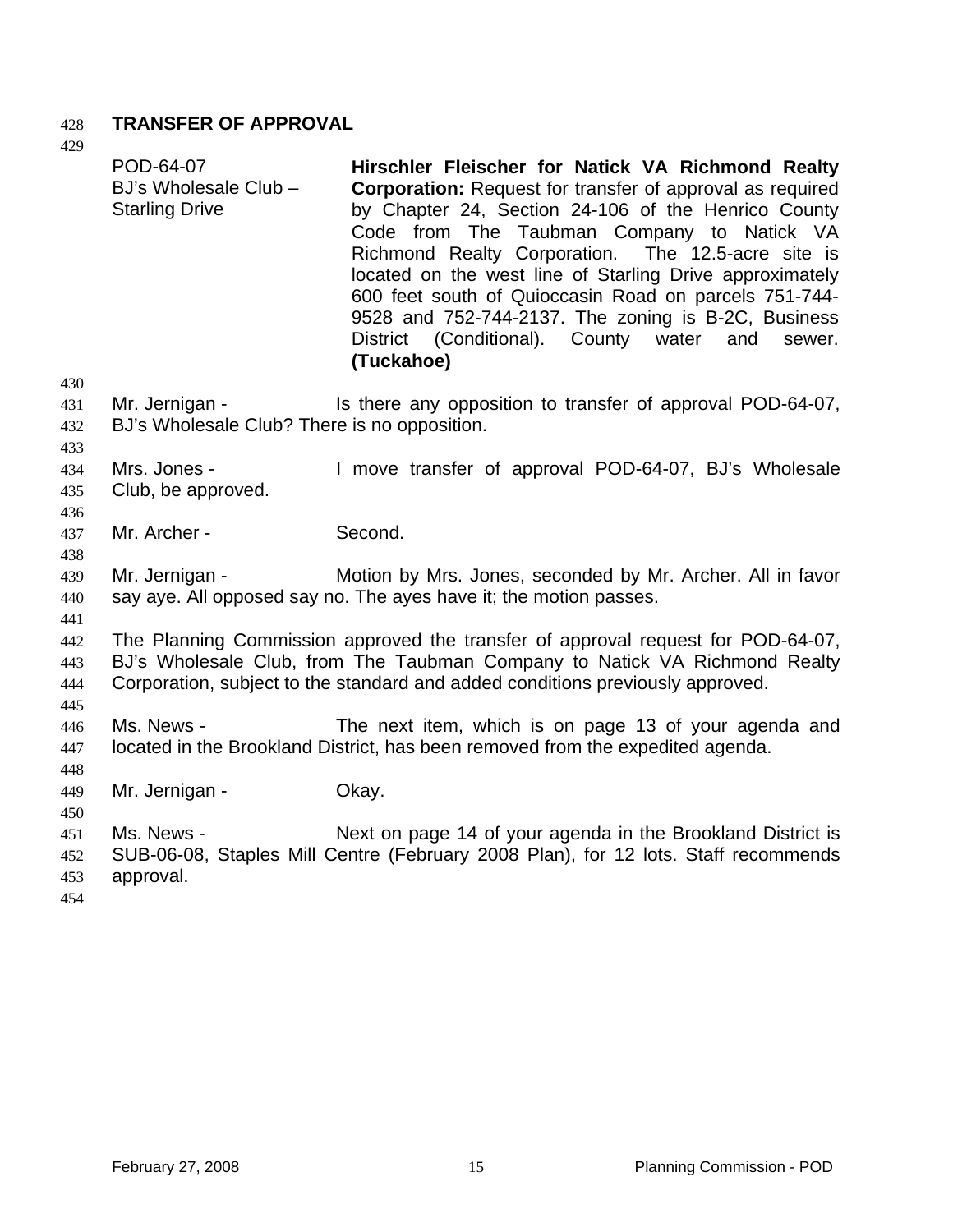## 455 **SUBDIVISION**

456

SUB-06-08 Staples Mill Centre (February 2008 Plan)

**E. D. Lewis & Associates, P.C. for Staples Mill Centre, LLC:** The 0.69-acre site proposed for a subdivision of 12 residential townhomes is located on the south line of Bethlehem Road, 800 feet west of the west line of Staples Mill Road (U.S. Route 33) on part of parcel 773-741-5414, 6011, 6808, 7505 and 8102. The zoning is UMUC, Urban Mixed Use District (Conditional). County water and sewer. **(Brookland) 12 Lots** 

457

460

465

467

458 459 Mr. Jernigan - Is there any opposition to SUB-06-08, Staples Mill Centre (February 2008 Plan)? No opposition.

- 461 462 463 464 Mr. Vanarsdall - I move that SUB-06-08, Staples Mill Centre (February 2008 Plan), be approved on the expedited agenda with the annotations on the plans, standard conditions for residential townhouses served by public utilities, and the following conditions 15, 16, and 17.
- 466 Mr. Archer - Second.
- 468 469 Mr. Jernigan - Motion by Mr. Vanarsdall, second by Mr. Archer. All in favor say aye. All opposed say no. The ayes have it; the motion passes.
- 470

471 472 473 474 The Planning Commission granted conditional approval to SUB-06-08, Staples Mill Centre (February 2008 Plan), subject to the standard conditions attached to these minutes for subdivisions served by public utilities, the annotations on the plans, and the following additional conditions:

- 475
- 477 476 15. A County standard sidewalk shall be constructed along the south side of Bethlehem Road.
- 479 478 16. The proffers approved as part of zoning case C-15C-07 shall be incorporated in this approval.
- 481 480 17. The applicant shall obtain vacation of any lots in Westbourne Subdivision which are within the limits of this subdivision prior to final approval of the plat.
- 483 484 485 Ms. News - The next item is located in the Brookland District and is found on page 17 of your agenda. This is POD-4-08, Flagstop Carwash. Staff recommends approval.

486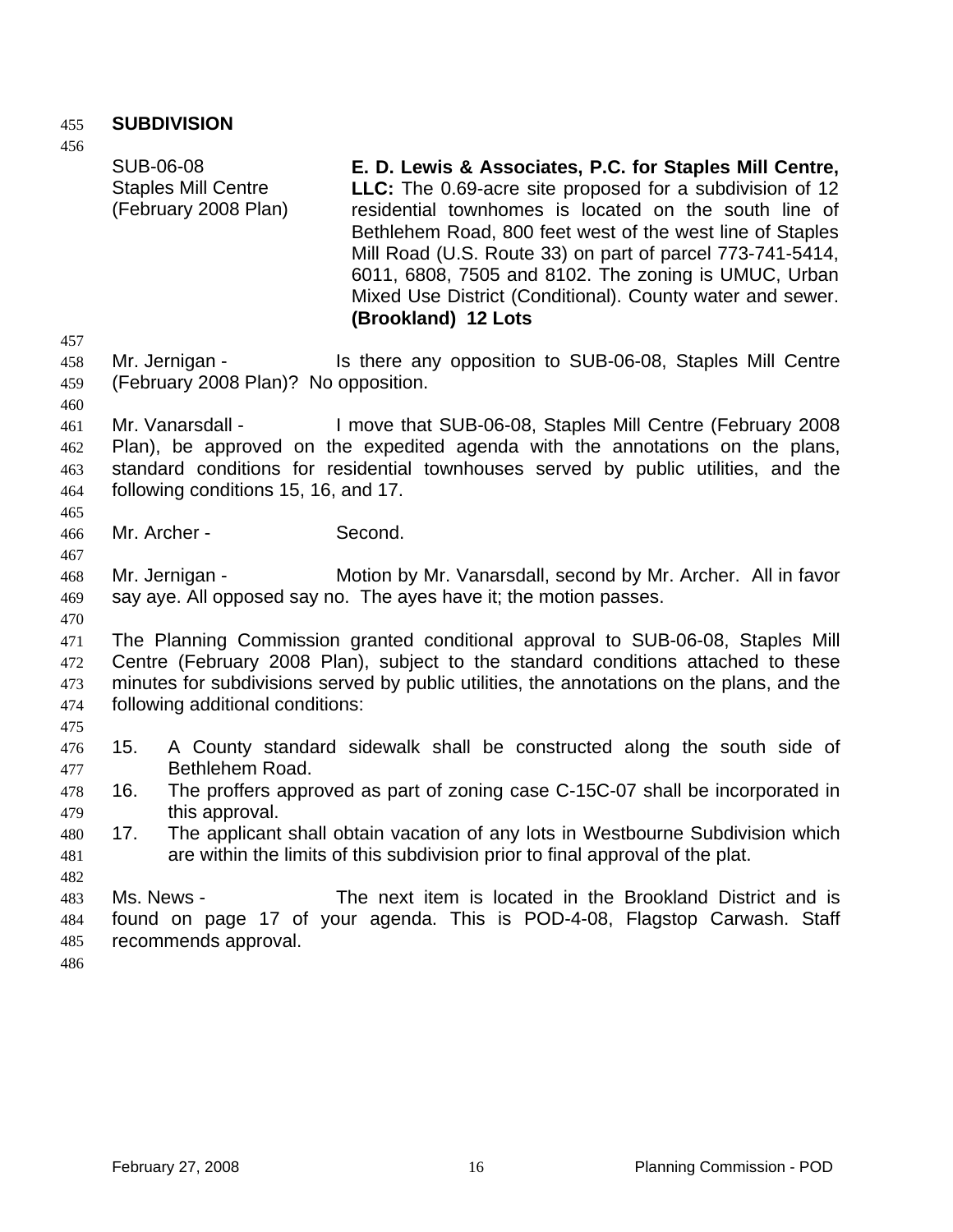# 487 **PLAN OF DEVELOPMENT (Deferred from the January 23, 2008 Meeting)**

488

509

| Balzer & Associates, Inc. for Royal Oldsmobile<br>Company and Robert C. Schrum, Jr.: Request for<br>approval of a plan of development as required by Chapter<br>24, Section 24-106 of the Henrico County Code, to<br>construct a one-story, 4,160 square foot carwash. The<br>2.17-acre site is located on the south line of E. Parham<br>Road, approximately 550 feet east of W. Broad Street<br>(U.S. Route 250) on parcels 762-754-6047 and part of<br>7326. The zoning is B-3, Business District and B-3C,<br>Business District (Conditional). County water and sewer. |
|----------------------------------------------------------------------------------------------------------------------------------------------------------------------------------------------------------------------------------------------------------------------------------------------------------------------------------------------------------------------------------------------------------------------------------------------------------------------------------------------------------------------------------------------------------------------------|
| Is there any opposition to POD-4-08, Flagstop Carwash @                                                                                                                                                                                                                                                                                                                                                                                                                                                                                                                    |
| I move that POD-4-08, Flagstop Carwash @ Parham Road,<br>be approved on the expedited agenda with annotations on the plans, standard<br>conditions for developments of this type, and the following conditions 29 through 36.<br>There are no annotations on the plans about the sidewalk, but I want to waive the                                                                                                                                                                                                                                                         |
|                                                                                                                                                                                                                                                                                                                                                                                                                                                                                                                                                                            |
| Motion by Mr. Vanarsdall, seconded by Mr. Branin. All in                                                                                                                                                                                                                                                                                                                                                                                                                                                                                                                   |
| The Planning Commission approved POD-4-08, Flagstop Carwash @ Parham Road,<br>subject to the annotations on the plans, the standard conditions attached to these                                                                                                                                                                                                                                                                                                                                                                                                           |
| Employees shall be required to use parking spaces provided at the rear of the                                                                                                                                                                                                                                                                                                                                                                                                                                                                                              |
|                                                                                                                                                                                                                                                                                                                                                                                                                                                                                                                                                                            |
| The proffers approved as a part of zoning cases C-34C-86 and C-6C-08 shall be                                                                                                                                                                                                                                                                                                                                                                                                                                                                                              |
|                                                                                                                                                                                                                                                                                                                                                                                                                                                                                                                                                                            |
| Approval of the construction plans by the Department of Public Works does not                                                                                                                                                                                                                                                                                                                                                                                                                                                                                              |
| establish the curb and gutter elevations along the Henrico County maintained                                                                                                                                                                                                                                                                                                                                                                                                                                                                                               |
|                                                                                                                                                                                                                                                                                                                                                                                                                                                                                                                                                                            |
| The owner or manager on duty shall be responsible for temporarily closing the                                                                                                                                                                                                                                                                                                                                                                                                                                                                                              |
| car wash facility when the on-site stacking space is inadequate to serve customer<br>demand to prevent a backup of vehicles onto the public right-of-way. The owner                                                                                                                                                                                                                                                                                                                                                                                                        |
| shall arrange with the Traffic Engineer to provide standard traffic control signs to                                                                                                                                                                                                                                                                                                                                                                                                                                                                                       |
| notify customers that stopping or standing on the public right-of-way shall not be                                                                                                                                                                                                                                                                                                                                                                                                                                                                                         |
|                                                                                                                                                                                                                                                                                                                                                                                                                                                                                                                                                                            |
|                                                                                                                                                                                                                                                                                                                                                                                                                                                                                                                                                                            |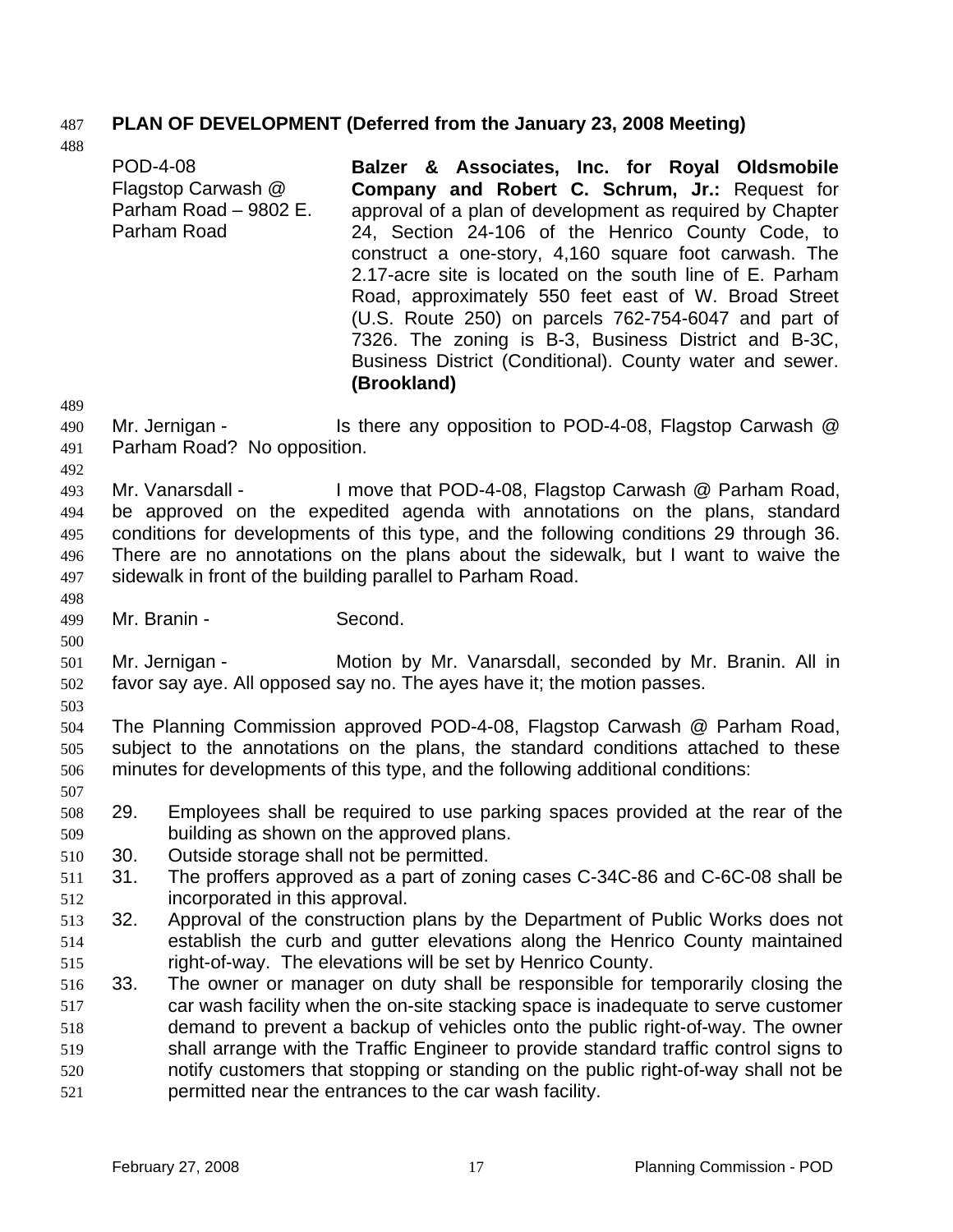34. Evidence of a joint ingress/egress and maintenance agreement must be submitted to the Department of Planning and approved prior to issuance of a certificate of occupancy for this development. 522 523 524

- 525 526 527 528 529 35. All equipment shall be screened by such measures as determined appropriate by the Director of Planning or the Planning Commission at the time of plan approval**.**  All building mounted equipment shall be painted to match the building, and all equipment shall be screened by such measures as determined appropriate by the Director of Planning or the Planning Commission at the time of plan approval.
- 530 531 36. Except for junction boxes, meters, and existing overhead utility lines, and for technical or environmental reasons, all utility lines shall be underground.
- 533 534 535 536 537 538 Ms. News - The next item is found on page 19 of your agenda and is located in the Fairfield District. This is POD-85-07, Park Central Daycare. There is an addendum item on page 2 of your addendum, which includes a revised recommendation and a revised plan indicating that the applicant has submitted this plan to relocate the dumpster pad. Staff can now recommend approval subject to the conditions in the agenda.
- 539

532

### 540 **PLAN OF DEVELOPMENT**

541

POD-85-07 Park Central Daycare – Park Central Drive and E. Parham Road

**Balzer & Associates, Inc. for BTR TLE III, LLC:**  Request for approval of a plan of development, as required by Chapter 24, Section 24-106 of the Henrico County Code, to construct a one-story, 12,000 square foot child daycare building and a one-story, 9,000 square foot office building. The 7.52-acre site is located on the north line of E. Parham Road at the northwest corner of the intersection of E. Parham Road and Park Central Drive on parcel 789- 759-2105. The zoning is O-2C, Office District (Conditional). County water and sewer. **(Fairfield)**

542

- 543 544 Mr. Jernigan - The Is there any opposition to POD-85-07, Park Central Daycare? No opposition.
- 545
- 546 547 548 Mr. Archer - **Mr. Chairman, I will move for approval of POD-85-07, Park** Central Daycare, subject to the revised plan dated 2/27/08, standard conditions for developments of this type, and the following additional conditions 29 through 39.
- 550 Mrs. Jones - Second.
- 551

549

- 
- 552 553 Mr. Jernigan - The Motion by Mr. Archer, seconded by Mrs. Jones. All in favor say aye. All opposed say no. The ayes have it; the motion passes.
- 554

555 556 557 The Planning Commission approved POD-85-07, Park Central Daycare, subject to the annotations on the plans, the standard conditions attached to these minutes for developments of this type, and the following additional conditions: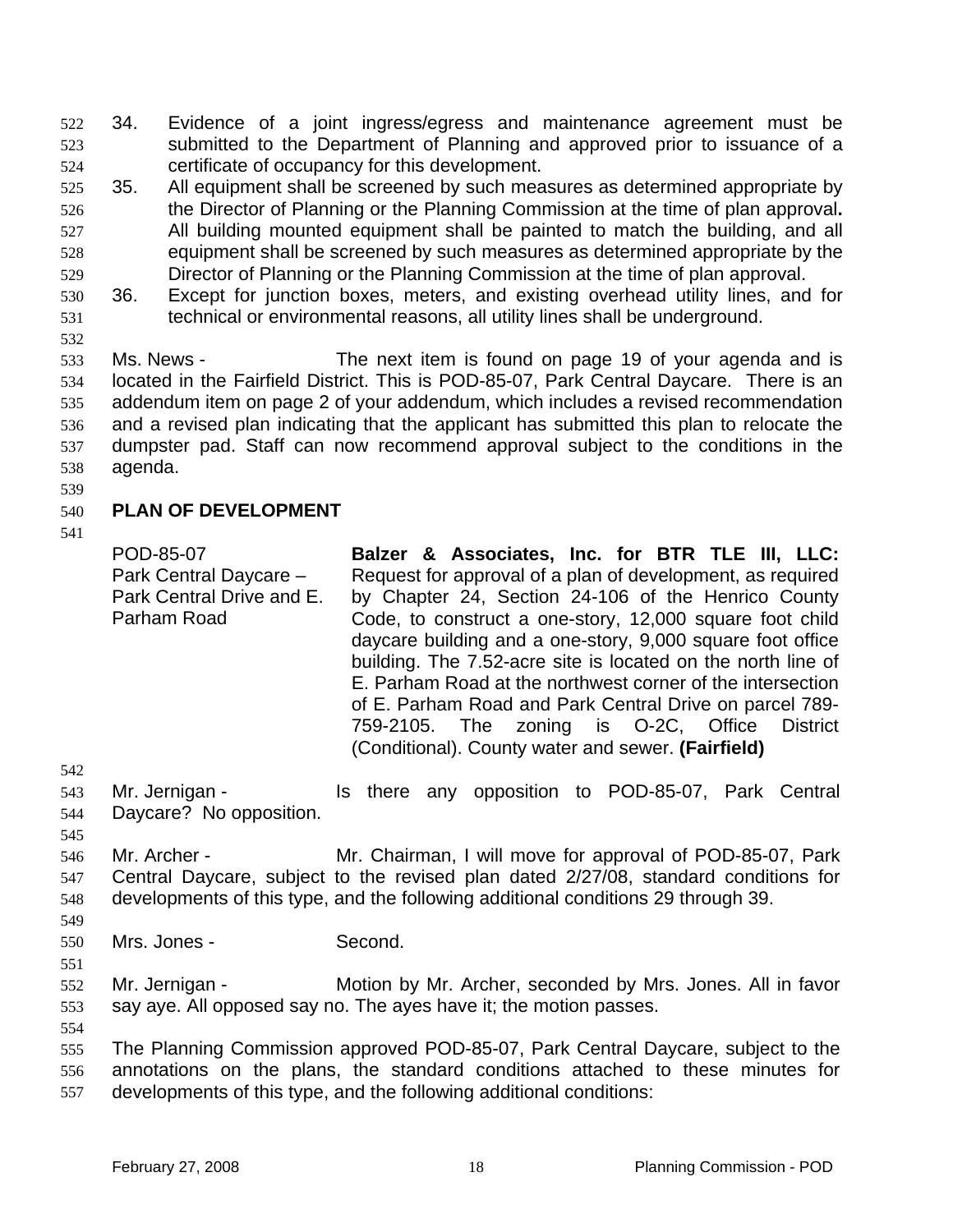- 29. A concrete sidewalk meeting County standards shall be provided along the north side of E. Parham Road 558 559
- 560 561 30. The building shall be constructed of red brick and the brick shall not be painted at any time.
- 562 31. Outside storage shall not be permitted.
- 563 564 32. The proffers approved as a part of zoning case C-7C-95 shall be incorporated in this approval.
- 565 566 567 568 33. The certification of building permits, occupancy permits and change of occupancy permits for individual units shall be based on the number of parking spaces required for the proposed uses and the amount of parking available according to approved plans.
- 569 570 571 34. Approval of the construction plans by the Department of Public Works does not establish the curb and gutter elevations along the Henrico County maintained right-of-way. The elevations will be set by Henrico County.
- 572 573 35. The owners shall not begin clearing of the site until the following conditions have been met:
- 574 575 576 577 578 (a) The site engineer shall conspicuously illustrate on the plan of development or subdivision construction plan and the Erosion and Sediment Control Plan, the limits of the areas to be cleared and the methods of protecting the required buffer areas. The location of utility lines, drainage structures and easements shall be shown.
- 579 580 581 582 (b) After the Erosion and Sediment Control Plan has been approved but prior to any clearing or grading operations of the site, the owner shall have the limits of clearing delineated with approved methods such as flagging, silt fencing or temporary fencing.
- 583 584 585 586 (c) The site engineer shall certify in writing to the owner that the limits of clearing have been staked in accordance with the approved plans. A copy of this letter shall be sent to the Department of Planning and the Department of Public Works.
- 587 588 589 590 591 (d) The owner shall be responsible for the protection of the buffer areas and for replanting and/or supplemental planting and other necessary improvements to the buffer as may be appropriate or required to correct problems. The details shall be included on the landscape plans for approval.
- 593 594 592 36. Evidence of a joint ingress/egress and maintenance agreement must be submitted to the Department of Planning and approved prior to issuance of a certificate of occupancy for this development.
- 595 596 597 598 599 600 602 37. The location of all existing and proposed utility and mechanical equipment (including HVAC units, electric meters, junction and accessory boxes, transformers, and generators) shall be identified on the landscape plans. All building mounted equipment shall be painted to match the building, and all equipment shall be screened by such measures as determined appropriate by the Director of Planning or the Planning Commission at the time of plan approval**.**  601 38. Except for junction boxes, meters, and existing overhead utility lines, and for technical or environmental reasons, all utility lines shall be underground.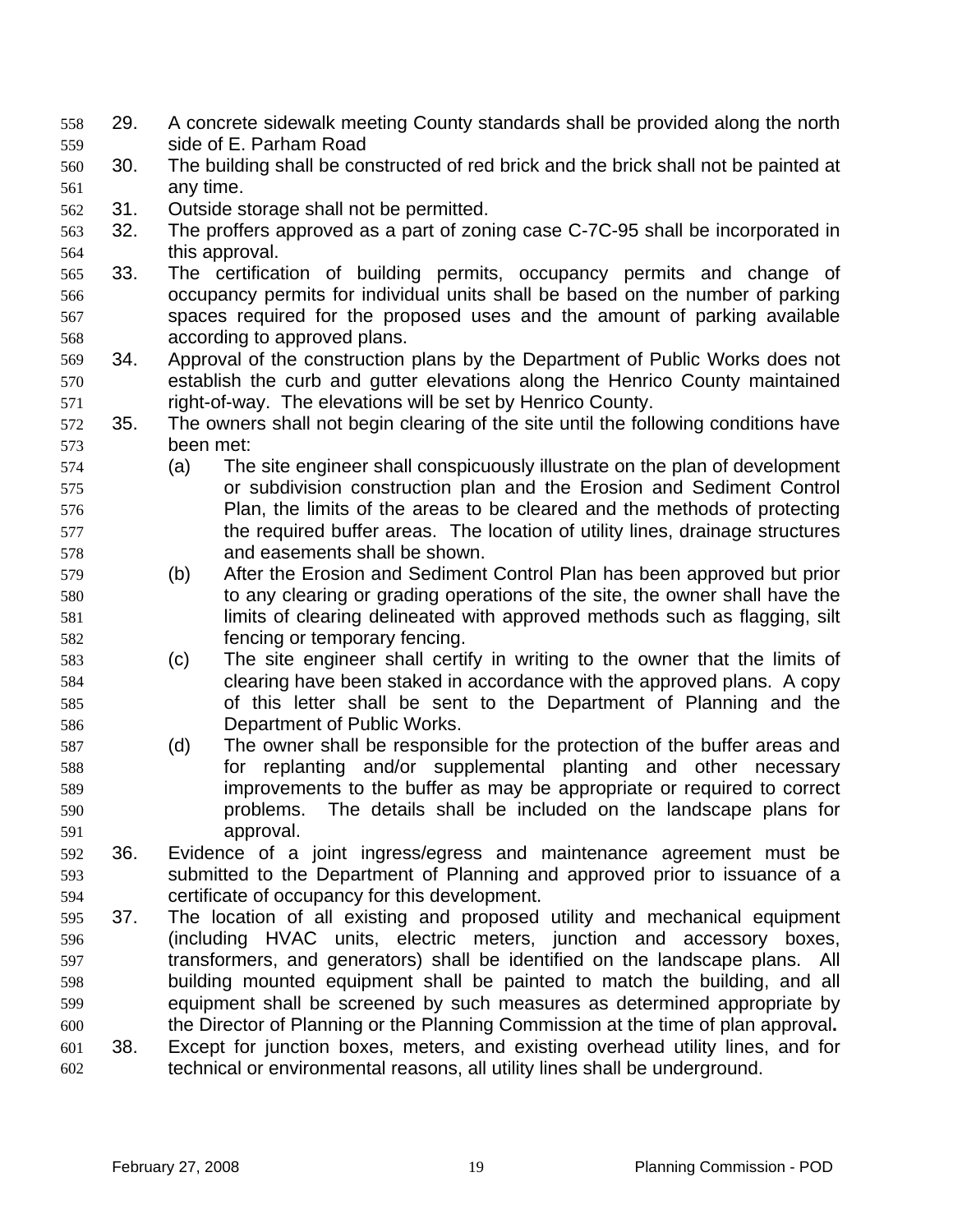39. A traffic impact study shall be submitted as required by the County's Traffic Engineer. The applicant shall incorporate into the construction plans for signature any comments generated by the County's Traffic Engineer from his review of the Traffic Impact Study for this development. 603 604 605 606

608 609 610 611 612 613 614 615 Ms. News - The final item is on page 26 of your agenda and is located in the Fairfield District. This is POD-8-08 (POD-53-08 Revised), Rite Aid at Dominion Village Shopping Center. There is an addendum item on page 4 of your addendum, which indicates that a revised plan has been included in the addendum which addresses the additional right-of-way dedication for the realignment of the intersection of Creighton Road and North Laburnum Avenue, and that a determination has been made that the roof complies with the proffered conditions. Staff can recommend approval.

616

607

### 617 **PLAN OF DEVELOPMENT & MASTER PLAN**

618

POD-08-08 (POD-53-03 Revised) Rite Aid – Dominion Village Shopping Center – 1209 E. Laburnum Avenue **Bohler Engineering for Skip Gelletly:** Request for approval of a plan of development, as required by Chapter 24, Section 24-106 of the Henrico County Code, to construct a one-story, 14,564 square foot pharmacy/retail building in a shopping center. The 1.80-acre site is located on the southeast corner of the intersection of N. Laburnum Avenue and Creighton Road on parcel 809-729-1581. The zoning is B-3C, Business District (Conditional). County water and sewer. **(Fairfield)** 

619

620 621 Mr. Jernigan - Is there any opposition to POD-08-08 (POD-53-03 Revised), Rite Aid – Dominion Village Shopping Center? No opposition.

622

626

628

631

636

623 624 625 Mr. Archer - **Mr. Chairman, I move approval of POD-08-08 (POD-53-03** Revised), Rite Aid – Dominion Village Shopping Center, subject to the addendum item and additional conditions 29 through 37.

627 Mr. Vanarsdall - Second.

629 630 Mr. Jernigan - **Motion by Mr. Archer, seconded by Mr. Vanarsdall. All in** favor say aye. All opposed say no. The ayes have it; the motion passes.

- 632 633 634 635 The Planning Commission approved POD-08-08 (POD-53-03 Revised), Rite Aid – Dominion Village Shopping Center subject to the annotations on the plans, the standard conditions attached to these minutes for developments of this type, and the following additional conditions:
- 637 638 639 29. The right-of-way for widening of Creighton Road as shown on approved plans shall be dedicated to the County prior to any occupancy permits being issued. The right-of-way dedication plat and any other required information shall be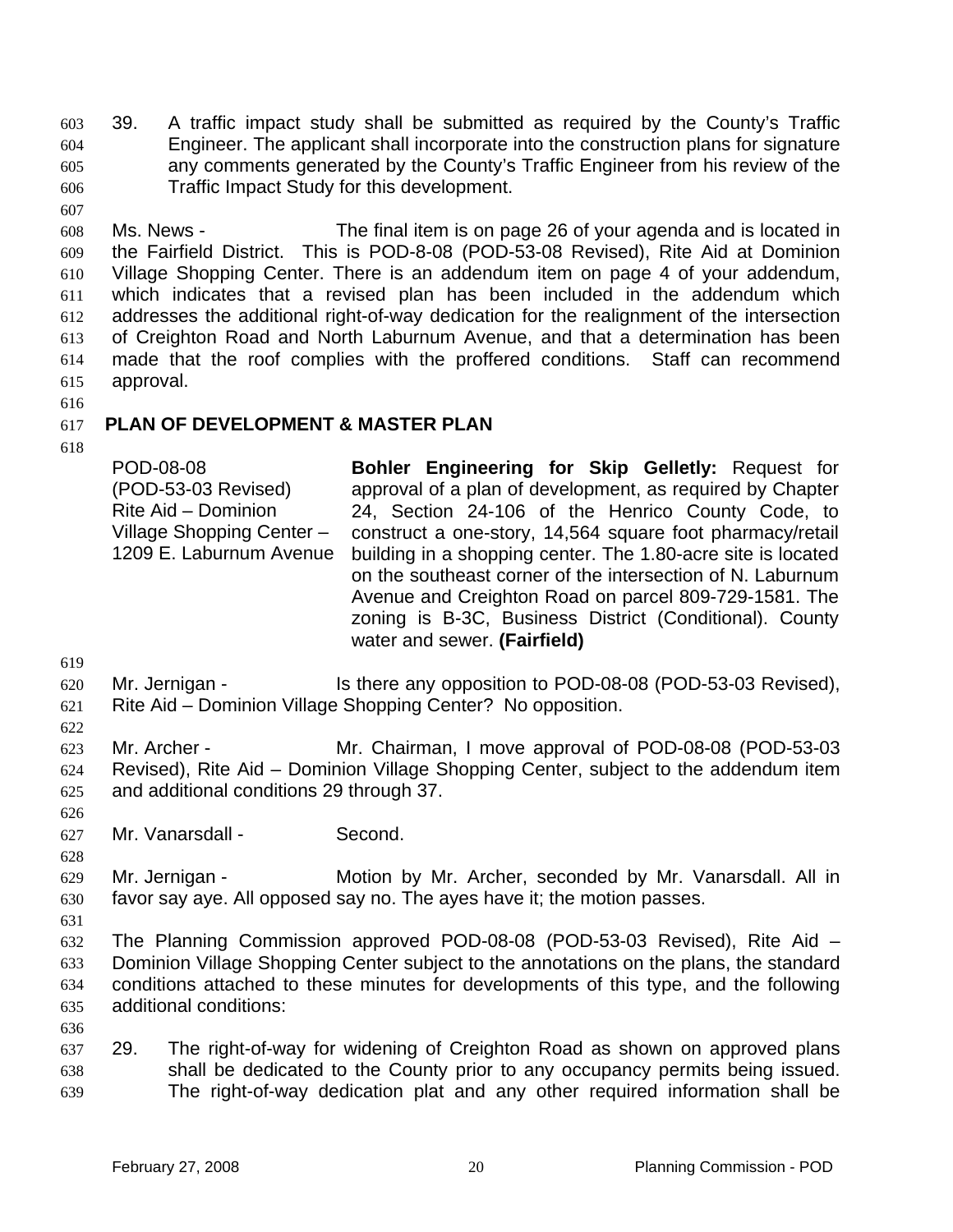submitted to the County Real Property Agent at least sixty (60) days prior to requesting occupancy permits. 640 641

- 642 643 30. The required building setback shall be measured from the proposed right-of-way line and the parking shall be located behind the proposed right-of-way line.
- 644 31. Outside storage shall not be permitted.
- 645 646 32. The proffers approved as a part of zoning case C-9C-03 shall be incorporated in this approval.
- 647 648 649 33. In the event of any traffic backup which blocks the public right-of-way as a result of congestion caused by the drive-up pharmacy, the owner/occupant shall close the drive-up pharmacy until a solution can be designed to prevent traffic backup.
- 650 651 652 34. Approval of the construction plans by the Department of Public Works does not establish the curb and gutter elevations along the Henrico County maintained right-of-way. The elevations will be set by Henrico County.
- 653 654 655 35. Evidence of a joint ingress/egress and maintenance agreement must be submitted to the Department of Planning and approved prior to issuance of a certificate of occupancy for this development.
- 656 657 36. The conceptual master plan, as submitted with this application, is for planning and information purposes only.
- 658 659 660 661 662 663 37. The location of all existing and proposed utility and mechanical equipment (including HVAC units, electric meters, junction and accessory boxes, transformers, and generators) shall be identified on the landscape plans. All building mounted equipment shall be painted to match the building, and all equipment shall be screened by such measures as determined appropriate by the Director of Planning or the Planning Commission at the time of plan approval**.**
- 665 Ms. News - That completes our expedited agenda.
- 667 Mr. Jernigan - Thank you, Ms. News.
- 669 Mr. Vanarsdall - Thank you, Ms. News.
- 671 Mr. Jernigan - Ckay, Mr. Secretary.
- 672 673 674 Mr. Emerson - Mr. Chairman, that takes you into the cases that are scheduled to be heard for public hearing.
- 675

664

666

668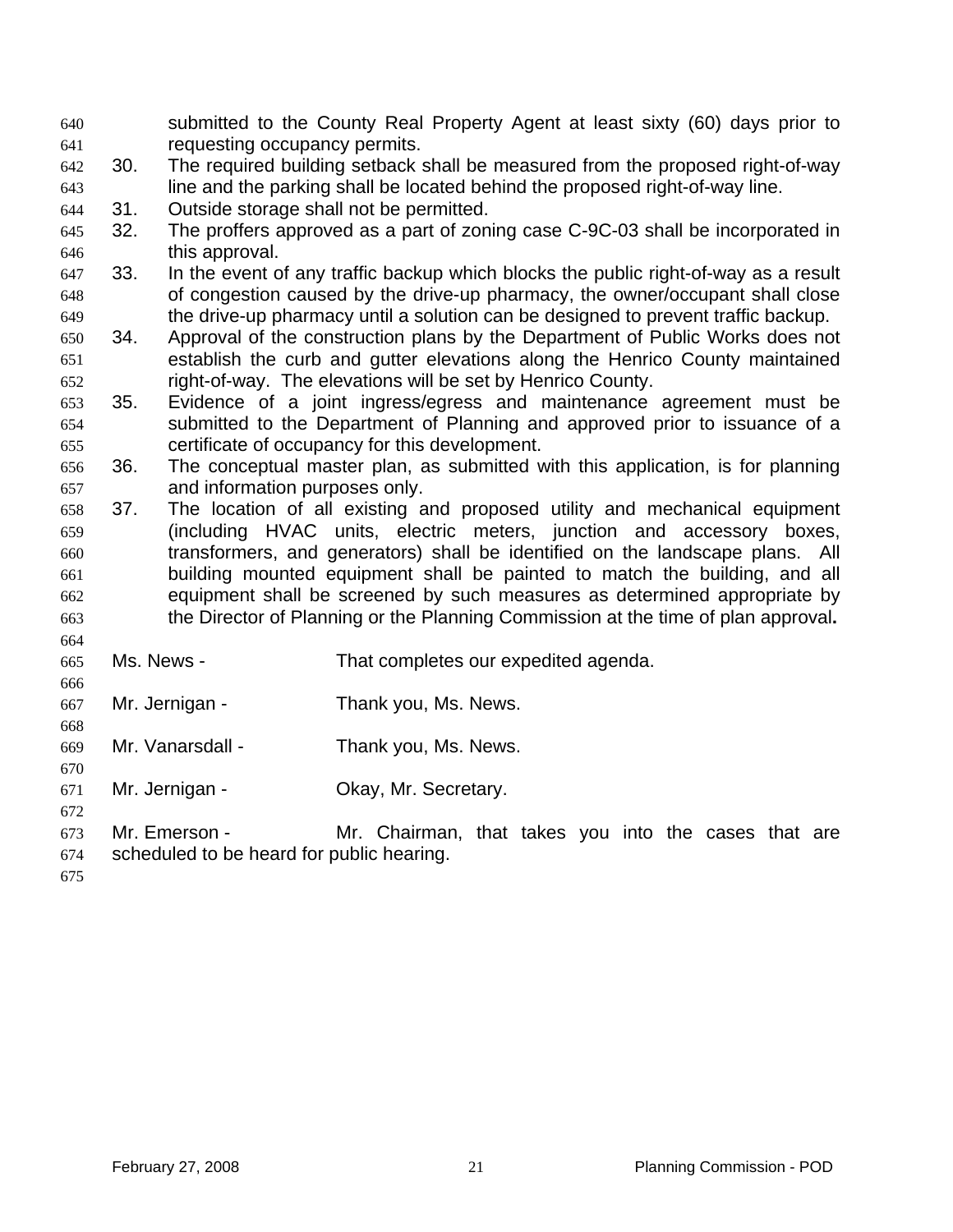| 677                                           |                                                                               |                                                                                                                                                                                                                                                                                                                                                                                                                                                                 |
|-----------------------------------------------|-------------------------------------------------------------------------------|-----------------------------------------------------------------------------------------------------------------------------------------------------------------------------------------------------------------------------------------------------------------------------------------------------------------------------------------------------------------------------------------------------------------------------------------------------------------|
| 678                                           | POD-26-92<br>(POD-9-86 Revised)<br>Republic Plaza -<br>4501 Williamsburg Road | Nabil Hafez for Republic Plaza LLC: Request for transfer<br>of approval as required by Chapter 24, Section 24-106 of<br>the Henrico County Code from Mask Investments LLC to<br>Republic Plaza LLC. The 2.658-acre site is located on the<br>south line of Williamsburg Road, approximately 800 feet<br>from the intersection with Laburnum Avenue on parcel<br>815-713-6182. The zoning is M-1, Light Industrial District.<br>County water and sewer. (Varina) |
| 679<br>680                                    | Mr. Jernigan -                                                                | Is there any opposition to transfer of approval POD-26-92<br>(POD-9-86 Revised), Republic Plaza? No opposition. Good morning, Lee.                                                                                                                                                                                                                                                                                                                              |
| 681<br>682<br>683<br>684<br>685<br>686<br>687 | Mr. Pambid -                                                                  | Good morning, sir. Staff has yet to receive a bond or a<br>proposed alternate landscape or worked out a schedule with the applicant to address<br>his landscape deficiencies on site, as identified in the inspection report of December 17,<br>2007. Therefore, staff cannot recommend approval at this time. The site deficiencies<br>include missing trees along the interior landscape islands and street trees as well.                                    |
| 688<br>689                                    | Mr. Jernigan -                                                                | Is the applicant here?                                                                                                                                                                                                                                                                                                                                                                                                                                          |
| 690<br>691                                    | Mr. Pambid -                                                                  | No sir.                                                                                                                                                                                                                                                                                                                                                                                                                                                         |
| 692<br>693<br>694                             | Mr. Jernigan -<br>deferral on that.                                           | They are not. Okay. Well, then, I will just do a Commission                                                                                                                                                                                                                                                                                                                                                                                                     |
| 695<br>696                                    | Mr. Pambid -                                                                  | Very well.                                                                                                                                                                                                                                                                                                                                                                                                                                                      |
| 697<br>698<br>699                             | Mr. Jernigan -<br>Revised), Republic Plaza.                                   | With that, I will move for deferral of POD-26-92 (POD-9-86                                                                                                                                                                                                                                                                                                                                                                                                      |
| 700<br>701                                    | Mr. Vanarsdall -                                                              | Second.                                                                                                                                                                                                                                                                                                                                                                                                                                                         |
| 702<br>703<br>704                             | Mr. Jernigan -                                                                | Motion by Mr. Jernigan, seconded by Mr. Vanarsdall. All in<br>favor say aye. All opposed say no. The ayes have it; the motion passes.                                                                                                                                                                                                                                                                                                                           |
| 705<br>706                                    | Mr. Emerson -                                                                 | Is that to March 26?                                                                                                                                                                                                                                                                                                                                                                                                                                            |
| 707<br>708                                    | Mr. Jernigan -                                                                | Yes sir.                                                                                                                                                                                                                                                                                                                                                                                                                                                        |
| 709<br>710                                    | Mr. Emerson -                                                                 | Okay.                                                                                                                                                                                                                                                                                                                                                                                                                                                           |
| 711<br>712                                    | Mr. Jernigan -                                                                | I'm sorry; March 26. That is a Commission deferral.                                                                                                                                                                                                                                                                                                                                                                                                             |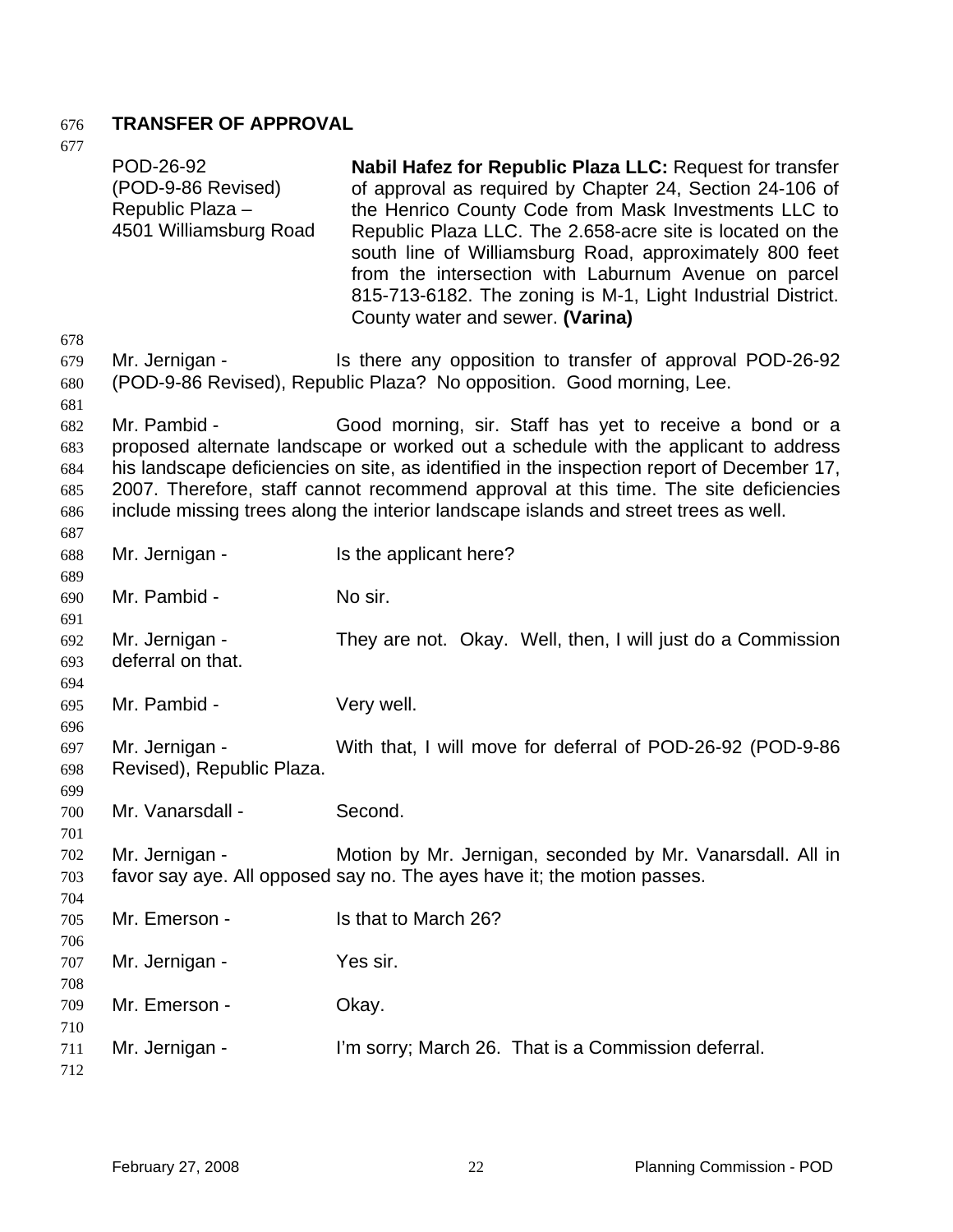At the request of the Commissioner, the Planning Commission deferred POD-26-92 (POD-9-86 Revised), Republic Plaza to its March 26, 2008 meeting. 713 714

715

716 717 718 Mr. Emerson - Mr. Chairman, I did, in error, move past the Conditional Subdivision review. I apologize for that. So, if we could go back and have Ms. Christina Goggin review the subdivision extensions of conditional approval with you this morning.

719

### 720 **SUBDIVISION EXTENSIONS OF CONDITIONAL APPROVAL**

721

### 722 **FOR INFORMATIONAL PURPOSES ONLY**

723

| <b>Subdivision</b>                                                                           | Original<br>No. of<br>Lots | Remaining<br>Lots | <b>Previous</b><br><b>Extensions</b> | <b>Magisterial</b><br><b>District</b> | Recommended<br><b>Extension</b> |
|----------------------------------------------------------------------------------------------|----------------------------|-------------------|--------------------------------------|---------------------------------------|---------------------------------|
| <b>Castleton</b><br>(February 2005 Plan)                                                     | 494                        | 178               | $\mathbf{2}$                         | Varina                                | 02/25/09                        |
| <b>Kain's Quarter</b><br>(February 2005 Plan)                                                | 6                          | 6                 | $\mathbf{2}$                         | <b>Three Chopt</b>                    | 02/25/09                        |
| <b>Kensington Meadows</b><br>(February 2004 Plan)<br>(Formerly<br><b>Weatherfield Farms)</b> | 168                        | 118               | 3                                    | <b>Fairfield</b>                      | 02/25/09                        |
| <b>Stony Run Estates</b><br>(February 2003 Plan)                                             | 33                         | 6                 | 3                                    | Varina                                | 02/25/09                        |
| <b>Westridge East</b><br>(January 2005 Plan)                                                 |                            | 7                 | $\mathbf{2}$                         | <b>Three Chopt</b>                    | 02/25/09                        |

724

725 Mr. Jernigan - Ckay. Good morning, Ms. Goggin, how are you?

Mr. Branin - Thave none. Thank you, Ms. Goggin.

Mr. Jernigan - Thank you, Ms. Goggin. Okay, Mr. Emerson.

726 727 728 729 730 731 Ms. Goggin - I am good, thank you. Good morning, Planning Commission members. I would be happy to answer any questions you may have, but all these are for informational purposes only. As you can tell, five out of six of these have active construction items going on. Only one of them has not obtained any final approval, and that would be Westridge East.

Mr. Jernigan - Ckay. Are there any questions for Ms. Goggin from the

Mr. Emerson - Mr. Chairman, that takes you to the next item on your public

732 733

hearing agenda.

Commission?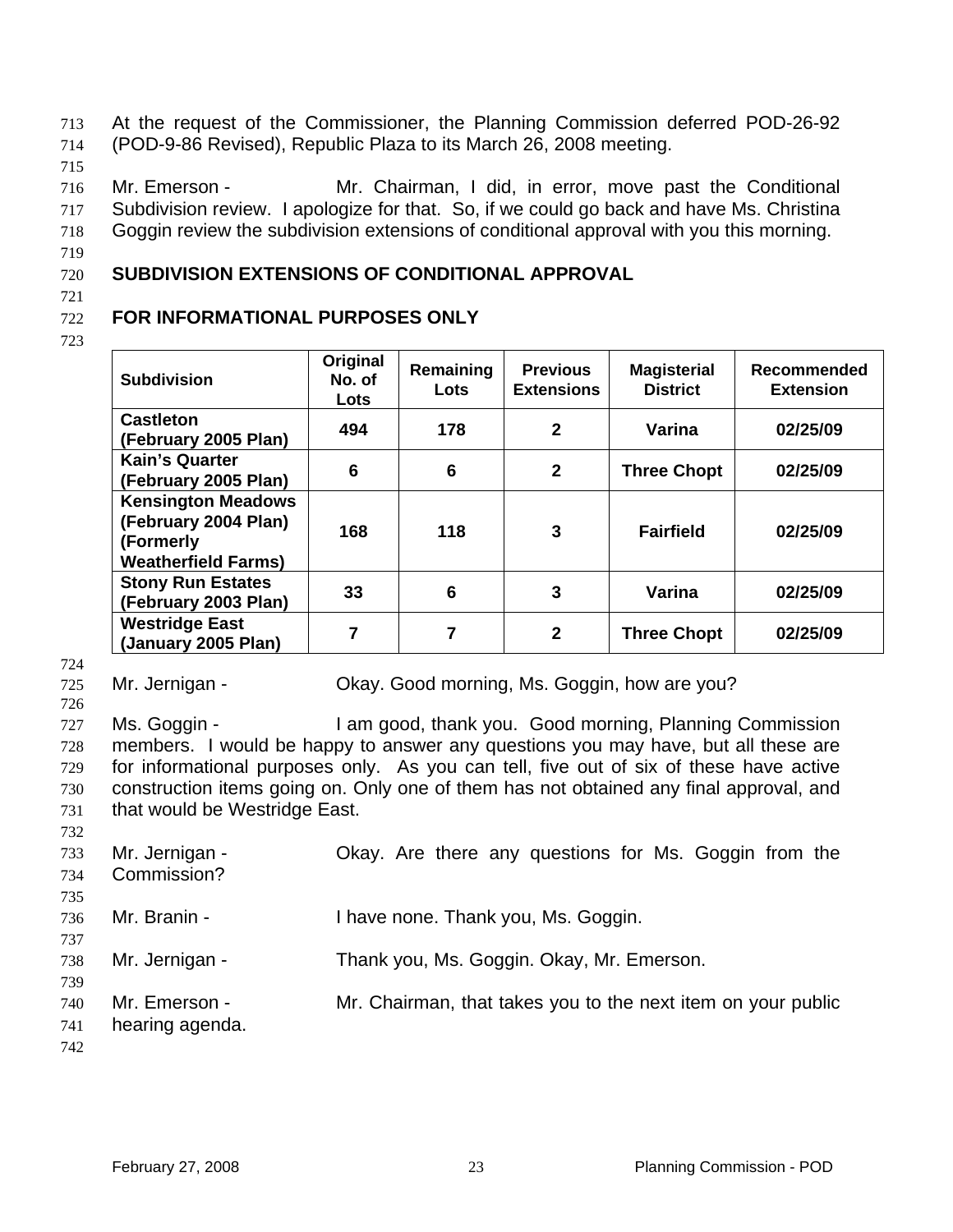# 743 **ALTERNATIVE FENCE HEIGHT PLAN – RESIDENCE**

- 744 *(Deferred from the January 23, 2008 Meeting)*
- 745

TC-227

| Rainer Residence -<br>2008 Fondulac Road                                                                                                                                                                                                                                                                                                                                                                                                                                                                                                                                                                      |     | District. (Three Chopt) | fence height plan, as required by Chapter 24, Sections 24-<br>106 and 24-95(I) 7 of the Henrico County Code to allow a<br>fence exceeding a height of 42 inches in a front yard. The<br>.55-acre site is located on the west line of Fondulac Road,<br>approximately 400 feet south of Anoka Road on parcel<br>758-748-2712. The zoning is R-2, One-Family Residence |  |  |     |
|---------------------------------------------------------------------------------------------------------------------------------------------------------------------------------------------------------------------------------------------------------------------------------------------------------------------------------------------------------------------------------------------------------------------------------------------------------------------------------------------------------------------------------------------------------------------------------------------------------------|-----|-------------------------|----------------------------------------------------------------------------------------------------------------------------------------------------------------------------------------------------------------------------------------------------------------------------------------------------------------------------------------------------------------------|--|--|-----|
| Mr. Jernigan -<br>227, Rainer Residence? We do have opposition. Mr. Emerson, would you explain our<br>policy?                                                                                                                                                                                                                                                                                                                                                                                                                                                                                                 |     |                         | Is there any opposition to alternative fence height plan TC-                                                                                                                                                                                                                                                                                                         |  |  |     |
| Mr. Emerson -<br>hearing time limits. The applicant is allowed 10 minutes to present the request after staff<br>presentation. Time may be reserved for responses to testimony. Opposition is allowed<br>10 minutes to present its concerns. Commission questions do not count into the time<br>limits and the Commission may waive the time limits for either party at its discretion.                                                                                                                                                                                                                        |     |                         | Yes sir. Mr. Chairman, you do have public time limits, public                                                                                                                                                                                                                                                                                                        |  |  |     |
| Mr. Jernigan -                                                                                                                                                                                                                                                                                                                                                                                                                                                                                                                                                                                                |     |                         | Thank you, sir. Good morning.                                                                                                                                                                                                                                                                                                                                        |  |  |     |
| Mrs. Berndt -<br>approval was deferred from last month's Planning Commission meeting. Since last<br>month's deferral, the applicant has revised the plan to lower the fence another two<br>inches constituting a 16-inch height deviation in excess of what is permitted by code for<br>the portion of the fence which lies within the front yard setback area. The applicant has<br>also provided an additional graphic, as you can see here. This shows the proposed<br>fence, as represented graphically, and verifies the colors and materials will match the<br>existing home's brick and white accents. |     |                         | Good morning. This request for an alternative fence height                                                                                                                                                                                                                                                                                                           |  |  |     |
| Code limits the maximum fence height in a residentially-zoned front yard to three feet,<br>six inches, unless an alternative fence height is approved by the Planning Commission.<br>Previously, staff has received calls from adjacent neighbors in support of this request.<br>Yesterday, staff received a call in opposition to the request from the neighbor<br>immediately adjacent to the fence.                                                                                                                                                                                                        |     |                         |                                                                                                                                                                                                                                                                                                                                                                      |  |  |     |
| Should the Commission act on this request, staff recommends the standard conditions<br>for landscape plans and the additional conditions listed in the agenda. The applicant, Dr.<br>Norman Rainer, is here to answer any questions you may have of him, and I'm happy to<br>answer any questions the Commission may have of me. Thank you.                                                                                                                                                                                                                                                                   |     |                         |                                                                                                                                                                                                                                                                                                                                                                      |  |  |     |
| Mr. Jernigan -<br>Commission?                                                                                                                                                                                                                                                                                                                                                                                                                                                                                                                                                                                 | Are |                         | there any questions for Mrs. Berndt from                                                                                                                                                                                                                                                                                                                             |  |  | the |

**Norman Rainer:** Request for approval of an alternative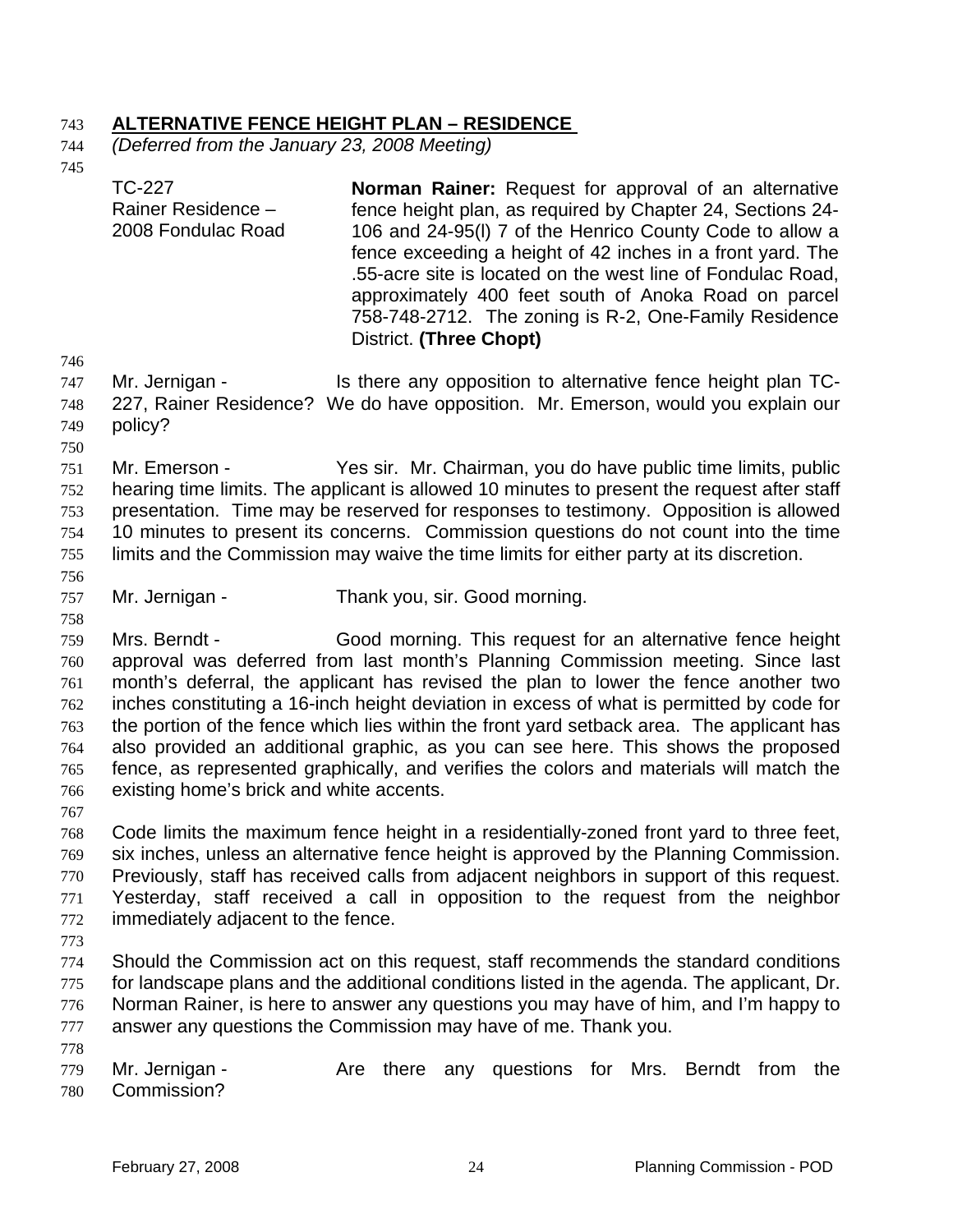781 782 783 784 785 786 787 788 789 790 791 792 793 794 795 796 797 798 799 800 801 802 803 804 805 806 807 808 809 810 811 812 813 814 815 816 817 818 819 820 821 822 823 824 825 826 Mr. Branin - No, but I may have some after opposition speaks. Mr. Jernigan - Ckay. We do have opposition. Would you like to come up and speak now, ma'am? You have to state your name. Ms. Marks - Oh, excuse me. Linda Marks and I live next door at 2006 Fondulac Road. Mr. Jernigan - Ckay. Good morning. Ms. Marks - Good morning. I respectfully thank you for listening to me. I do have some concerns. There has been a trespassing issue with Dr. Rainer on my property. The trespassing has resulted in vandalism. I have not done any charge for that. I want to avoid that. There was a court hearing and Dr. Rainer was found guilty beyond reasonable doubt of trespassing on my property. The judge—and I think it's fair—has taken the matter under advisement and has asked us to meet again in a year. If Norman Rainer stays off my property during that time, it would be dismissed. Unfortunately, he has continued to trespass on my property and there has been additional vandalism. The fence, it's very close to the property line. I have a new survey here, if you'd like to see it. It's point 0—0.2 feet. Would you like to see the survey? Mr. Branin - Twould. Mr. Jernigan - Yes ma'am. Mr. Branin - Thank you, Mr. Kennedy. Ms. Marks - The fact that he has a court order to remain off my property, I do think it would present a conflict on maintaining the fence on my side of the property. The additional issue that I have is the contractor did not leave—when they did the wall—contractor clean. Also, next to the wall, there was additional concrete at various places that encroaches on my property. This is an issue because it backs up the drainage onto my property leaving standing water. Also, the area between the fence which is mostly my property except for the 0.2 feet—has been raised far above the level that it was prior. By raising that with a ditch going along the side of the fence, it's caused additional water problems. When water is standing, sand ends up on it, covering it further over my driveway and then bringing water further over. When it rains a lot, the entire driveway is frequently covered and if it's ice, I can't get out. I would like that area back to the level that it was, but that has not happened. It's the natural slope of the land. It slopes from the back and the side. When the wall was put up, it stopped the water on my property so it no longer goes according to the natural slope of the land. The land has also been manipulated with various ditches, sand, holes, and hills, causing flooding and water standing within the area.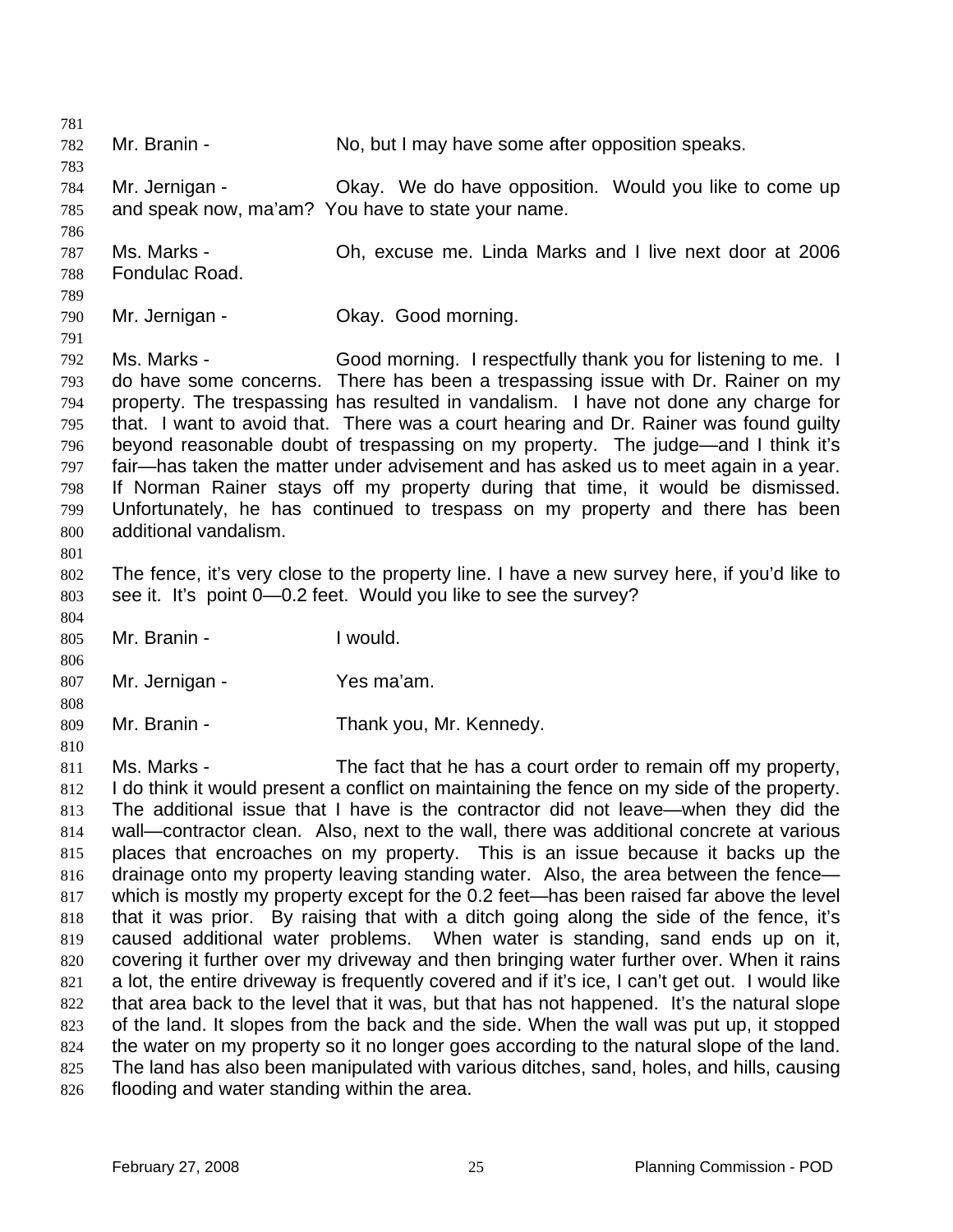827

828 829 830 831 832 833 834 835 836 837 838 839 My other concern is the fence decreasing visibility. There are children that play on the street riding their bikes and those little scooters and things. It's clear to see with that open area everything that's going on and it gives you real clear visibility. I drive an SUV. I have multiple sclerosis. It does have a lift on the back. It's done according to guidelines and it's all been professionally done, but it does cause my vehicle to extend out further. I am concerned about the lack of visibility along that side because you can see well with it open whether there are any children playing. Of course you're going to stop at the end, but they could come up out of nowhere, where if you can see along that way, you would know ahead of time if there were children out there. So, I have a concern there, too. Like I said, my car being extended with a lift and then having to use the scooter at times when the multiple sclerosis flares up, it extends my car further over, making it less space than normal.

840

841 842 I would appreciate those considerations. I do have pictures of some—they're not real, real clear—of the items that I'm speaking of, if you'd like to see them.

843

846

844 845 Mr. Jernigan - If you could, just give them to one of the staff personnel. They'll put it on the screen.

847 848 849 850 851 852 853 854 855 856 857 858 Ms. Marks - The first picture shows—It's dated March. It shows the original wall that was there and the property level. The next picture was before I did my survey. Dr. Rainer had done his. My stake is a bit further back than his and it was a certified survey that was done. You can see the concrete that's been laid down actually stopping up the holes that were in the bottom part of the brick. It's truly stopping up the water everywhere, keeping that wet most of the time. Here's a picture. It's not the best picture. Here's a picture of when we had our last rain showing the water backed up. Would you like to see? I have attempted to have someone remove the dirt and sand that's higher, and it's returned. I have attempted to do some, but I'm not really supposed to. It's always returned, so I don't really know what to do about getting that back to the level that it is. That, too, is a issue because I don't want to be stuck in water, particularly when it's icy.

859

861

863

865

867

869

860 Mr. Jernigan - Ckay.

- 862 Ms. Marks - That's all.
- 864 Mr. Jernigan - The Are there any questions?
- 866 Ms. Marks - The Spectfully appreciate your consideration.
- 868 Mrs. Jones - Can I ask a quick question?
- 870 Mr. Jernigan - Yes.
- 871 872 Mrs. Jones - Ms. Marks, is your home under construction? Did I see a dumpster there? Are you working on your property?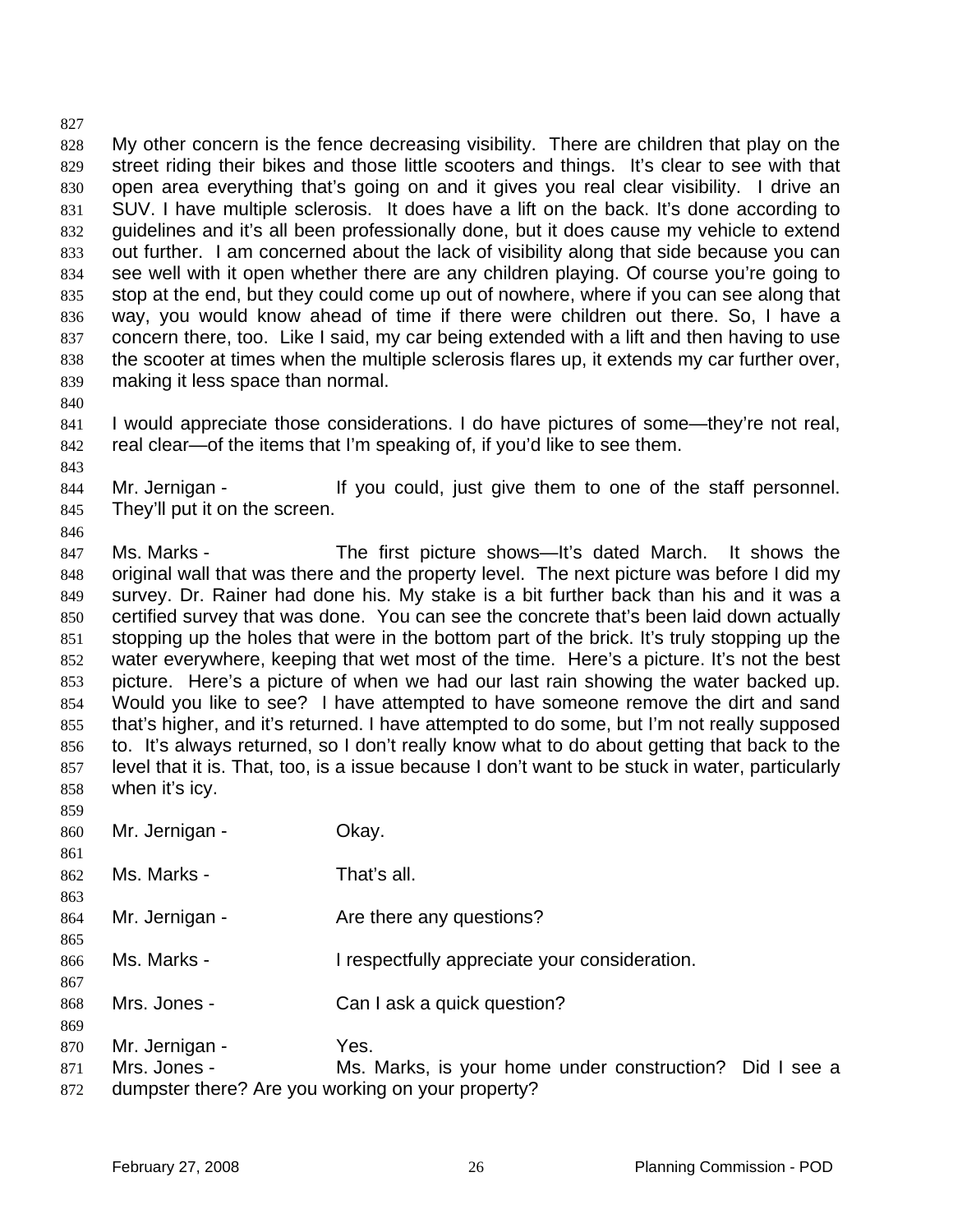873 874 875 876 877 878 879 880 881 882 883 884 885 886 887 888 889 890 891 892 893 894 895 896 897 898 899 900 901 902 903 904 905 906 907 908 909 910 911 912 913 914 915 916 917 Ms. Marks - No, sorry. No ma'am. That's the house next door. Mrs. Jones - Ch, I see. Ms. Marks - The gentleman lost his wife. The son bought the house and he's making the lower part accessible for the older gentleman and he's moving into the top part. Mrs. Jones - The State of you planning to plant grass along the side of your driveway there to hold the soil? Ms. Marks - Thad grass there. It's all been destroyed. My yard had grass. Not perfect, but I had finally found grass that would work well in the area. It was coming up very well and that has vanished, as well as a great deal of my shrubbery. Mrs. Jones - The You planning to replace that? Ms. Marks - Well, as soon as I can get all the sand—A lot of sand's been put in the yard and that's all got to be removed, and then it had to be re-topsoiled. I don't think this is a good time of year to do that. Mrs. Jones - Not right at the moment, I wouldn't think. Ms. Marks - I do not do these things. Everything I've put out there has been taken out. Now, I'm not saying the lawn was perfect—it wasn't—but I had finally found grass—not going by what they recommended—that came up and it was coming up very, very nice. I noticed it wasn't there and was white at the end of the driveway. It was an amazement to me and I went out and just kinda swept it away, took the hose and washed off the sand. I thought, well gee, that little part's there. Then the next day it was like four times as much sand on it. There was nothing I could do to save it. Mrs. Jones - Thank you. Ms. Marks - Thank you for your consideration. Mr. Jernigan - The Are there any more questions for Ms. Marks from the Commission? Mr. Archer - Just one, Ms. Marks. You're saying that the problems that you have are caused by the existing brick wall that's already been built. Ms. Marks - Yes. I believe the plan was the brick wall and the fence, from what I understood. I think it would have been a great idea to present it all at the same time so that maybe the brick wall could have been further over and my property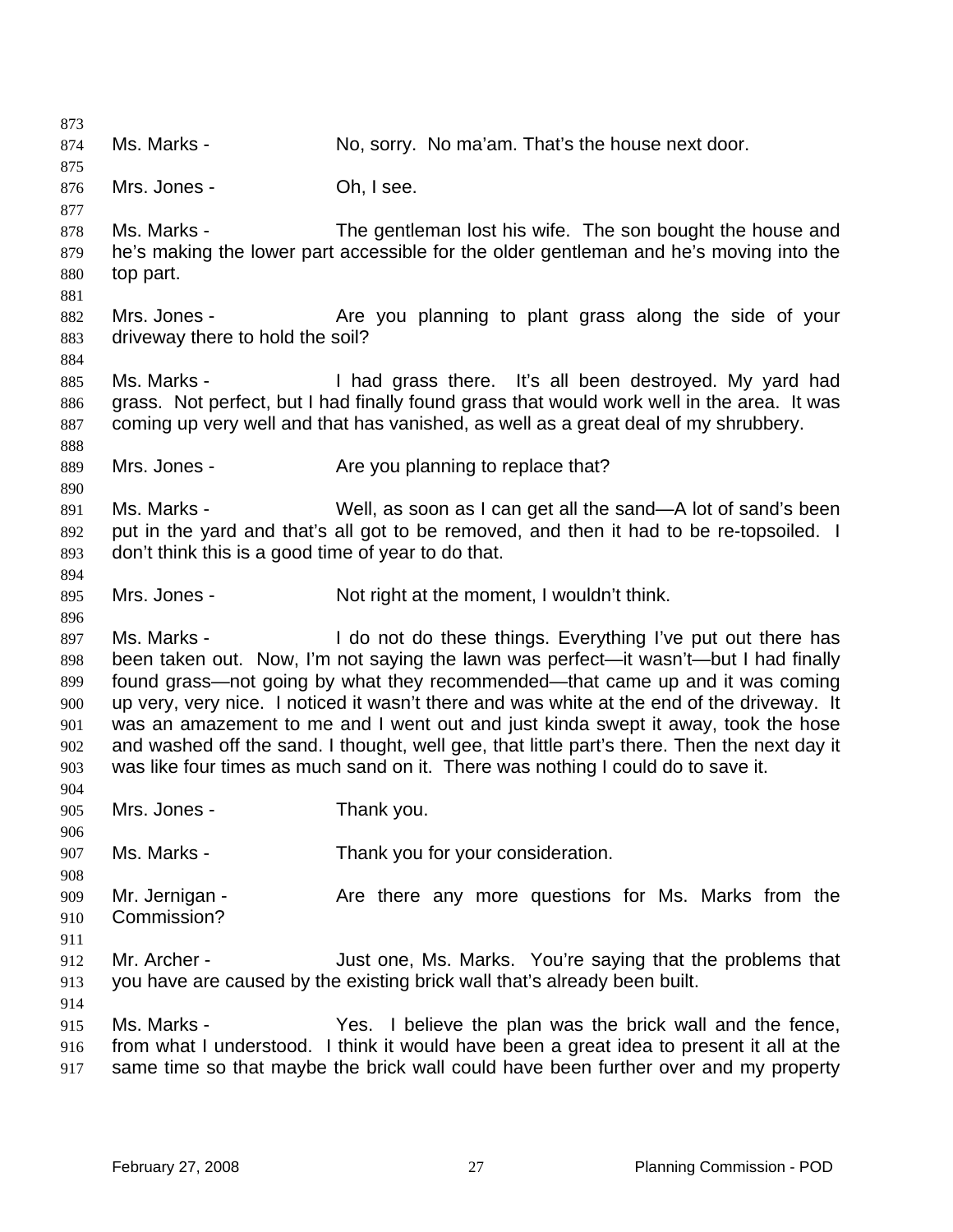wouldn't have built up. Maybe that would have solved it; I don't know. Doing it as a twopart series, it's—Well, the dirt higher up is a problem regardless. 918 919 920 921 922 923 924 925 926 927 928 929 930 931 932 933 934 935 936 937 938 939 940 941 942 943 944 945 946 947 948 949 950 951 952 953 954 955 956 957 958 959 960 961 962 963 Mr. Archer - Right. That's what I'm trying to make sure we all understand. The brick wall would not have had to come before us. Ms. Marks - Fxcuse me? Mr. Archer - The brick wall that's existing now would not have had to come before us for approval because it is within the height limit. Ms. Marks - Right. I'm just saying if the whole thing had been done, perhaps someone would have halted the piling of the dirt and the extra concrete put there, which certainly prevents the water from flowing since I'm getting water from the back of the hill, as well as from the back of my property. The houses were built according to the slope of the land. Mr. Archer - I just wanted to make sure you understood about the existing wall. Ms. Marks - The existing wall, the pillars, you have to look around them, but you can certainly work with that. The open area, there are a few children that are out on their bikes and it's really good be able to see them at all times because children go quickly and they can show up real quick. Their safety does concern me, as well as the fact my own vehicle is a bit longer and the driveway does have some problems now that it did not previously have. That concerns me with visibility as well, as well as next door. They have two children and cars go all the way to the end of the driveway. On this side, if cars are farther to the end, you're losing some of your visibility by additional cars, say, at the Rainer's or the neighbor next door. So, I am concerned about the visibility issue as well, for my safety as well as the children. We do have children on the street now. Mrs. Jones - Just a quick point of clarification. Were the charges of trespassing related to Dr. Rainer's maintenance of the existing brick fence? Ms. Marks - No. The charges of trespassing were the fact that he continued to come on my property and dig ditches. He actually killed several trees by cutting major roots. I did have them cut down at my expense. I don't want to do any kind of civil suit; I just want him to stay off my property. I don't want any additional damage; however, the damage has continued. It would have a conflict with it, the judge says, because it's his fence and he would be responsible for maintaining the part on my side. Mrs. Jones - Ckay. Thank you very much. Mr. Jernigan - The Are there any more questions for Ms. Marks from the Commission?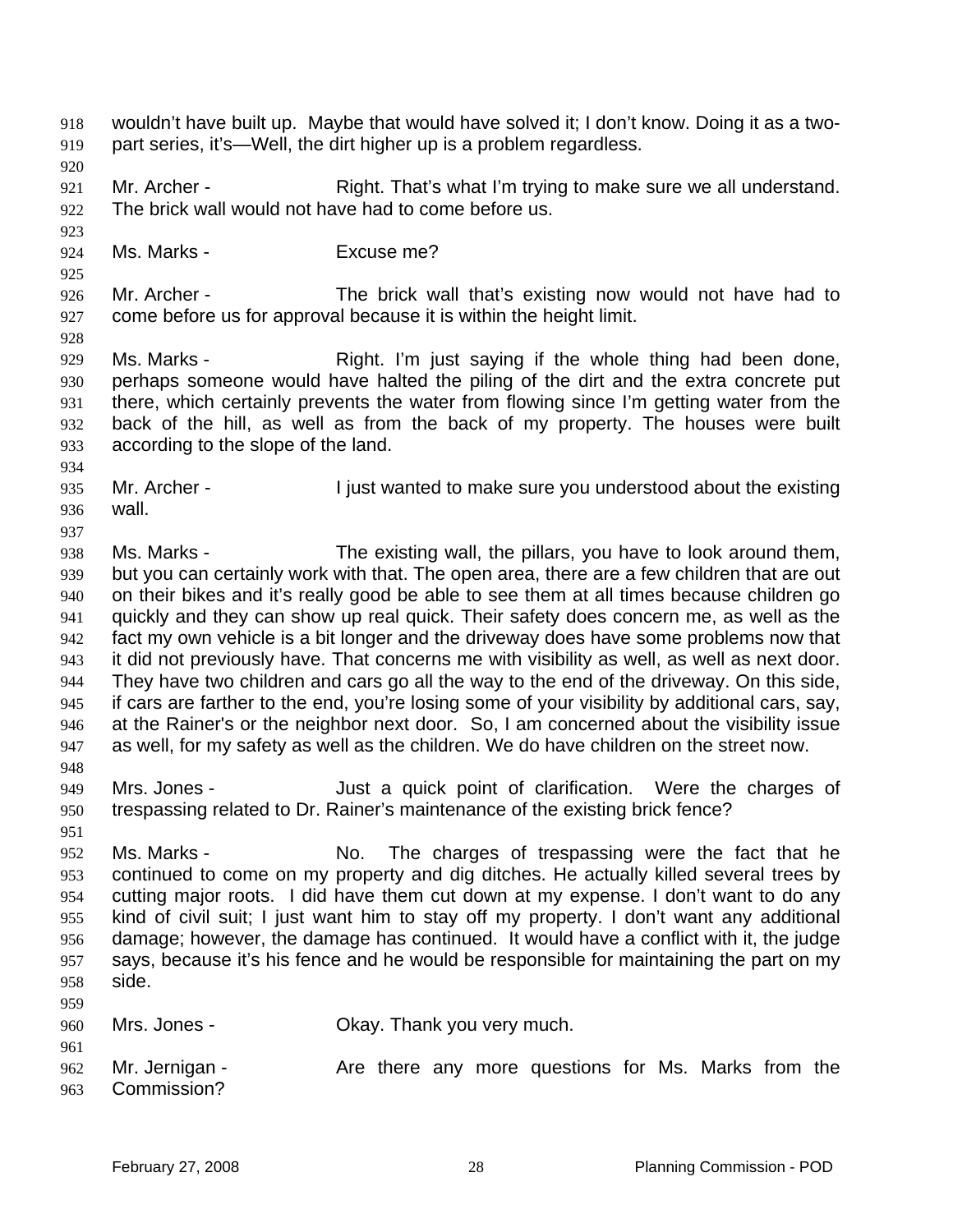| 964  |                                                                                          |                                                                                            |  |  |  |
|------|------------------------------------------------------------------------------------------|--------------------------------------------------------------------------------------------|--|--|--|
| 965  | Mr. Branin -                                                                             | I have none, Ms. Marks.                                                                    |  |  |  |
| 966  |                                                                                          |                                                                                            |  |  |  |
| 967  | Ms. Marks -                                                                              | Thank you very much for your consideration.                                                |  |  |  |
| 968  |                                                                                          |                                                                                            |  |  |  |
| 969  | Mr. Jernigan -                                                                           | Thank you, ma'am. All right. I'd like to hear from the                                     |  |  |  |
| 970  |                                                                                          | applicant. Normally, we would hear from the applicant first, but Mr. Branin, in his        |  |  |  |
| 971  |                                                                                          | wisdom, figured we should hear the opposition's first so he can clarify it. So, if the     |  |  |  |
| 972  |                                                                                          | applicant would come on up, please? State your name for the record.                        |  |  |  |
| 973  |                                                                                          |                                                                                            |  |  |  |
| 974  | Mr. Rainer -                                                                             | My name is Norman Rainer. Good morning.                                                    |  |  |  |
| 975  |                                                                                          |                                                                                            |  |  |  |
| 976  | Mr. Jernigan -                                                                           | Good morning.                                                                              |  |  |  |
| 977  |                                                                                          |                                                                                            |  |  |  |
| 978  | Mr. Rainer -                                                                             | I'm absolutely breathless at this point, having listened to Mrs.                           |  |  |  |
| 979  |                                                                                          | Marks. Before I address some of the specific items she brought up, I'd like to just give   |  |  |  |
| 980  |                                                                                          | you a brief picture of why I want that fence. Mrs. Marks' property is unsightly. The fence |  |  |  |
| 981  |                                                                                          | would improve the appearance of my property and also would improve the appearance          |  |  |  |
| 982  |                                                                                          | of the neighborhood. Most of the traffic in that area comes from Anoka Road and            |  |  |  |
| 983  |                                                                                          | comes in a direction whereby they would see a nice vinyl fence, nice and neat vinyl        |  |  |  |
| 984  |                                                                                          | fence with associated shrubbery. It presents a very nice appearance. In fact, many         |  |  |  |
| 985  |                                                                                          | neighbors on the street have complimented me on having installed the brick wall and        |  |  |  |
| 986  |                                                                                          | the shrubs, which currently present a much-improved appearance.                            |  |  |  |
| 987  |                                                                                          |                                                                                            |  |  |  |
| 988  |                                                                                          | The second reason beyond appearance factors is that Mrs. Rainer and I need some            |  |  |  |
| 989  | isolation from Mrs. Marks. Mrs. Marks is suffering from multiple sclerosis, which has    |                                                                                            |  |  |  |
| 990  |                                                                                          | affected her body and mind. She presents a very pleasant appearance here today, but        |  |  |  |
| 991  |                                                                                          | I'm almost sorry I didn't bring my wife here with me; she'd be in tears when I say that    |  |  |  |
| 992  | Mrs. Marks is a rather belligerent person. If we establish eye contact, either I or Mrs. |                                                                                            |  |  |  |
| 993  | Rainer walking to our car or mailbox-                                                    |                                                                                            |  |  |  |
| 994  |                                                                                          |                                                                                            |  |  |  |
| 995  | Mr. Branin -                                                                             | Mr. Rainer, we don't need to go into personal or personality                               |  |  |  |
| 996  |                                                                                          | description. We have you here to decide if we're going to put up the fence.                |  |  |  |
| 997  |                                                                                          |                                                                                            |  |  |  |
| 998  | Female -                                                                                 | [Off mike.]                                                                                |  |  |  |
| 999  |                                                                                          |                                                                                            |  |  |  |
| 1000 | Mr. Branin -                                                                             | No ma'am, thank you. The point of saying that you need                                     |  |  |  |
| 1001 | isolation from your neighbor-                                                            |                                                                                            |  |  |  |
| 1002 |                                                                                          |                                                                                            |  |  |  |
| 1003 | Mr. Rainer -                                                                             | That's correct. That's the second reason.                                                  |  |  |  |
| 1004 |                                                                                          |                                                                                            |  |  |  |
| 1005 | Mr. Branin -                                                                             | -is far enough, sir.                                                                       |  |  |  |
| 1006 |                                                                                          |                                                                                            |  |  |  |
| 1007 | Mr. Rainer -                                                                             | Can I address now some of the points that Mrs. Marks had                                   |  |  |  |
| 1008 | brought up?                                                                              |                                                                                            |  |  |  |
| 1009 |                                                                                          |                                                                                            |  |  |  |
|      |                                                                                          |                                                                                            |  |  |  |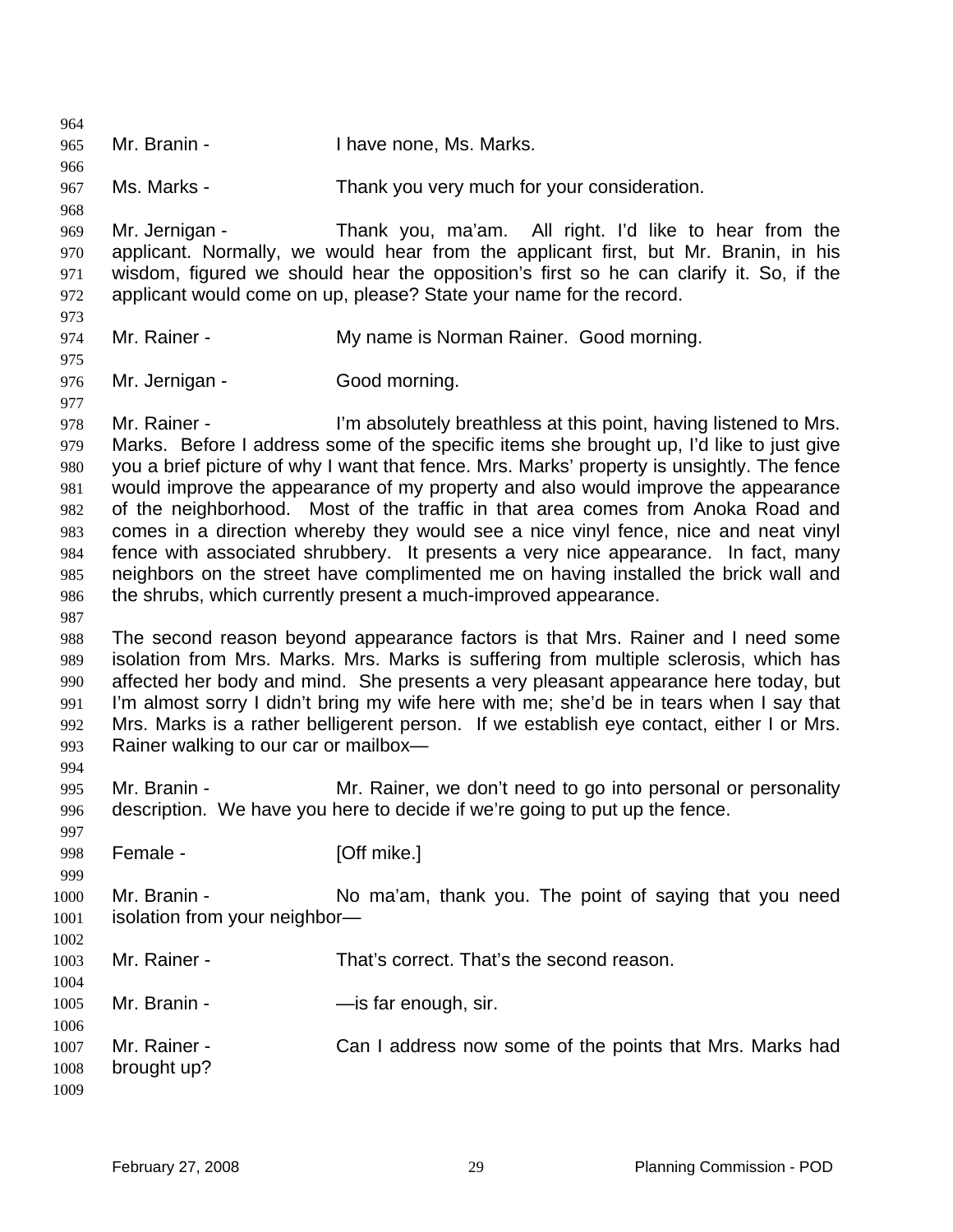1010 Mr. Branin - Absolutely.

- 1012 1013 1014 1015 1016 1017 1018 1019 1020 1021 1022 1023 1024 Mr. Rainer - She says her grass is not perfect; however, she deliberately uproots the grass. In fact, I have some witnesses who can testify to the fact that she will deliberately uproot whatever small amounts of grass are on her property. She does not want to have grass there saying that she just doesn't believe in it or whatever other reason. The business about the sand, apparently she's accusing me of throwing sand on her property. That's a lie. The business about car length, her car length. Well, she has a fixture on the back of her car, which extends maybe a foot beyond the normal length of the automobile. It's not a factor with respect to visibility. In fact, the County Traffic Engineer determined that the proposed fence would not compromise sight distance, would not compromise sight distance either for her backing out of her driveway, or for any children on the street. The property is located at the lower end of a hill so the impact of a fence is less severe as you approach the property in either direction than it would be if the property were located at the peak of a hill.
- 1025 1026 1027 1028 1029 1030 1031 1032 1033 1034 1035 1036 1037 1038 1039 1040 1041 1042 1043 1044 Mrs. Marks went on about the brick wall, the drainage problem, and she mentioned a recent court action. That brick wall you see, which I installed that at considerable expense, is something I did not want to have to do. Mrs. Rainer and I lived in that house for 42 years. We never had to have a brick wall, retaining wall built. It was built only because the existing swale, the swale that had been there ever since my wife and I moved into the property—The swale was there to direct storm water into the front drainage ditch. Mrs. Marks deliberately filled in that swale. She deliberately wanted storm water to enter my house. The only consequence, the only resort I had was either to try to fill in that ditch, which it was on the property line—After that, I was accused of trespassing. Well, I had a choice—either try to fill in that ditch or have a flooded house. As a last resort because of the allegations of trespassing, I built the wall. The wall has not created a flooding problem. It's the contour of the land that caused the flooding problems. She's up hill. That flooding problem that you might see in the picture can easily be resolved if she wants to do it, but she does not want to do it. All you have to do is bring in a grader, re-grade the land so that the land will taper down toward the County drainage ditch. Therefore, it can be resolved. It's not something I caused; it's not something the brick wall caused. It's something that Mrs. Marks wants to live with and just complains about instead of doing something to remedy the problem.
- 1045 1046 1047 1048 1049 1050 1051 1052 1053 1054 1055 She mentioned some concrete debris on her side of that wall. When the wall was being built, I instructed the contractor not to set foot on her property, not once inch on her property. So, to build that wall, they did it the hard way. They had laborers digging the footing for the brick wall so that no apparatus would be on Mrs. Marks' side of the wall. The alternative would have been to rent a ditch-digging machine which would have straddled the footing, but in doing so, the leg supports of the ditch-digging machine would have been on her property. So, to avoid that miniscule aspect of trespassing let's say it might have taken two hours where the footings of the machine would have been on her property—we had the ditch dug the hard way with manual labor. It took two men three days to dig that footing. When it was done, there was some slight debris on the other side of the wall. I asked Mrs. Marks if she would like me to instruct the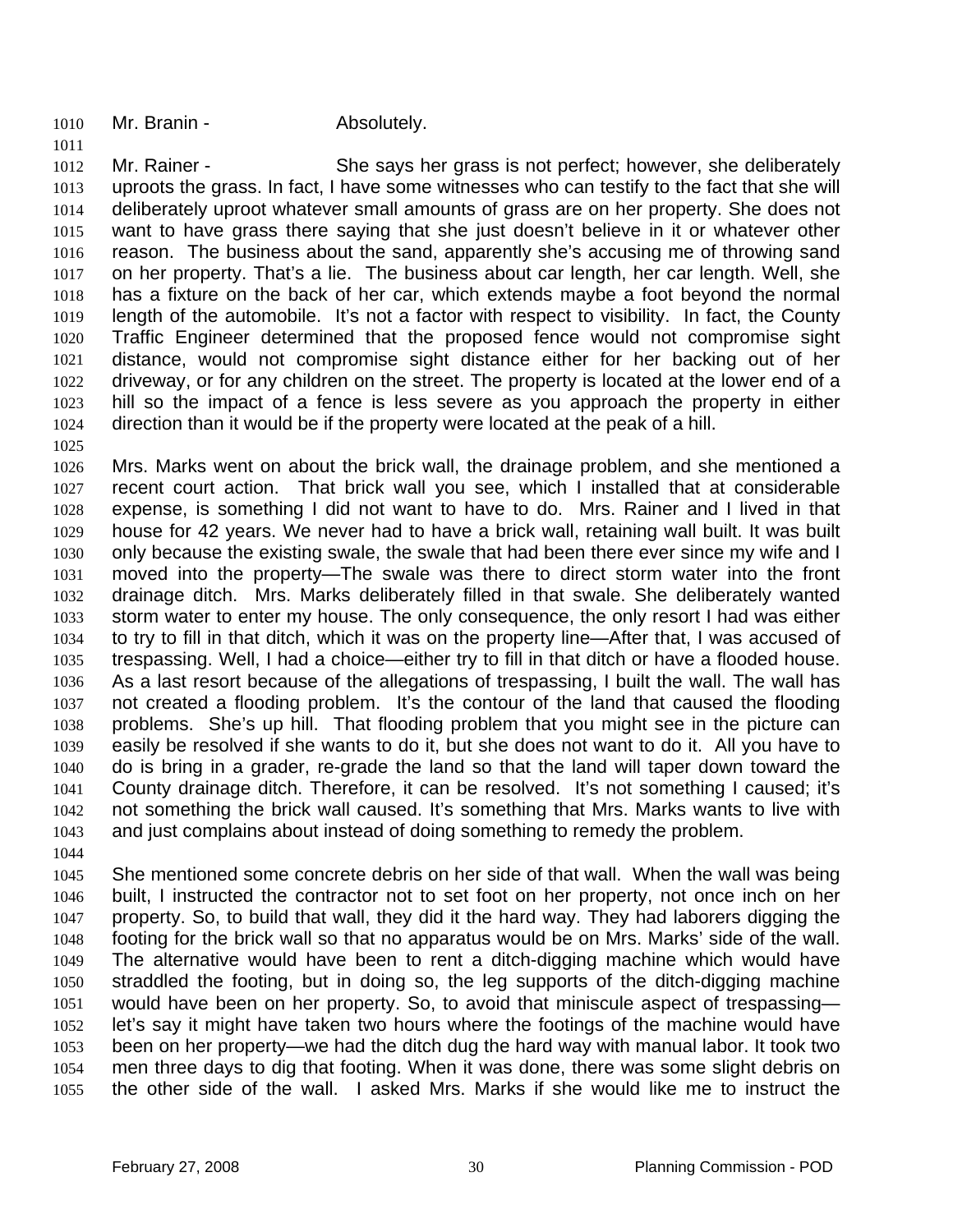workers to clean up that debris, and it's a very small amount of debris. I didn't want her to accuse me again of trespassing. I asked Mrs. Marks, "Would you like me to have the workers clean up that small amount of debris on your side of the wall?" She said no. So, so be it. That's the way it is. If she wanted to have it cleaned up now, it would take a worker maybe 30 minutes to remove that debris. 1056 1057 1058 1059 1060

1062 1063 1064 1065 1066 1067 This is not a trivial or minor issue with my wife and I. We've been very happy with that neighborhood. We've raised a family there and we've contributed significantly to the betterment of Henrico County. We have never before thought of moving. We saw no good reason in prior years to move, to leave the community, but this is it. This is a reason to leave the community. We do not like to be subjected to abusive commentary by Mrs. Marks as we walk on our driveway.

1069 1070 1071 The other points I could go into concerning what Mrs. Marks said, some of which are complete falsehoods, but I'm going to leave it at this point. I hope you can see things my way. Thank you.

1073 1074 1075 Mr. Jernigan - The Are there any questions for Mr. Rainer from the Commission?

1076 1077 Mr. Branin - No, I don't have any.

1061

1068

1072

1083

1093

1078 1079 1080 1081 1082 Mr. Jernigan - I want to say one thing here. You all have some issues that we are not going to be able to handle here. We can't control the situation that you all have personally. What our situation is here, we have a portion of a brick fence, brick wall that's already up. I do want to ask Ms. Marks, did you fill in the ditch that drains to the County ditch?

- 1084 1085 1086 1087 Ms. Marks - [Off mike.] No sir, I did not. [Unintelligible.] Mr. Branin - You have to come down, ma'am.
- 1088 1089 Mr. Jernigan - You have to come down.
- 1090 1091 Ms. Marks - **[Off mike.]** I apologize.
- 1092 Mr. Jernigan - There's not much—

1094 1095 1096 1097 1098 1099 1100 1101 Ms. Marks - When Dr. Rainer dug the first ditch, which was 12 inches—I wish I'd brought the pictures—12 inches by 12 inches, he ended up with a lot of ditch dirt. That was put on my property. The grate that he's speaking of was also added on my property, which his wife informed me they'd had water problems since they put the addition on and their children, when they were young, their sons had put in the grate and the drainage pipes. It was on my property. I didn't object to it; it was fine. I did not fill it up with dirt, but when the ditch was dug, of course the dirt was put higher up. When it rained, it pushed the dirt in there. I had no control over that. I would have no reason to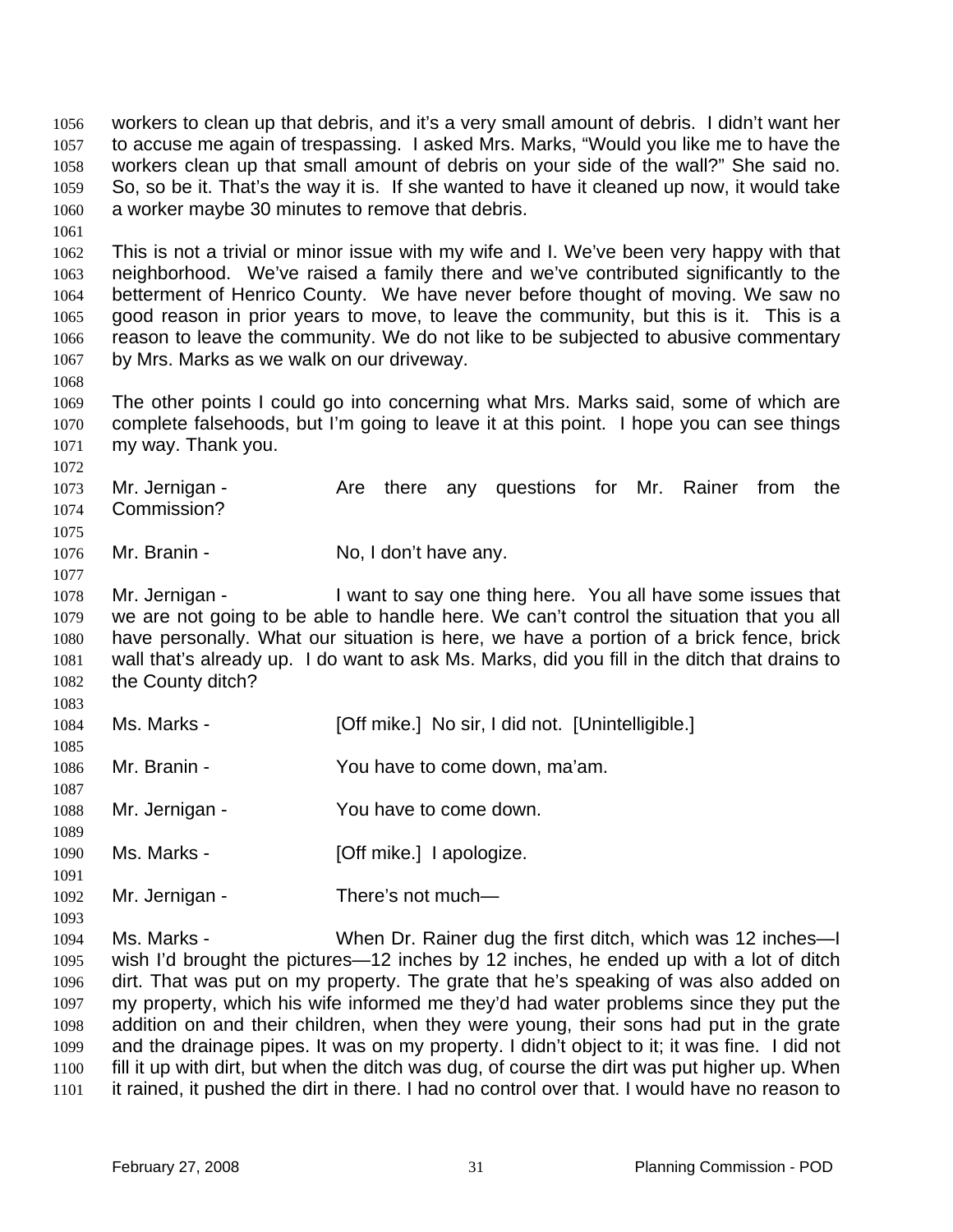put dirt in the—If I wanted to cause harm, I would have had this in a civil suit a long time ago because there's been tremendous damage to my house. I do have pictures showing the contrast. I didn't see that it was relevant to this issue. I did have grass growing in my yard, but like I said, it wasn't perfect. I'd finally found something that worked. If you contrast the two pictures between January '07 when I put a new roof on and October 24, you would not believe it's the same property. No, I have not dug up grass. Dr. Rainer continues to put—I don't know what it is. My grandmother called it a weed. It's some kind of thing that grows a thing of straw or something and then moths keep showing up. Yes, I do try to get that up. There is no grass. There was grass. 1102 1103 1104 1105 1106 1107 1108 1109 1110 1111 1112 Mr. Jernigan - All right. Well, I mainly wanted to find out about the ditch.

- 1113 1114 1115 1116 Like I said, you all have more problems than what we can handle here. What we're going to have to decide on today is just strictly what we're going to do on this fence height. The other problems that you all have you're going to have to work out with a judge.
- 1118 Ms. Marks - The Masn't even trying to bring up those issues. I was—
- 1119 1120 1121 1122 Mr. Jernigan - The only thing I was questioning is was there is a lot of water being retained here by this wall and that's the reason he had stated you had filled the ditch. That's the only thing I wanted to clear up.
- 1123

1117

1124 1125 1126 1127 1128 1129 1130 1131 1132 Ms. Marks - Oh, no sir. The room has always flooded and I've been told, oh, for about eight years, "If one drop of water gets in this room, I'll be taking you to court." Well, I said if you took me to court and the judge said I had to do something, I'd do it. But I basically ignored the comment. It was on my land. I wasn't objecting to it being on my land. I didn't really want it there because it looks like my property floods, which is doesn't. I was being a good neighbor and I said nothing. No, I did not do anything to fill it up. I would not do that. That would not be kind. That would not be neighborly.

- 1133 Mr. Jernigan - All right. Thank you, Ms. Marks. Appreciate it. Mr. Branin.
- 1134

1135 1136 1137 1138 1139 1140 1141 Mr. Branin - Well, thank you, Mr. Chairman. Serving five years on this Commission now, the hardest cases we ever face in this Commission are fences. I don't know why, but there's more opposition and more problems than any other cases we handle. Mr. Chairman, taking into consideration that—Mr. Rainer, you have a very nice brick wall. I live in your neighborhood, sir. Taking into consideration our policy that we have with fence height, safety of the road and so forth, I'm going to move for denial of the alternative fence height.

1142

| 1143 | Mr. Jernigan - | All right. We have a motion by Mr. Branin.                  |
|------|----------------|-------------------------------------------------------------|
| 1144 | Mrs. Jones -   | Second.                                                     |
| 1145 |                |                                                             |
| 1146 | Mr. Jernigan - | A second by Mrs. Jones. All in favor of denial say aye. All |

1147 opposed say no. The ayes have it; the motion is denied.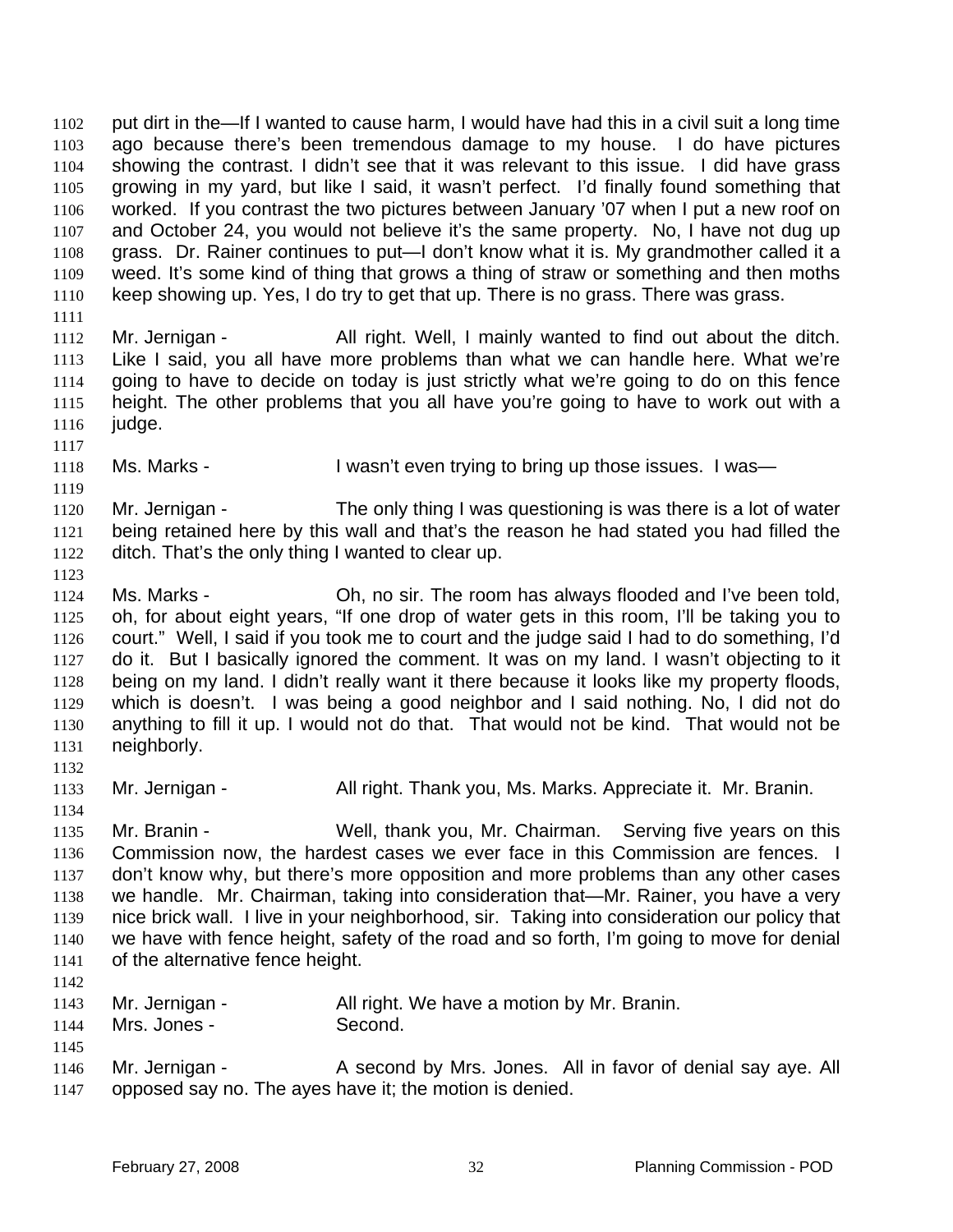1148

1149 1150 The Planning Commission denied the alternative fence height plan for TC-227, Rainer – Residence POD-4-08.

1151

### 1152 **LANDSCAPE & LIGHTING PLAN**

1153

LP/POD-04-06 Southall @CrossRidge – CrossRidge Glen Way **Joyce Wolfe for Eagle Construction of Virginia, LLC:**  Request for approval of a landscape and lighting plan, as required by Chapter 24, Sections 24-106 and 24-106.2 of the Henrico County Code. The 20.057-acre site is located at the western terminus of CrossRidge Glen Way at 4000 CrossRidge Glen Way on parcel 762-764-7055. The zoning is R-6C, General Residence District (Conditional). **(Brookland)** 

1154

1155 1156 Mr. Jernigan - Is there any opposition to landscape and lighting plan LP/POD-04-06, Southall @ CrossRidge – CrossRidge Glen Way?

1157

1160

1162

1164

1166

1158 1159 Mr. Glover - The Mr. Chairman, I will tell you right up front I plan to abstain from this because I live in that neighborhood.

- 1161 Mr. Jernigan - **Okay. Thank you, Mr. Glover.**
- 1163 Mr. Glover - **Beautiful neighborhood.**
- 1165 Mr. Jernigan - Good morning, Mr. Kennedy.

1167 1168 1169 1170 1171 1172 1173 1174 1175 1176 Mr. Kennedy - Good morning members of the Commission. I have a little bit of a cold, so I'll try to speak clearly. If you can't understand me, just stop me. Staff is prepared to recommend approval of this landscape and lighting plan. It meets all the terms and conditions of the code. Peripheral landscaping is provided. There is a transitional buffer along the school site. Along that side, a 10-foot transitional buffer which is satisfied. The 20% tree canopy is more than satisfied. There is a tree canopy requirement of 62,000 square feet at the site. They provided tree canopy over 150,000 square feet, so it's more than satisfied. Some of the neighbors have showed up and they've asked for a presentation. That's why we're making a presentation at this time.

1177 1178 1179 1180 1181 1182 1183 1184 1185 The property is surrounded by R-6 property in CrossRidge, which is the primary zoning, so there are no buffer requirements between the sections. However, the plan does provide buffers. Let me go to the staff plan. These are the Carriage Homes in CrossRidge along the western side of this property. It's far from the entrance at CrossRidge Glen Way. There are needlepoint hollies, which are five-foot hollies. They're along the entrance drive to block light from the drive as cars enter the drive. Behind the buildings, there are Cryptomeria and Arborvitae, six to seven feet high evergreens. They are large evergreens that really don't form a hedge. Behind those are—excuse me—maple trees and river birches.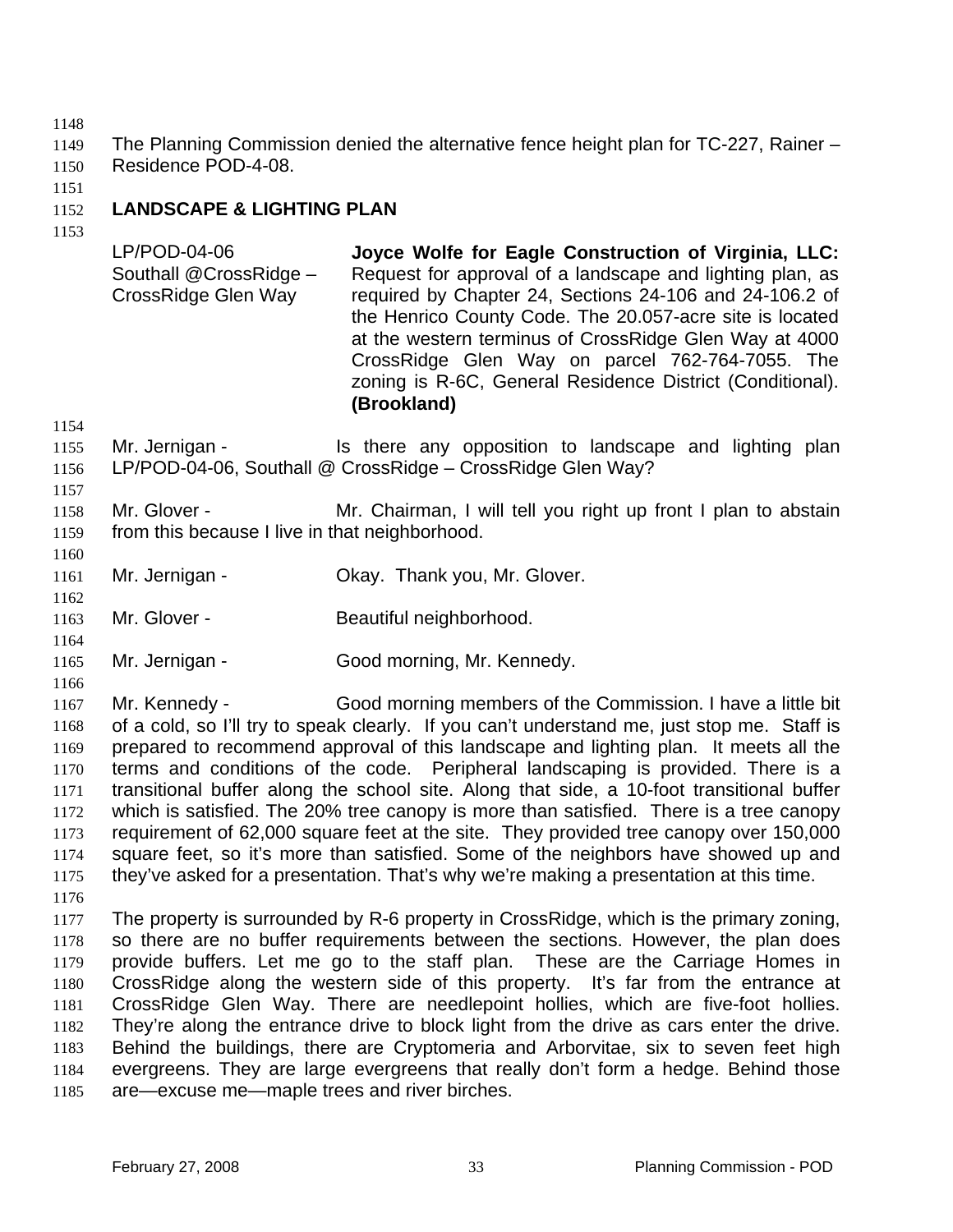1186

1187 1188 1189 To the north is a large wetlands. Again, on the eastern side is the school site, which has a dry pond BMP, and then it goes into a buffer. There's a buffer along that side, which is a planted buffer.

1190

1191 1192 1193 1194 1195 1196 1197 1198 On the southern half of the site, again we have CrossRidge Glen Way here, Reedville Road here. It extends behind here on their lots, backing up to the development on Reedville, as well as along Glen Way, which is a townhouse development. Behind Reedville are Cryptomeria, Arborvitae, and Nellie Stevens Hollies, along with some Wax Myrtles where there is parking there and it doesn't provide additional space to provide the larger trees. There is continued edge around there of evergreens along that property. Then along the southern property line, again, the same thing—Arborvitae, Cryptomeria, and Leyland Cypress.

1199

1200 1201 1202 To the west on this side there's a wet pond BMP, which also has a transitional buffer along the school. The wet pond does have a fountain in it and it is attractively landscaped.

1203

1216

1204 1205 1206 1207 1208 1209 1210 The whole perimeter is actually landscaped, as well as the interior. There are a lot of wetlands on this site, so it's very highly landscaped. Staff thinks it's going to be very attractive. As I said, the tree canopy requirement is 20%. They're actually meeting more than 40% tree canopy in this development. A lot of tree canopy is going to be provided primarily because of wetlands. They already met the tree canopy with the wetlands, but with the additional landscaping, they more than double the requirement.

1211 1212 1213 1214 1215 As far as lighting is concerned, light poles are 12-foot high, 150-watt light fixtures. They are carriage lights similar to what's done in the rest of the community. The intention is to make it a residential community, not make it look like an apartment complex. We think it achieves that goal with the light levels that are provided. Safety is provided, but not to the point that it becomes a glaring parking lot.

1217 With that, I can answer any questions of the Planning Commission.

1218 1219 1220 1221 1222 1223 1224 1225 1226 1227 1228 1229 1230 1231 Mr. Jernigan - The Are there any questions for Mr. Kennedy from the Commission? Mrs. Jones - No. Mr. Jernigan - Thank you, sir. Mr. Vanarsdall - I don't have any questions because we've talked about it, but I'd like to know would you all like Mr. Kennedy to meet with you and explain that in more detail. Male - **[Off mike.]** We've already met outside.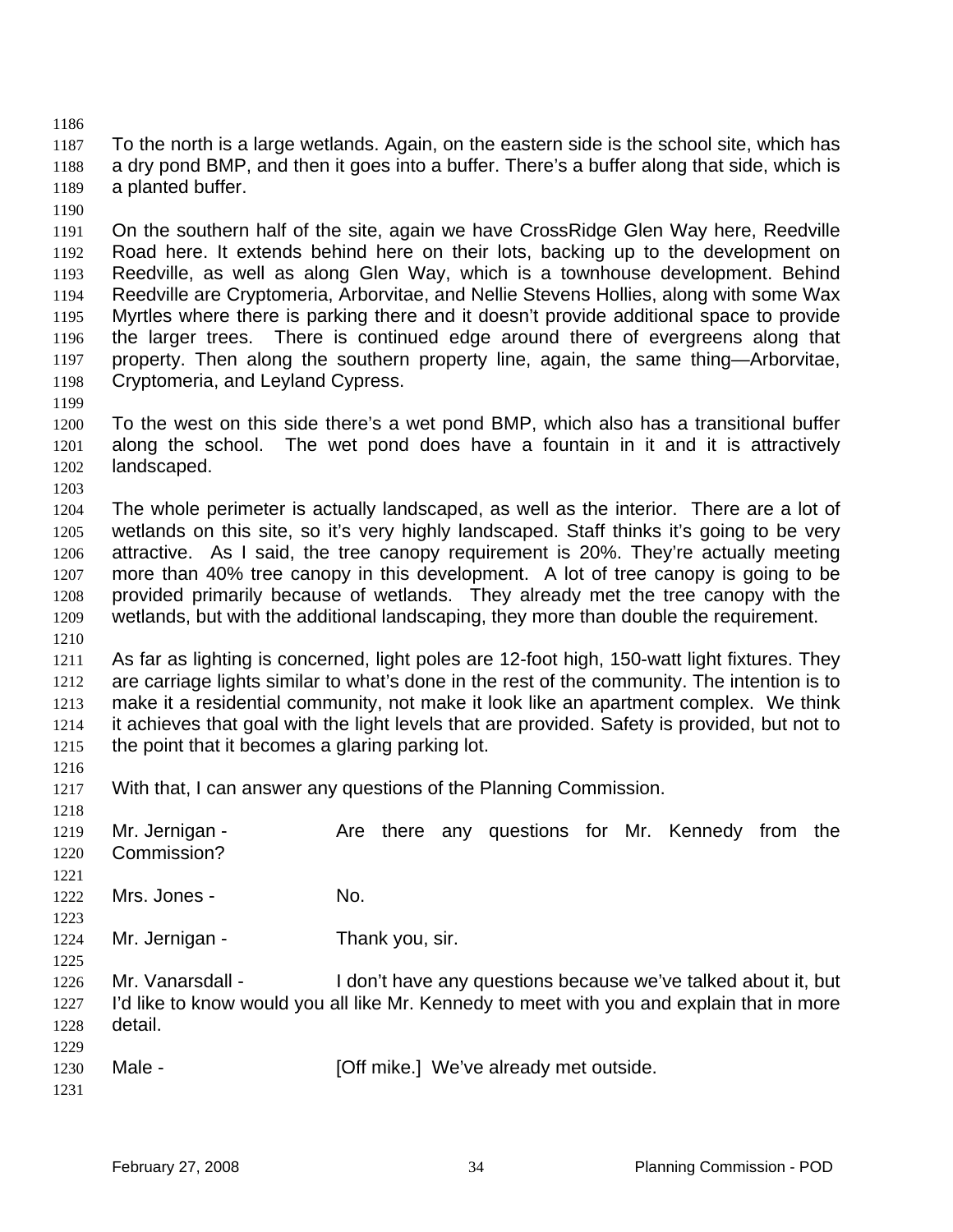1232 Mr. Vanarsdall - You're okay with it? 1233 1234 1235 1236 1237 1238 1239 1240 1241 1242 1243 1244 1245 1246 1247 1248 1249 1250 1251 1252 1253 1254 1255 1256 1257 1258 1259 1260 1261 Male - **[Off mike.]** Thank you very much. Mr. Vanarsdall - Great. Thank you. I don't need to hear from the applicant unless someone else does. Mr. Jernigan - All right, then, we'll entertain a motion, Mr. Vanarsdall. Mr. Vanarsdall - All right. I move that LP/POD-04-06, Southall @ CrossRidge – CrossRidge Glen Way, be approved with annotations on the plan and standard conditions for landscape and lighting plans. Mr. Archer - Second. Mr. Jernigan - **Motion by Mr. Vanarsdall, seconded by Mr. Archer. All in** favor say aye. All opposed say no. The ayes have it; the motion passes. The Planning Commission approved the landscape plan for LP/POD-04-06, Southall @ CrossRidge – CrossRidge Glen Way, subject to the standard conditions attached to these minutes for landscape and lighting plans. Mr. Glover - Mr. Chairman, I want to clarify why I abstained again. It's not a conflict, but I just don't want to have any appearance that it might be. I'm about a block away from this site. There is no conflict here; the attorney has said that. Mr. Jernigan - Thank you, Mr. Glover.  **SUBDIVISION**  SUB-04-08 Hechler Ridge (February 2008 Plan) **Balzer & Associates, Inc. for Big Green Mountain, LLC:**  The 2.93-acre site proposed for a subdivision of **6** 7 singlefamily home is located along the west line of Oakley's Lane, approximately 150 feet north of Antigo Road on parcel 814-723-9520. The zoning is R-3, One-Family Residence District and ASO (Airport Safety Overlay) District. County water and sewer. **(Fairfield) 6 7 Lots**  1262 1263 1264 1265 1266 1267 1268 1269 Mr. Jernigan - Is there any opposition to SUB-04-08, Hechler Ridge (February 2008 Plan)? No opposition. Good morning, Mr. Ward. Mr. Ward - Good morning. Mrs. Jones - Good morning, Matt.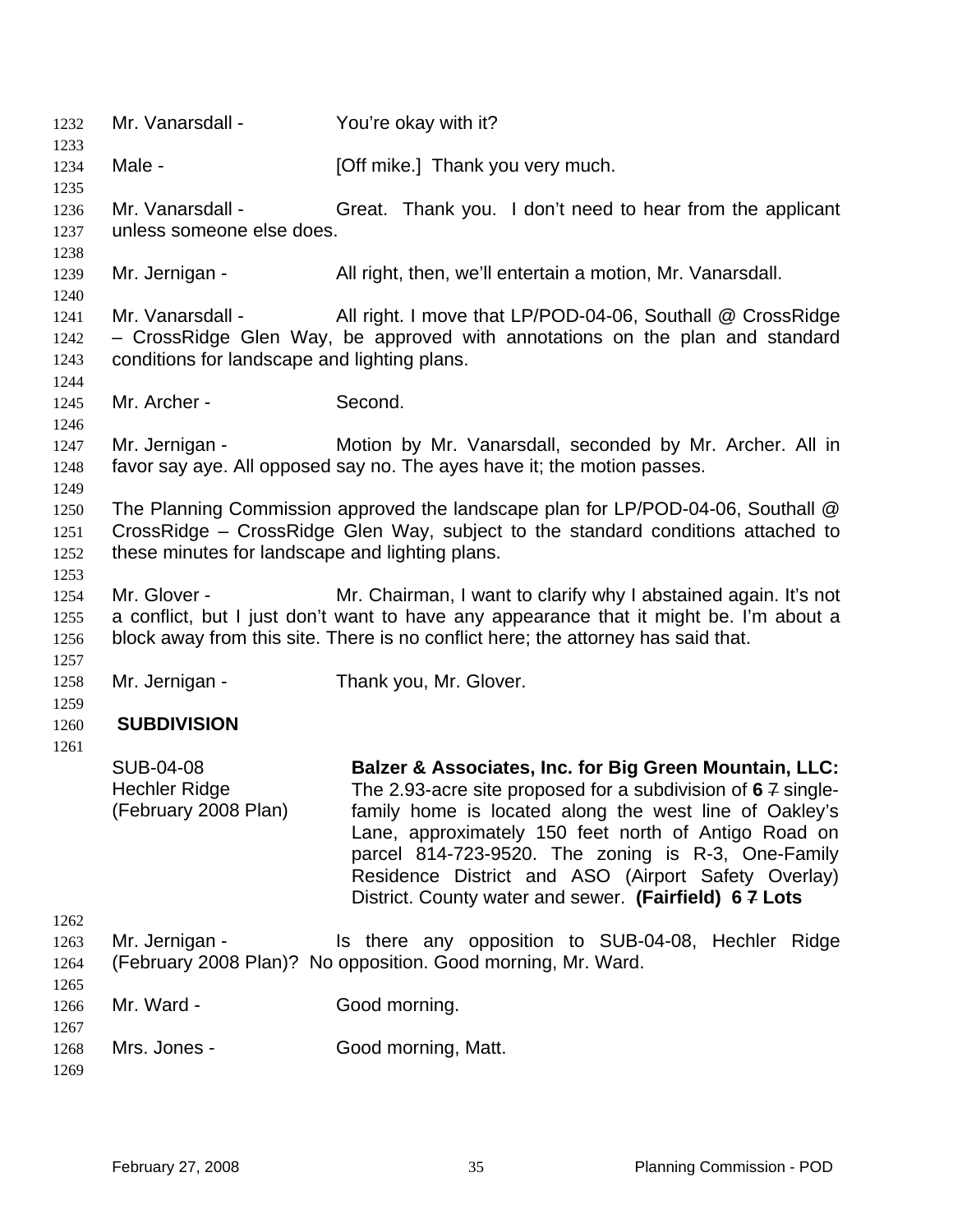Mr. Ward - There is a revised caption and a recommendation on page 1 of the addendum. Also, the original plan of 7 lots and the revised plan of 6 lots are in your agenda. As you can see, this approval is for 6 lots. 1270 1271 1272

1273

1283

1286

1290

1292

1274 1275 1276 1277 1278 1279 1280 1281 1282 The revised plan satisfies the Department of Public Works, Traffic Division requirements for additional right-of-way dedication, as well as road improvements along Oakley's Lane, and Department of Public Works, Environmental Division on the correctly-shown stream protection area (SPA) of 50 feet, and the correct building setbacks applied from that stream protection area. With that, staff can recommend approval subject to the standard conditions for subdivisions served by public utilities and conditions 13 through 15 on the agenda. I would be happy to answer any questions you may have of me at this time. We have the engineer, Brandon Sovick, and the developers, Mr. Rempe and Mr. Baker, here today to answer any questions you may have of them.

1284 1285 Mr. Jernigan - All right, are there any questions for Mr. Ward from the Commission? Mr. Archer, would you like to hear from the applicant?

1287 1288 1289 Mr. Archer - I don't think so, Mr. Chairman. Mr. Ward and I have been over this and it seems that since the original staff report was written, the items requested have been received. I'm ready for a motion.

1291 Mr. Jernigan - Ckay, sir.

1293 1294 1295 1296 1297 1298 Mr. Archer - **Mr. Chairman, with that I will move for approval of SUB-04-**08, Hechler Ridge (February 2008 Plan), subject to the addendum item, which indicates the approval of a revised plan with 6 lots instead of 7, and instead of the comments on the original agenda. Staff recommends conditional approval subject to the standard conditions for subdivisions served by public utilities and the additional conditions 13, 14, and 15 on the original agenda.

1299

1301

1300 Mr. Vanarsdall - Second.

1302 1303 Mr. Jernigan - **Motion by Mr. Archer, seconded by Mr. Vanarsdall. All in** favor say aye. All opposed say no. The ayes have it; the motion passes.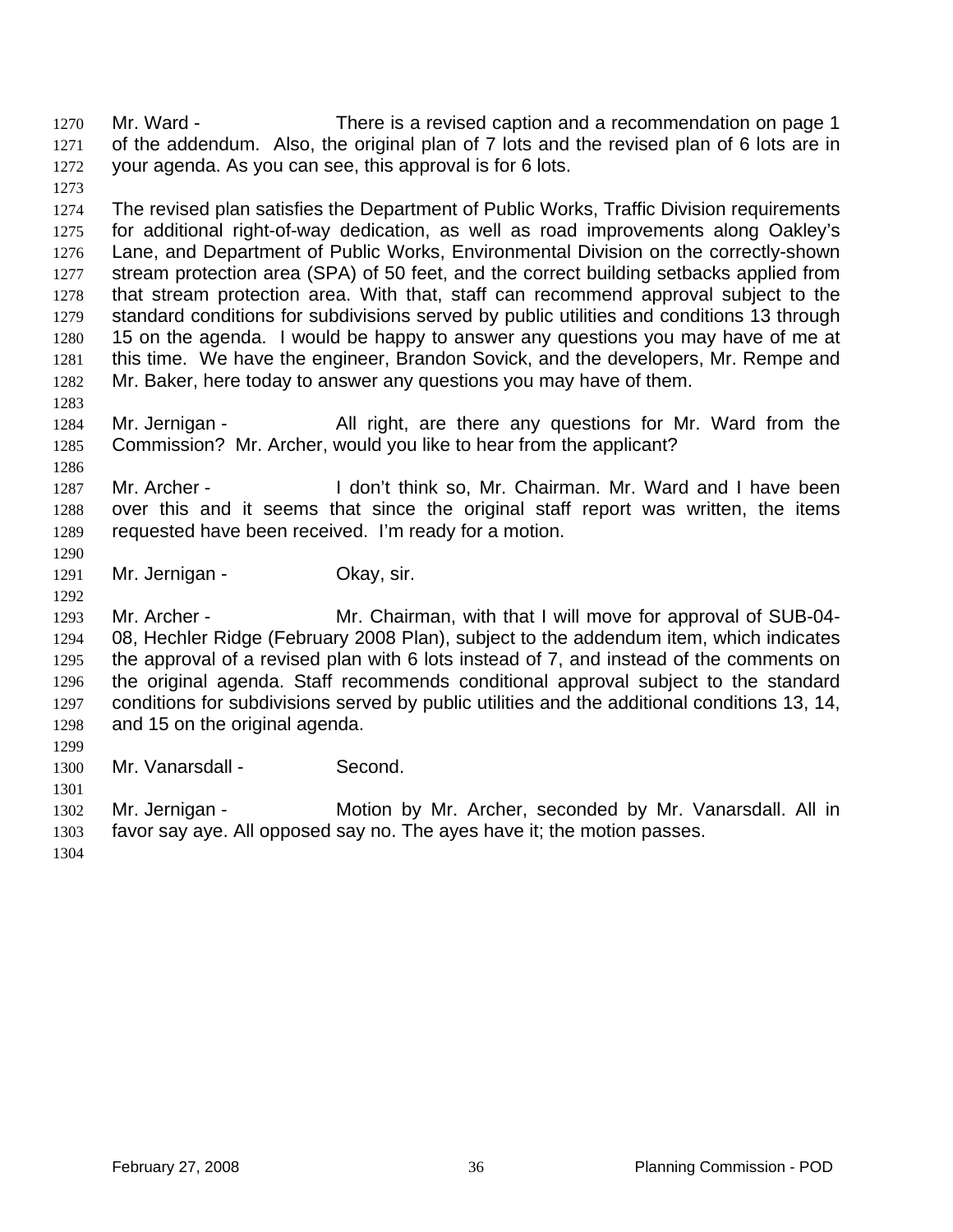The Planning Commission granted conditional approval to SUB-04-08, Hechler Ridge (February 2008 Plan), subject to the standard conditions attached to these minutes for subdivisions served by public utilities, the annotations on the plans, and the following additional conditions: 1305 1306 1307 1308

- 1309
- 1310 1311 1312 1313 13. The limits and elevation of the Special Flood Hazard Area shall be conspicuously noted on the plat and construction plans and labeled "Limits of Special Flood Hazard Area." Dedicate the Special Flood Hazard Area as a "Variable Width Drainage & Utilities Easement."
- 1314 14. Each lot shall contain at least 11,000 square feet exclusive of the floodplain areas.
- 1315 1316 15. Any necessary offsite drainage easements must be obtained prior to final approval of the construction plan by the Department of Public Works.

### 1318 **SUBDIVISION**

1319

1317

SUB-05-08 Foxhill Crossing (February 2008 Plan) **Balzer & Associates, Inc. for Big Green Mountain, LLC:**  The 14.66-acre site proposed for a subdivision of **8** 7, single-family home is located on the south line of E. Foxhill Road at the intersection with Meadowspring Road on parcels 810-719-9594 and 810-719-7884. The zoning is R-3, One-Family Residence District and C-1, Conservation District and ASO (Airport Safety Overlay) District and MPBO (Microwave Path Buffer Overlay) District. County water and sewer. **(Varina) 8 7 Lots** 

1320

1321 1322 1323 Mr. Jernigan - Is there any opposition to SUB-05-08, Foxhill Crossing (February 2008 Plan)? There is no opposition. Mr. Pambid, good morning.

1324 1325 1326 1327 1328 Mr. Pambid - Good morning again, sir. A revised plan showing 8 lots was included in the original agenda where the previous plan showed 7 lots with a considerable about of open space and space reserved for future development. Since no homeowners association is proposed, the open space and future development area were eliminated with the 8-lot revision.

1329

1330 1331 1332 1333 1334 Staff has requested that the developer consider providing sidewalk and curb and gutter to provide pedestrian connectivity between the existing multi-family development and Jacob Adams Elementary School. Incidentally, as the meeting has been going on, the applicants have agreed to provide sidewalk with curb and gutter in the spirit of good planning practices.

1335

1336 1337 1338 1339 The adjacent Jacob Adams Elementary School has sidewalk along its portion of East Foxhill Road that is short approximately 90 feet of the subject property. Curb and gutter and limited sidewalk are provided throughout the adjacent Hechler Village and Foxhill townhome development.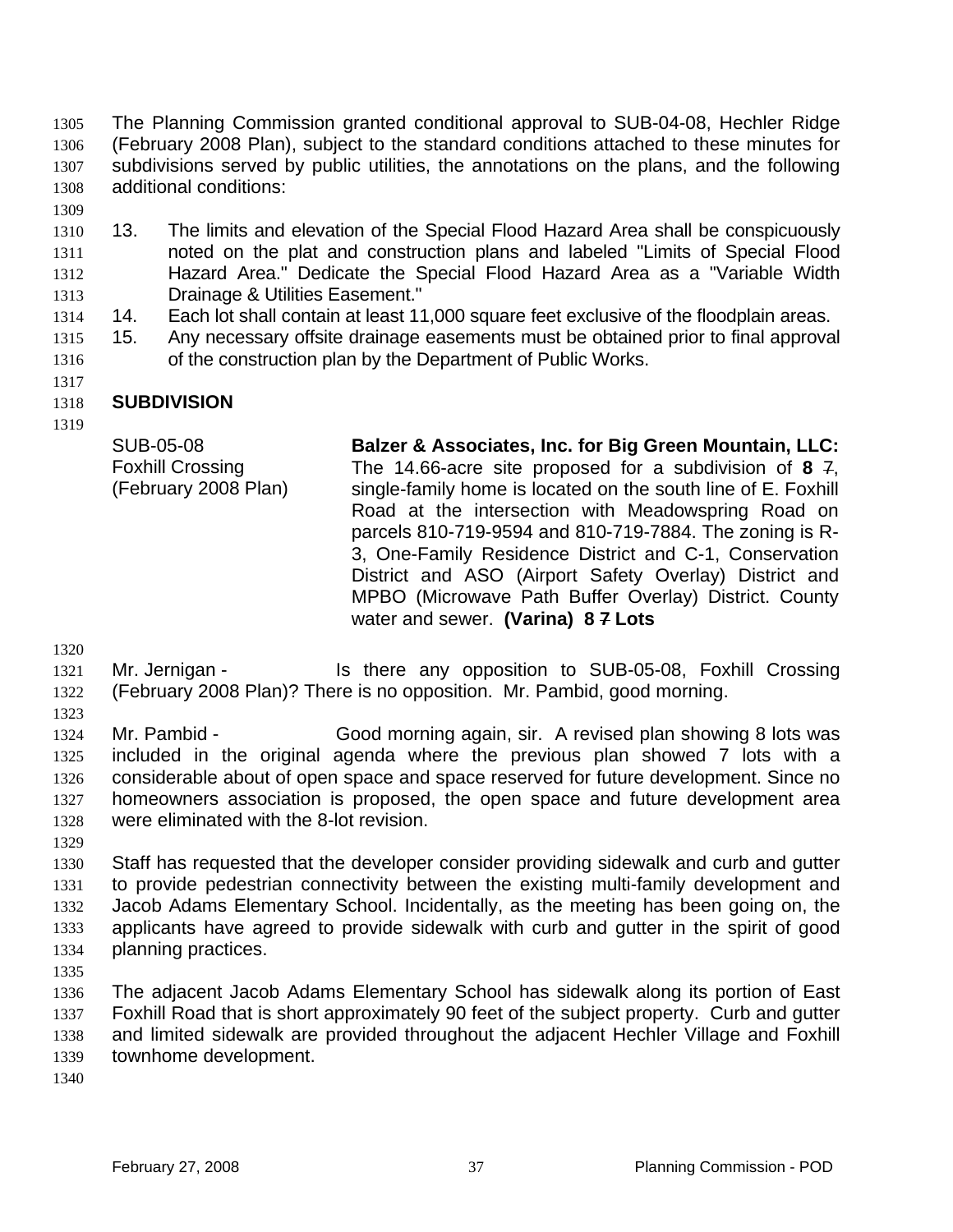Staff feels that the request for consideration of such facilities is reasonable when taking into account the adjacent multi-family uses, as well as the Henrico County School System's non-transportation zone policy stating that bus transportation is not provided within three-tenths of a mile from an elementary school and one-half mile from a middle or secondary school, and the presence of sidewalk on the school property. 1341 1342 1343 1344 1345 1346 1347 1348 1349 1350 1351 1352 1353 1354 1355 1356 1357 1358 1359 1360 1361 1362 1363 1364 1365 1366 1367 1368 1369 1370 1371 1372 1373 1374 1375 1376 1377 1378 1379 1380 1381 1382 1383 1384 1385 Staff recommends approval of this conditional SUB-05-08, Foxhill Crossing, subject to the annotations on staff plans, the standard conditions for subdivisions served by public utilities, and additional conditions 13 through 14 listed in the agenda. This concludes my presentation. I'm happy to answer any questions that you might have. I also have Brandon Sovick with Balzer and Associates, and Mark Granby and Mark Baker with Green Mountain, LLC. Mr. Jernigan - All right. Are there any questions for Mr. Pambid from the Commission? Mrs. Jones - I have one. Lee, when you say that the applicants agreed to sidewalk, and curb and gutter, is that then going to be just noted on the plan? How do you incorporate that into the case? Mr. Pambid - We can work that through the construction plan review phase. Mr. Jernigan - Why don't we just make it condition #15? Mr. Pambid - We can also make it condition #15 as well. Mr. Jernigan - Mr. Emerson, I would just say condition 15 would be that they agree to put in curb and gutter and sidewalk. Mr. Emerson - Yes sir. I think that would cover it. Mrs. Jones - I'm very glad they agreed to that. Mr. Jernigan - Ckay. I don't have any questions unless you all want to say something. Mr. Branin - Did they agree to the curb and guttering? Mr. Jernigan - Yes. You might want to bring him up. Good morning. State your name for the record. Mr. Baker - **I'm Mark Baker.** I'm with Baker Development Resources. I'm a consultant for Big Green Mountain. We've enjoyed working with staff on this. That condition with regards to the sidewalks is a little bit nebulous. Staff has made it clear

1386 from the beginning that it's being recommended that we consider it. At this point, we're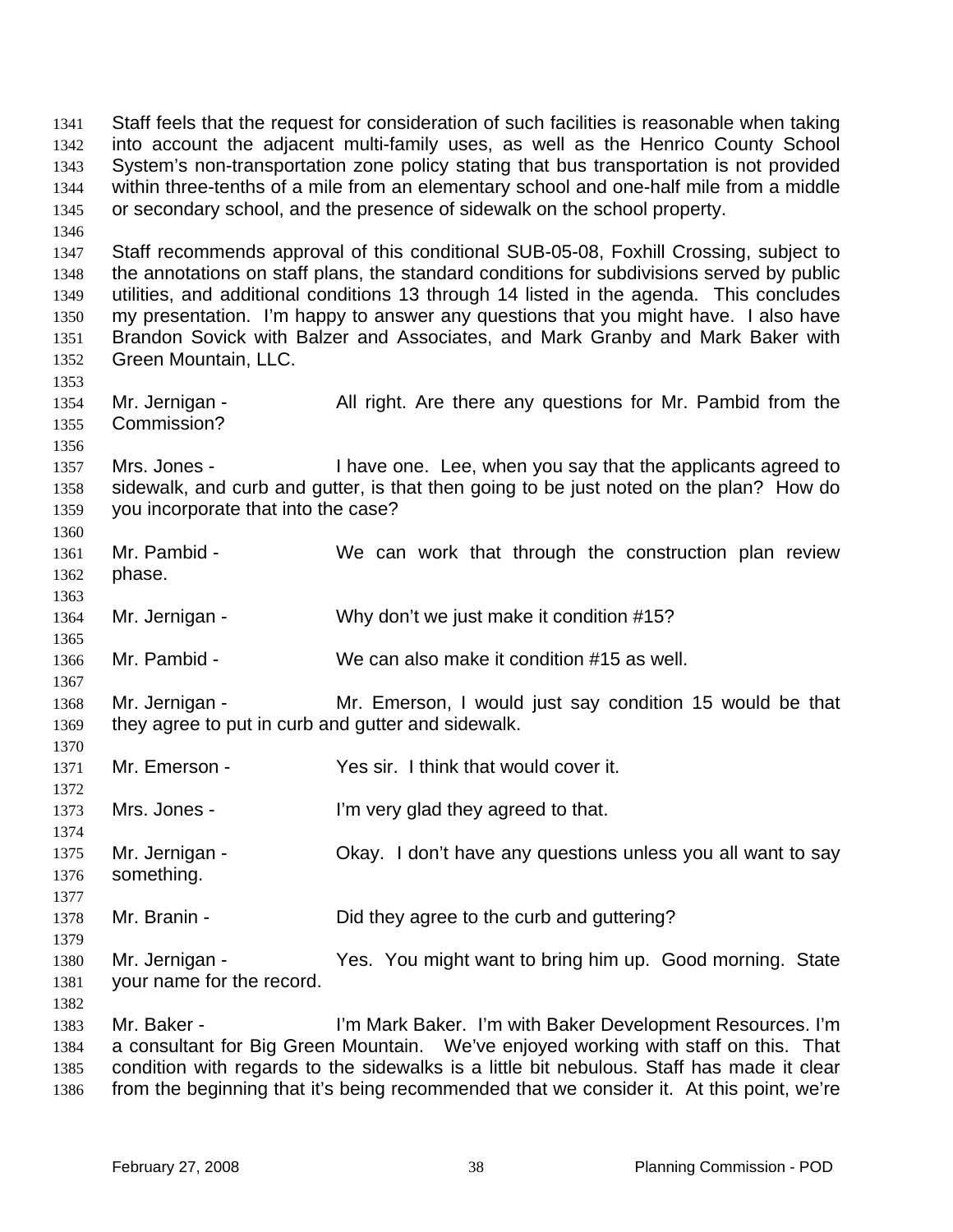willing to condition it as a part of the subdivision. We do want to make it clear that it was never presented to us as a requirement. We are recognizing staff's position and the concerns over sound planning principles, the location of the adjacent multi-family, and the school adjoining that. 1387 1388 1389 1390

1392 1393 1394 1395 1396 1397 1398 1399 1400 Mr. Jernigan - We understand that, too. What happened between yesterday and today, Public Works was re-evaluating the language on that. That's the reason it wasn't clear to you before. When I discussed it with Mr. Pambid the other day, they had said that it was not a requirement, that Public Works didn't recommend it. Reviewing that, being that it's as close to the school as it is, they had to take it under advisement again and have come up to the fact—They were still analyzing it, but if you hadn't agreed to it today, we would have had to defer this case until we had it cleared up. Now that you all have decided to go ahead and do it, I'm ready to move on with it.

1401 Mr. Baker - Think this works out best for all.

1403 1404 1405 1406 1407 Mr. Jernigan - Okay. Thank you, sir. All right. With that, I will move for approval of SUB-05-08, Foxhill Crossing (February 2008 Plan), in the Varina District with standard conditions for subdivisions served by public utilities, the following additional conditions #13, #14, the addendum showing 8 lots rather than 7 lots, and recommendation from staff.

1409 Mrs. Jones - And #15.

1411 Mr. Jernigan - I'm sorry. And the addition of #15.

- 1413 Mr. Branin - Second.
- 1415 Mr. Jernigan - Thank you, Mrs. Jones.
- 1417 1418 1419 Mr. Jernigan - Motion by Mr. Jernigan, seconded by Mr. Branin. All in favor say aye. All opposed say no. The ayes have it; the motion passes. Thank you, gentlemen.
- 1421 1422 1423 1424 The Planning Commission granted conditional approval to SUB-05-08, Foxhill Crossing (February 2008 Plan), subject to the standard conditions attached to these minutes for subdivisions served by public utilities, the annotations on the plans, and the following additional conditions:
- 1425

1391

1402

1408

1410

1412

1414

1416

- 1426 1427 1428 1429 13. The limits and elevation of the Special Flood Hazard Area shall be conspicuously noted on the plat and construction plans and labeled "Limits of Special Flood Hazard Area." Dedicate the Special Flood Hazard Area as a "Variable Width Drainage & Utilities Easement."
- 1430 1431 1432 14. Prior to requesting recordation, the developer must furnish a letter from **Dominion Virginia Power,** stating that this proposed development does not conflict with its facilities.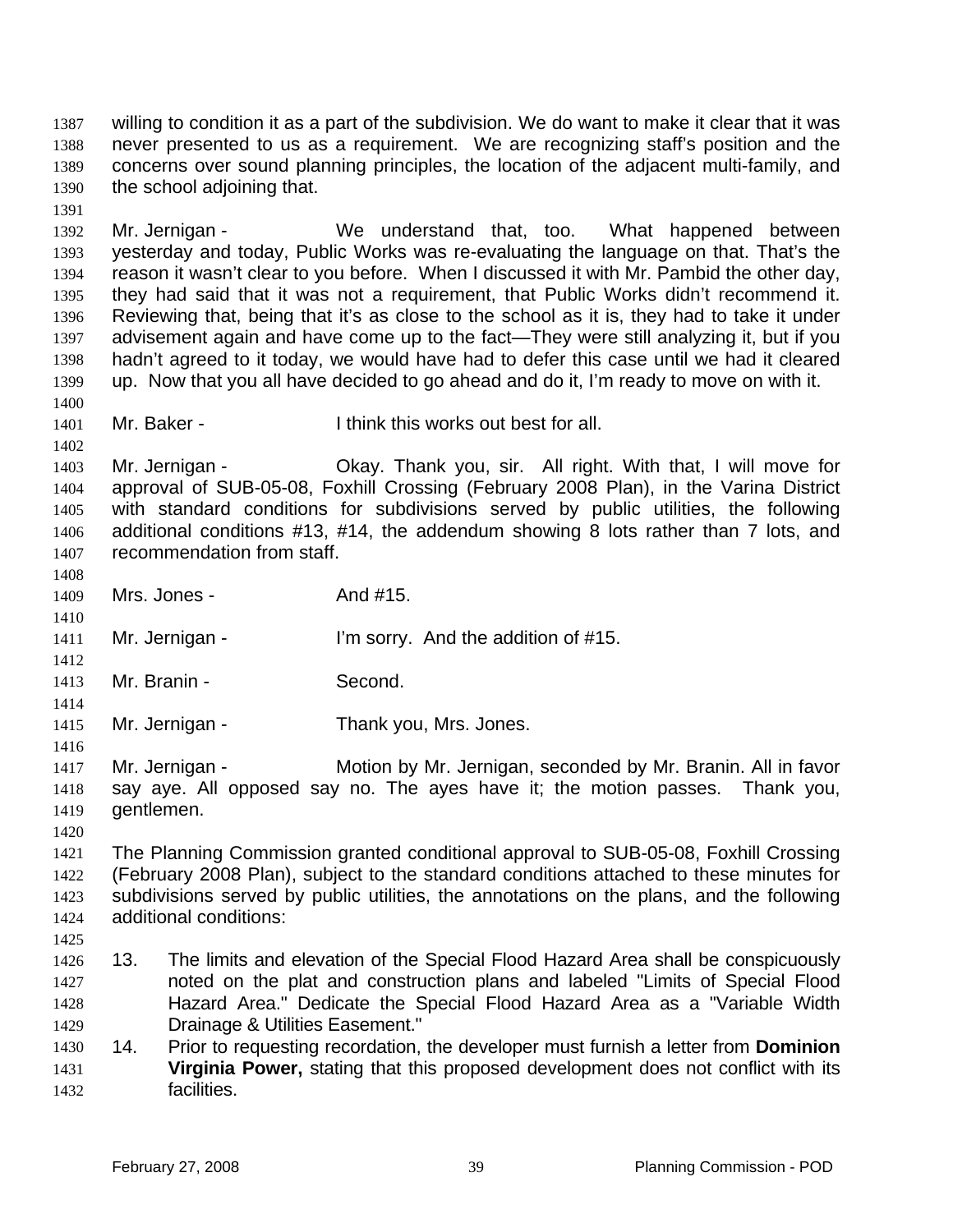15. A County standard sidewalk and curb and gutter shall be constructed along the south side of East Foxhill Road Road. 1433 1434

1435

### 1436 **PLAN OF DEVELOPMENT ARCHITECTURALS**

- 1437 *(Deferred from the January 23, 2008 Meeting)*
- 1438

POD-79-07 Arco Iris Latino Mart – 6111 & 6115 Staples Mill Road (State Route 33) **Barthol Design Associates for Armando Benitez and Kings Construction:** Request for approval of architectural plans for a plan of development, as required by Chapter 24, Section 24-106 of the Henrico County Code, to construct a two-story building with a 5,000 square foot restaurant on the first floor and 5,000 square feet of office on the second floor. The 1.72-acre site is located on the east line of Staples Mill Road (State Route 33) approximately 200 feet south of Penick Road on parcels 773-747-8814 and 773-747-8402. The zoning is B-1, Business District. County water and sewer. **(Brookland)** 

- 1439
- 1440 1441 Mr. Jernigan - Is there any opposition to POD-79-07, Arco Iris Latino Mart? There is no opposition. Ms. Goggin?
- 1442

1444

1446

1443 Ms. Goggin - Thello again.

- 1445 Mr. Jernigan - How are you?
- 1447 1448 1449 1450 1451 1452 1453 1454 1455 1456 1457 1458 1459 1460 1461 1462 Ms. Goggin - Good. The applicant, Mr. Armando Benitez, deferred the architecturals from the January 23<sup>rd</sup> Planning Commission hearing to address Planning and police's staff concerns with the visibility into the courtyard and building in an effort to prevent crime through architectural design. These changes include additional windows along the Staples Mill Road elevation and removing some of the exterior walls, opening up the proposed courtyard for more visibility from the right-of-way and interior drive aisle. The applicant even rotated the interior steps to maximize visibility into the courtyard. A copy of the color rendering has been included in your handout packet. As you can see, I have the color rendering up on the screen. The courtyard is completely open. They retained the knee wall along the interior drive aisle. The Staples Mill frontage is where the bottom of the rendering is. The courtyard is completely open. You can see where they turned the stairs in. Otherwise, the stairs would extend out further. They added more windows and made them bigger. A good thing about this site is with the new building, they are going to add a lot more landscaping, as you can tell, that doesn't currently exist. They can add a lot more landscaping in the back and along the side that does not currently exist.

1463

1464 1465 1466 1467 Should the Commission act on this request, staff recommends that the conditions of the POD approval by the Planning Commission dated January 23, 2008, continue to apply, and additional condition 43, is recommended. The applicant's representative, Celia Serrano is here to answer any questions you may have of her, as well as Kim Vann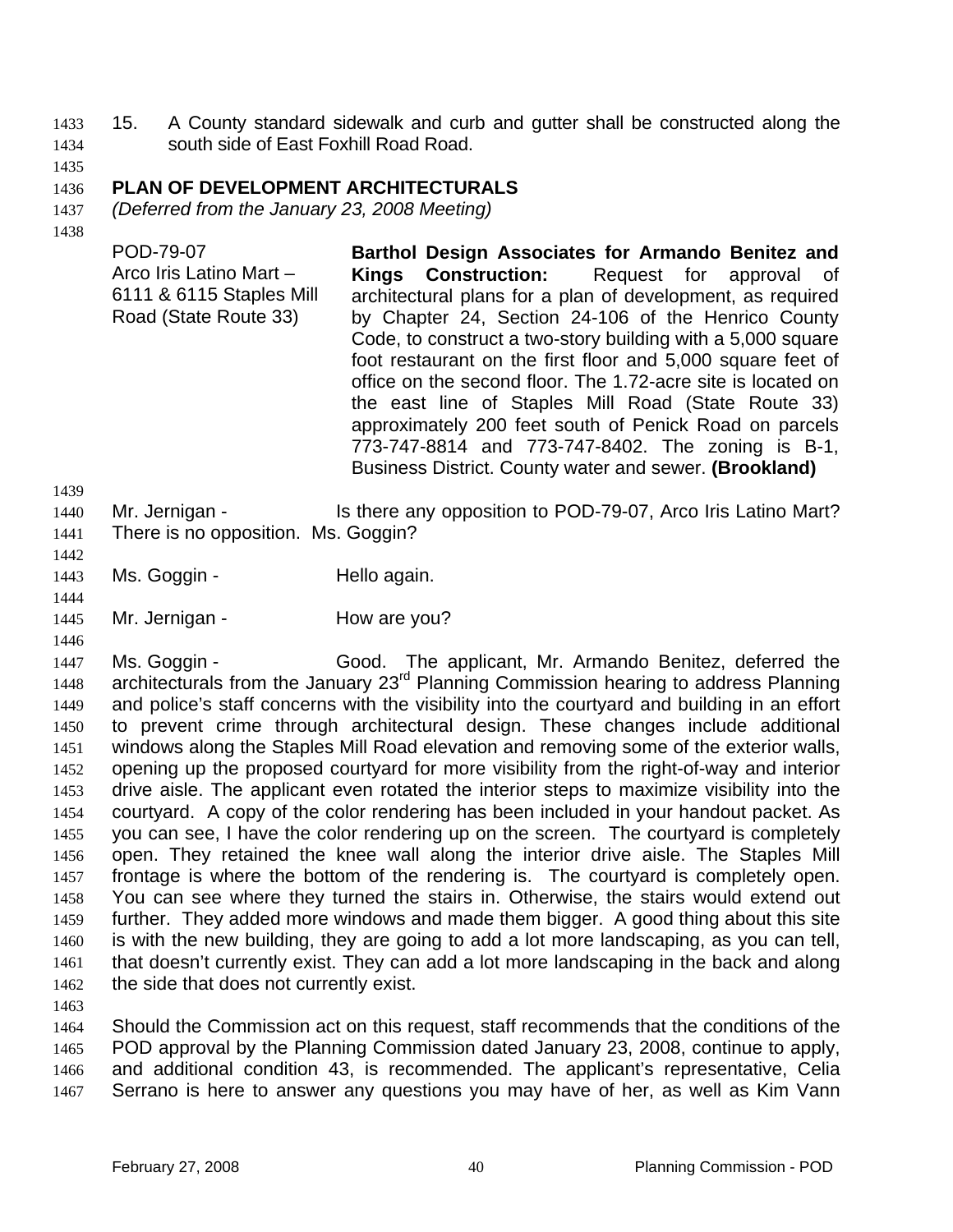from the Police Department. The architect was unable to attend this hearing due to a previous engagement. I am happy to answer any questions the Commission may have of me. 

| 1471 |                                                                                               |                                                                                   |  |  |  |  |  |  |  |  |
|------|-----------------------------------------------------------------------------------------------|-----------------------------------------------------------------------------------|--|--|--|--|--|--|--|--|
| 1472 | Mr. Jernigan -                                                                                | Okay. Are there any questions for Ms. Goggin from the                             |  |  |  |  |  |  |  |  |
| 1473 | Commission?                                                                                   |                                                                                   |  |  |  |  |  |  |  |  |
| 1474 |                                                                                               |                                                                                   |  |  |  |  |  |  |  |  |
| 1475 | Mr. Branin -                                                                                  | No, but I would like to hear from Kim Vann.                                       |  |  |  |  |  |  |  |  |
| 1476 |                                                                                               |                                                                                   |  |  |  |  |  |  |  |  |
| 1477 | Mr. Jernigan -                                                                                | Okay.                                                                             |  |  |  |  |  |  |  |  |
| 1478 |                                                                                               |                                                                                   |  |  |  |  |  |  |  |  |
|      | Mr. Vanarsdall -                                                                              |                                                                                   |  |  |  |  |  |  |  |  |
| 1479 |                                                                                               | I don't have any.                                                                 |  |  |  |  |  |  |  |  |
| 1480 |                                                                                               |                                                                                   |  |  |  |  |  |  |  |  |
| 1481 | Mr. Jernigan -                                                                                | Good morning.                                                                     |  |  |  |  |  |  |  |  |
| 1482 |                                                                                               |                                                                                   |  |  |  |  |  |  |  |  |
| 1483 | Ms. Vann -                                                                                    | Good morning.                                                                     |  |  |  |  |  |  |  |  |
| 1484 |                                                                                               |                                                                                   |  |  |  |  |  |  |  |  |
| 1485 | Mrs. Jones -                                                                                  | Good morning, Kim.                                                                |  |  |  |  |  |  |  |  |
| 1486 |                                                                                               |                                                                                   |  |  |  |  |  |  |  |  |
| 1487 | Mr. Vanarsdall -                                                                              | Good morning, Ms. Vann.                                                           |  |  |  |  |  |  |  |  |
| 1488 |                                                                                               |                                                                                   |  |  |  |  |  |  |  |  |
| 1489 | Ms. Vann -                                                                                    | How are you?                                                                      |  |  |  |  |  |  |  |  |
| 1490 |                                                                                               |                                                                                   |  |  |  |  |  |  |  |  |
| 1491 | Mrs. Jones -                                                                                  | Good.                                                                             |  |  |  |  |  |  |  |  |
| 1492 |                                                                                               |                                                                                   |  |  |  |  |  |  |  |  |
| 1493 | Mr. Branin -                                                                                  | Ms. Vann, you're comfortable with what they've changed?                           |  |  |  |  |  |  |  |  |
| 1494 |                                                                                               |                                                                                   |  |  |  |  |  |  |  |  |
| 1495 | Ms. Vann -                                                                                    | Yes. I believe the architect and the applicant have done a                        |  |  |  |  |  |  |  |  |
| 1496 | lot to meet County's concerns in trying to make it a little bit safer, more visible site, and |                                                                                   |  |  |  |  |  |  |  |  |
| 1497 | a little bit more pleasing to look at as far as the landscaping, as Ms. Goggin stated.        |                                                                                   |  |  |  |  |  |  |  |  |
| 1498 |                                                                                               |                                                                                   |  |  |  |  |  |  |  |  |
| 1499 | Mr. Branin -                                                                                  | Okay. I just wanted to make sure because we appreciate                            |  |  |  |  |  |  |  |  |
|      |                                                                                               |                                                                                   |  |  |  |  |  |  |  |  |
| 1500 | your input on all of cases.                                                                   |                                                                                   |  |  |  |  |  |  |  |  |
| 1501 |                                                                                               |                                                                                   |  |  |  |  |  |  |  |  |
| 1502 | Ms. Vann -                                                                                    | Thank you, sir.                                                                   |  |  |  |  |  |  |  |  |
| 1503 |                                                                                               |                                                                                   |  |  |  |  |  |  |  |  |
| 1504 | Mr. Jernigan -                                                                                | Are there any other questions for Ms. Vann from the                               |  |  |  |  |  |  |  |  |
| 1505 | Commission?                                                                                   |                                                                                   |  |  |  |  |  |  |  |  |
| 1506 |                                                                                               |                                                                                   |  |  |  |  |  |  |  |  |
| 1507 | Mr. Vanarsdall -                                                                              | I just want to make a statement that Ms. Vann has<br>No.                          |  |  |  |  |  |  |  |  |
| 1508 |                                                                                               | always told me they were very cooperative about everything she presented to them. |  |  |  |  |  |  |  |  |
| 1509 |                                                                                               |                                                                                   |  |  |  |  |  |  |  |  |
| 1510 | Mr. Jernigan -                                                                                | Thank you.                                                                        |  |  |  |  |  |  |  |  |
| 1511 |                                                                                               |                                                                                   |  |  |  |  |  |  |  |  |
| 1512 | Mr. Vanarsdall -                                                                              | Thank you.                                                                        |  |  |  |  |  |  |  |  |
| 1513 |                                                                                               |                                                                                   |  |  |  |  |  |  |  |  |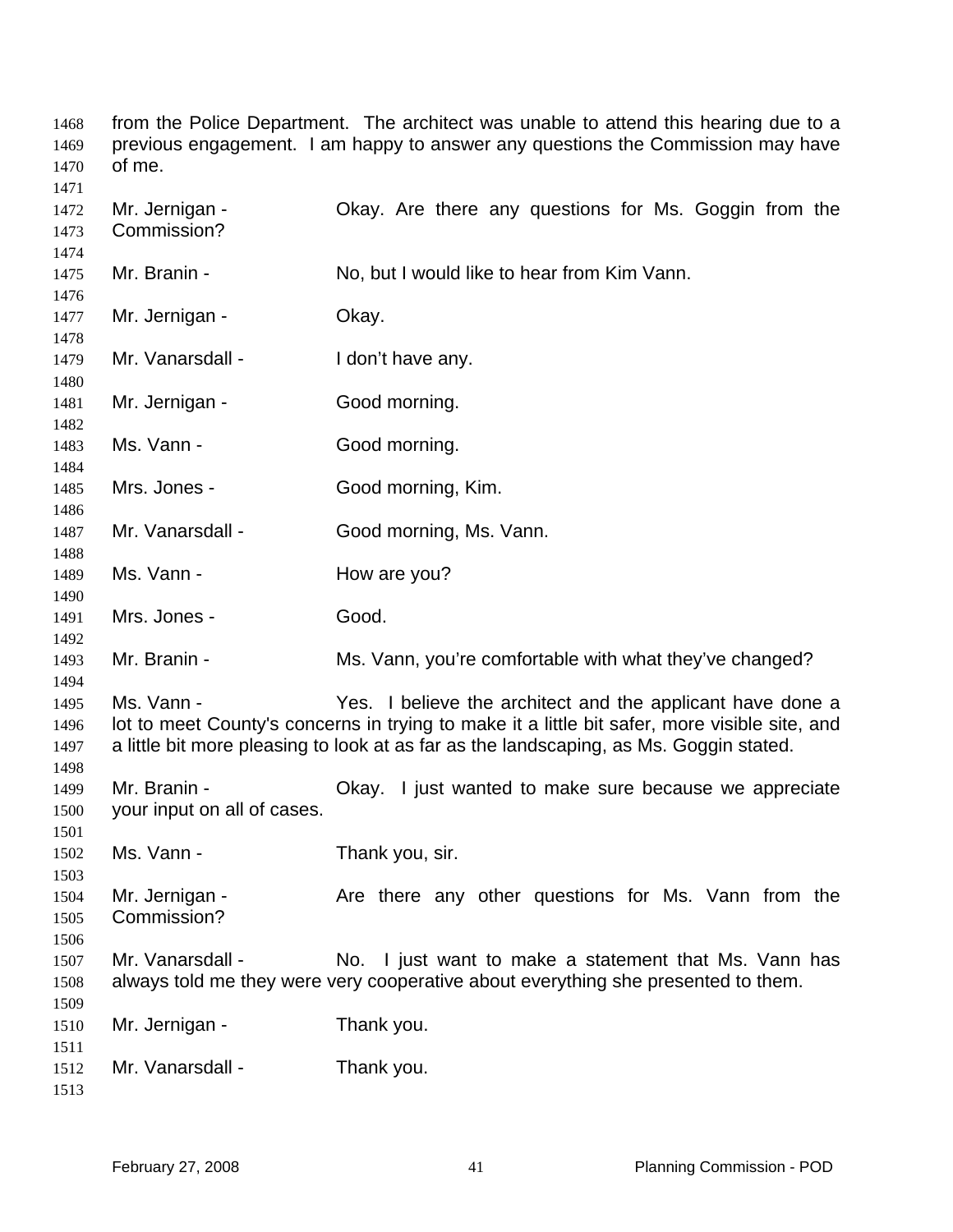Mr. Jernigan - Thank you, Ms. Vann. Okay. Did you want to hear from the applicant, Mr. Vanarsdall? 1514 1515 1516 1517 1518 1519 1520 1521 1522 1523 1524 1525 1526 1527 1528 1529 1530 1531 1532 1533 1534 1535 1536 1537 1538 1539 1540 1541 1542 1543 1544 1545 1546 1547 1548 1549 1550 1551 1552 1553 Mr. Vanarsdall - No sir. Mr. Jernigan - **Okay**, sir. Mr. Vanarsdall - I would like to point out that Ms. Celia Serrano is here this morning. She's the office manager for Kings Construction, who is going to do this job. We appreciate you being here. Ms. Goggin - I would like to also thank her for all of her cooperation in working with me. She's been wonderful. Mr. Vanarsdall - That's nice, thank you. Mr. Jernigan - Thank you, Ms. Goggin. Mr. Vanarsdall - If any of you had an opportunity, the owner and the market was in the paper this week. It's a nice article. You didn't see it? It's quite a success story. He came here from El Salvador. Mr. Vanarsdall - El Salvador. He's a nationalized American citizen. All right. With that, I recommend POD-79-07, Arco Iris Latino Mart. First of all, this is the architecturals, which last meeting we approved the POD. The conditions of POD approval by the Planning Commission dated January 23, 2008, continue to apply and the following additional condition is recommended, condition #43—"No portion of the exterior of the building shall be painted as a mural." So, I recommend approval of that. Mr. Archer - Second. Mr. Jernigan - **Motion by Mr. Vanarsdall, seconded by Mr. Archer. All in** favor say aye. Mr. Vanarsdall - Don't go away. I want to thank Ms. Goggin for all the work you did on it. Ms. Goggin - Thank you very much. Mr. Vanarsdall - They've come a long way on it since it started out.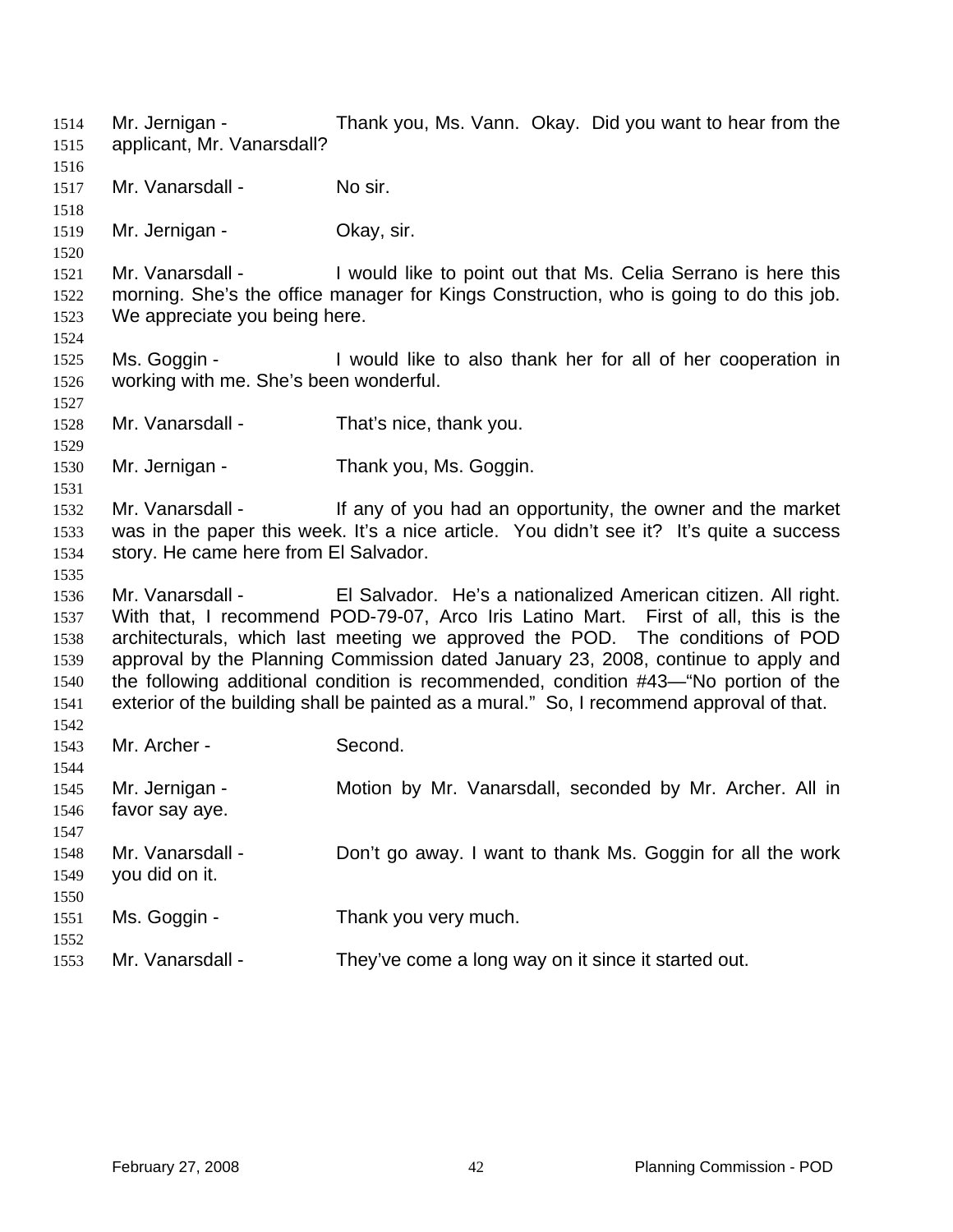Mr. Jernigan - Let's take a vote again. All in favor say aye. All opposed say no. The ayes have it; the motion passes. Thank you, Ms. Goggin. 1554 1555

1556

1557 1558 1559 The Planning Commission approved POD-79-07, Arco Iris Latino Mart, subject to the annotations on the plans, the standard conditions attached to these minutes for developments of this type, and the following additional condition:

1561 43. No portion of the exterior of the building shall be painted as a mural.

1562

1560

### 1563 **PLAN OF DEVELOPMENT**

1564

POD-6-08 Eubank Center – 4200 Eubank Road **Engineering Design Associates for Eubank Center, LLC:** Request for approval of a plan of development as required by Chapter 24, Section 24-106 of the Henrico County Code, to construct three, one-story office/warehouse buildings at 48,387 square feet, 18,900 square feet and 23,100 square feet. The 6.63-acre site is located on the north line of Eubank Road, approximately 880 feet east of Klockner Drive on parcels 814-713-1013 and 3622. The zoning is M-1, Light Industrial District and ASO, Airport Safety Overlay District. County water and sewer. **(Varina)** 

1565

1568

- 1566 1567 Mr. Jernigan - Is there any opposition to POD-6-08, Eubank Center? There is no opposition. Mr. Pambid?
- 1569 Mr. Pambid - Good morning again.
- 1570 1571 Mr. Jernigan - Good morning.
- 1572 1573 1574 Mr. Pambid - As already stated, this POD request is for the construction of two buildings containing office suites and one warehouse building. The proposed
	- 1575 1576 1577 1578 architecture features red brick on three sides for the two office buildings and is an upgrade to the adjacent buildings. The extension of November Avenue is required to serve this development and the developer will dedicate public right-of-way for a cul-desac.
	- 1579
	- 1580 1581 1582 1583 Staff recommends approval of POD-6-08, Eubank Center, subject to the annotations on the staff plan and conditions 29 through 35 in the agenda. This concludes my presentation and I'd be happy to answer any questions that you might have. Randy Hooker with Engineering Design Associates is also here to answer any questions.
	- 1585 1586 1587 Mr. Jernigan - Ckay. Are there any questions for Mr. Pambid from the Commission? All right. Lee, I want to say thank you. You did a great job on this one. It's ready to go.
	- 1588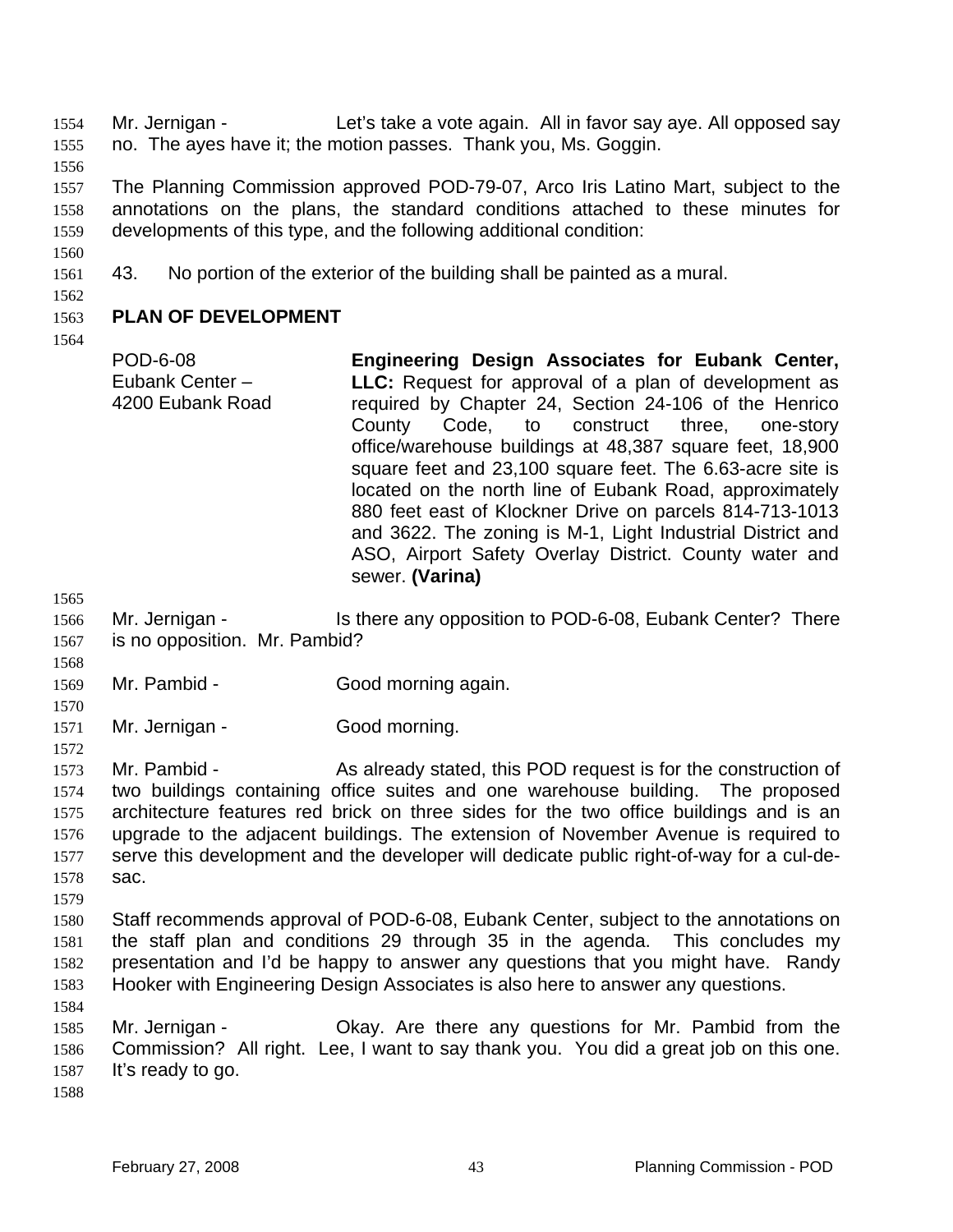1589 Mr. Pambid - Thank you. 1590 1591 1592 1593 1594 1595 1596 1597 1598 1599 1600 1601 1602 1603 1604 1605 1606 1607 1608 1609 1610 1611 1612 1613 1614 1615 1616 1617 1618 1619 1620 1621 1622 1623 1624 1625 1626 1627 1628 1629 1630 1631 1632 1633 Mr. Jernigan - Not much work. Not much work on my part, but a lot of work on your part. Let's put it that way. Thank you so much. Mr. Pambid - Thank you, sir. Mr. Jernigan - All right. I don't need to hear from the applicant unless you want to say something, which I'm sure you don't. With that, I will move for approval of POD-6-08, Eubank Center, in the Varina District subject to the standard conditions for developments of this type and the following additional conditions #29 through #34 and #35 added on the addendum. Mr. Vanarsdall - Second. Mr. Jernigan - **Motion by Mr. Jernigan, seconded by Mr. Vanarsdall.** All in favor say aye. All opposed say no. The ayes have it; the motion passes. The Planning Commission approved POD-6-08, Eubank Center, subject to the annotations on the plans, the standard conditions attached to these minutes for developments of this type, and the following additional conditions: 29. The right-of-way for widening of November Avenue as shown on approved plans shall be dedicated to the County prior to any occupancy permits being issued. The right-of-way dedication plat and any other required information shall be submitted to the County Real Property Agent at least sixty (60) days prior to requesting occupancy permits. 30. The required building setback shall be measured from the proposed right-of-way line and the parking shall be located behind the proposed right-of-way line. 31. The loading areas shall be subject to the requirements of Chapter 24, Section 24-97(b) of the Henrico County Code. 32. Approval of the construction plans by the Department of Public Works does not establish the curb and gutter elevations along the Henrico County maintained right-of-way. The elevations will be set by Henrico County. 33. The location of all existing and proposed utility and mechanical equipment (including HVAC units, electric meters, junction and accessory boxes, transformers, and generators) shall be identified on the landscape plans. All building mounted equipment shall be painted to match the building and all equipment shall be screened by such measures as determined appropriate by the Director of Planning or the Planning Commission at the time of plan approval**.**  34. Except for junction boxes, meters, and existing overhead utility lines, and for technical or environmental reasons, all utility lines shall be underground. 35. The subdivision plat for November Avenue shall be recorded before any occupancy permits are issued.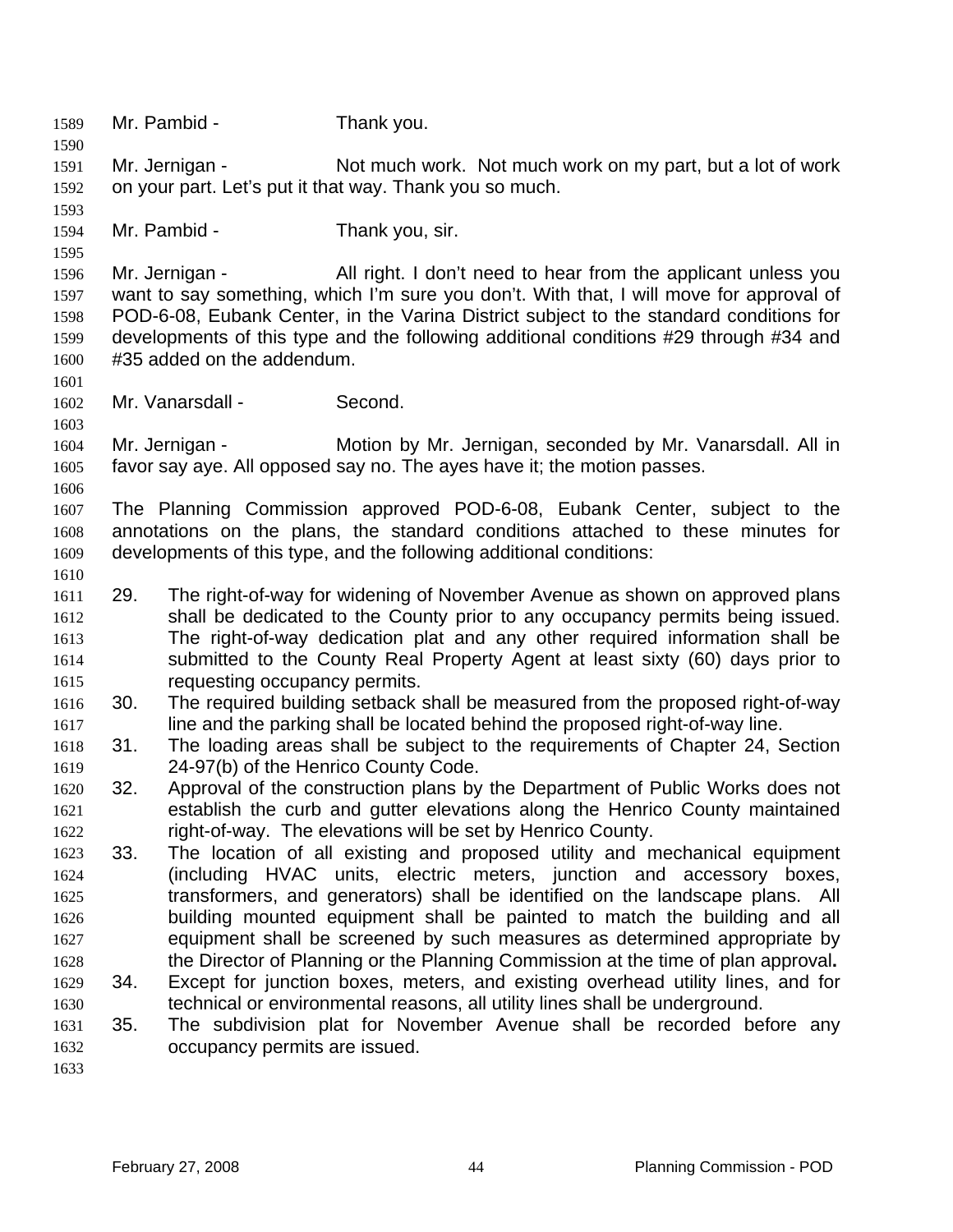Mr. Emerson - Mr. Chairman, that completes your public hearing agenda and takes you to the next item on your agenda, which is the approval of the minutes of the January 23, 2008 meeting. **APPROVAL OF MINUTES**: January 23, 2008 Minutes Mr. Vanarsdall - So moved. Mr. Jernigan - The Are there any changes or corrections to the minutes of January 23, 2008? Mr. Archer - I had one correction on page 26, line 879. That sentence should read, "I'll amend the motion to read at the request of the Commission." Substitute the word, "read" for "meet." Mrs. Jones - Read, r-e-a-d? Mr. Archer - Yes. Mrs. Jones - Chay. Mrs. Jones - I have no corrections. I just wanted to compliment the folks on very-easily read minutes with very, very few things that need to be corrected. I'm impressed in recent months. They have been well done. Mr. Jernigan - Yes, they are good. Mrs. Jones - The I missed that one. Mr. Vanarsdall - Mr. Chairman, I move that we approve the minutes with the correction. Mr. Archer - T'll second that motion. Mr. Jernigan - **Motion by Mr. Vanarsdall, seconded by Mr. Archer to** approve the minutes. All in favor say aye. All opposed say no. The ayes have it; the minutes are approved. The Planning Commission approved the January 23, 2008 minutes as corrected. Mr. Jernigan - Do we have a motion to adjourn? Mrs. Jones - So moved. Mr. Archer - Second.